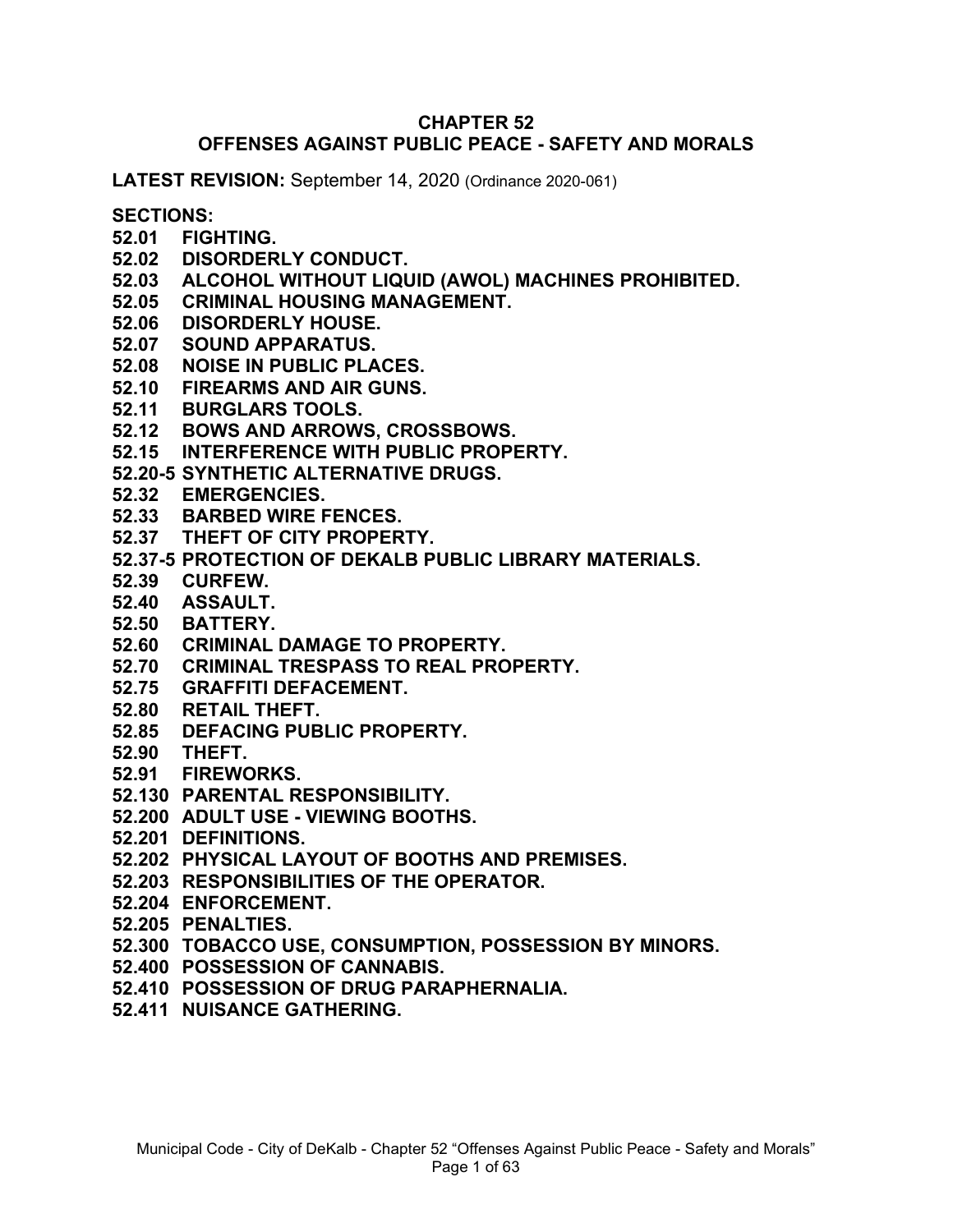### **52.01 FIGHTING.**

No person shall physically fight with another person without legal justification. Any person violating this Section shall be punished by a fine of not less than Three-Hundred Dollars (\$300.00) nor more than Seven-Hundred Fifty Dollars (\$750.00) for each offense.

#### **52.02 DISORDERLY CONDUCT.**

Prohibited Conduct.

- a) A person commits disorderly conduct when that person knowingly:
	- 1. Does any act in such unreasonable manner as to alarm or disturb another and to provoke a breach of the peace; or
	- 2. Transmits in any manner to the Fire Department of the City a false alarm of fire, knowing at the time of such transmission that there is no reasonable ground for believing that such fire exists; or
	- 3. Interferes with any fire apparatus, signal or mechanism used as a fire defense, or injures any wire connected with any fire box, of which is a part of an electric circuit connected with any fire box in the City, without prior permission of the Chief of the Fire Department; or
	- 4. Transmits in any manner to another, a false alarm to the effect that a bomb or other explosive of any nature is concealed in such place that its explosion would endanger human life, knowing at the time of such transmission that there is no reasonable grounds for believing that such bomb or explosive is concealed in such place; or
	- 5. Transmits in any manner to any peace officer, public officer or other employee of the City, a report to the effect that an offense, statutory or otherwise, has been committed, knowing at the time of such transmission that there is no reasonable grounds for believing that such an offense has been committed; or
	- 6. Enters upon the property of another and for a lewd or unlawful purpose deliberately looks into a dwelling on the property through any window or other opening in it; or
	- 7. Transmits in any manner to the police department or fire department of any municipality or fire protection district, or any privately owned and operated ambulance service, a false request for an ambulance, emergency medical technician-ambulance or emergency medical technician-paramedic knowing at the time there is no reasonable grounds for believing that such assistance is required; or, (2016-016)
	- 8. Carries, displays, brandishes or implies the possession or use, in a threatening or menacing manner, without authority of law, any: i) firearm, rifle, shotgun, machine gun, pistol, revolver, dagger, razor, dangerous knife, stiletto, knuckles, slingshot,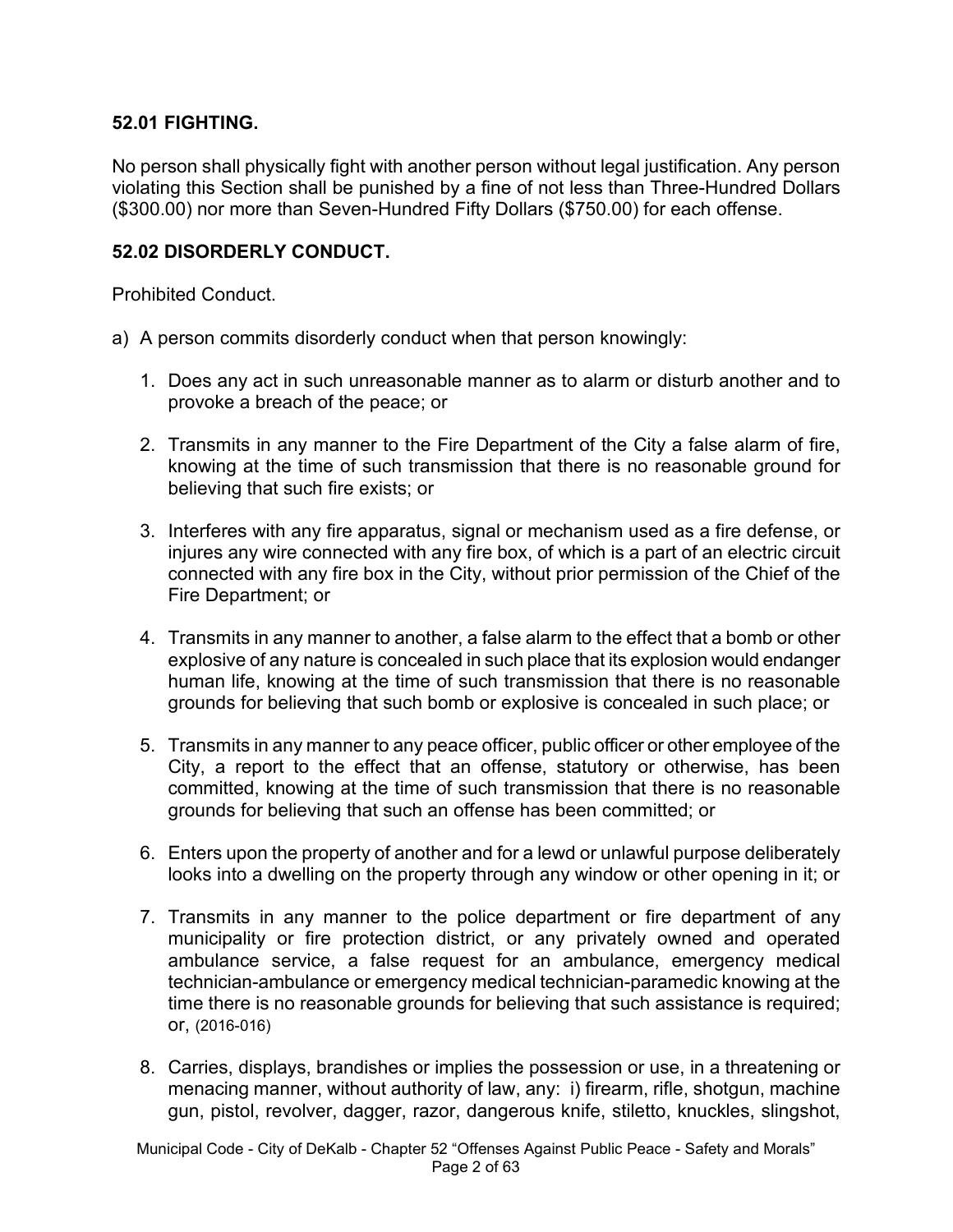billy, stun gun or taser, crossbow, common or compound bows, underwater speargun, black-jack, sand-club, sand-bag, throwing star, nunchakus, or any broken bottle or other piece of glass; ii) any air gun, air pistol, spring gun, spring pistol, BB gun, paint ball gun, pellet gun or any implement that is not a firearm which impels a breakable paint ball containing washable marking colors, or a pellet constructed of hard plastic, steel, lead or other hard materials with a force that reasonably is expected to cause bodily harm; or iii) any look-alike weapon which by its appearance, including shape, color, size, markings or lack thereof, or any other identifying physical characteristics, would lead a reasonable person to believe that the object is a weapon which could cause bodily harm, an object containing noxious or deleterious liquid, gas or substance or other dangerous weapon. A person also commits disorderly conduct when he is in possession of any item described in (ii) or (iii) of the preceding sentence while committing any other violation of City Code or federal or state law.

- 9. Fails to comply with any emergency public health or disaster order issued by the State of Illinois, County of DeKalb, or City of DeKalb to prevent the transmission of any contagious or infectious disease. A person who intentionally gathers with ten (10) or more persons without wearing a face covering or maintaining at least a six (6) foot social distance during the pendency of a disaster proclamation issued by the Governor of the State of Illinois pertaining to the COVID-19 public health emergency shall be subject to a rebuttable presumption that s/he has committed the offense of disorderly conduct in violation of this Section unless the gathering was expressly permitted or exempted by the City Manager or an executive order issued by the Governor of the State of Illinois that was in effect at the time of the alleged violation.
- b) Penalties. Any person, eighteen (18) years of age or older and any firm or corporation violating this Section shall be guilty of a misdemeanor and shall be punished by a fine of not less than Three-Hundred Dollars (\$300.00) nor more than One-Thousand Dollars (\$1,000.00) and may be incarcerated in the DeKalb County Jail for a term not to exceed six (6) months under the provisions of Section 1-2-1.1 of the Illinois Municipal Code (65 ILCS 5/1-2-1.1) and under the provisions of the Illinois Code of Criminal Procedure (725 ILCS 5/100-1 et. seq.). Any person less than eighteen (18) years of age violating this Section shall be punished by fine only, community restitution services, or a combination thereof. Such person shall be fined not less than Three-Hundred Dollars (\$300.00) nor more than One Thousand Dollars (\$1,000.00) for each offense.

## **52.03 ALCOHOL WITHOUT LIQUID (AWOL) MACHINES PROHIBITED.**

a) Definition: Alcohol Without Liquid Machine (AWOL): A device designed, manufactured, marketed or used for the purpose of mixing alcoholic liquor with oxygen, air or another gas to produce a mist or vapor for inhalation or snorting for non-medicinal purposes. It shall not include such medical devices as inhalers, nebulyzers, atomizers or other devices properly prescribed by a physician and being used to dispense a prescribed medication to the holder of such prescription.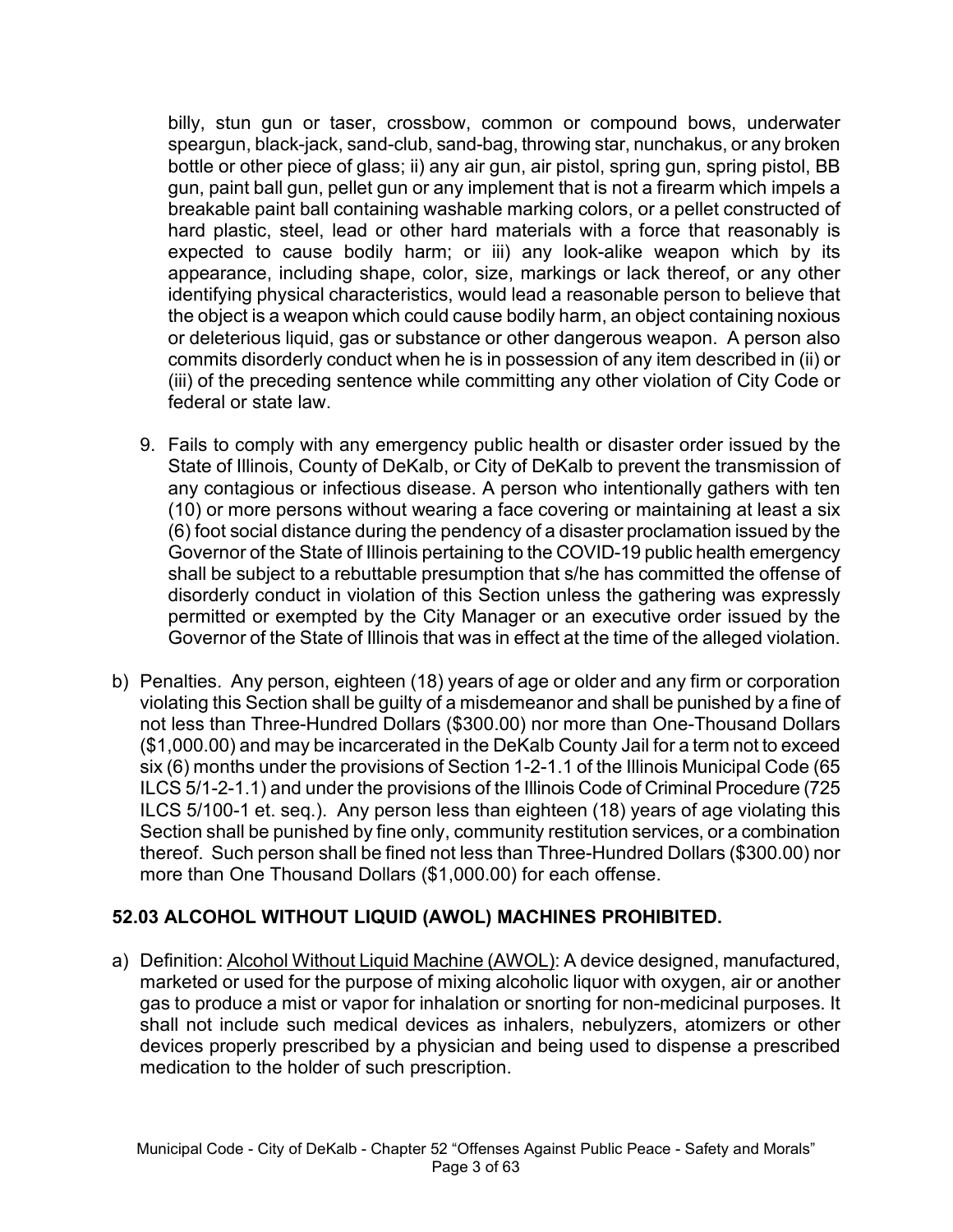- b) It shall be unlawful to possess, sell, transfer or use an Alcohol Without Liquid (AWOL) machine or device within the City of DeKalb.
- c) It shall be unlawful to use a medical device such as an inhaler, nebulizer, atomizer or other device properly prescribed by a physician for the purpose of mixing alcoholic liquor with oxygen, air or another gas to produce a mist or vapor for inhalation or snorting for non-medicinal purposes within the City of DeKalb.
- d) Penalties. Any person violating these Sections 52.0, b) or c) shall be guilty of an offense and shall be punished by a fine of not less than Five-Hundred Dollars (\$500.00) nor more than One Thousand Dollars (\$1,000.00) for each offense. The AWOL machine or device is subject to immediate seizure by the Police Department and destruction, upon order of the Circuit Court of DeKalb County.

#### **52.05 CRIMINAL HOUSING MANAGEMENT.**

a) Criminal housing management. A person commits criminal housing management when, having personal management or control of residential or commercial real estate, whether as a legal or equitable owner or as a managing agent or otherwise, s/he recklessly permits the physical condition or facilities of the residential or commercial real estate to become or remain in any condition which endangers the health or safety of any person.

A person acts "recklessly" within the meaning of this Section when s/he engages in any act or omission which shows an actual or deliberate intention to endanger the health or safety of any person or which, if not intentional, shows an utter indifference to or conscious disregard for the health or safety of any person. For example, a person may act "recklessly" within the meaning of this Section where s/he: (1) knows of a dangerous condition, or prior injuries caused by a condition, yet took no action to correct the condition; (2) intentionally removes a safety feature from the property despite the known danger of doing so; or (3) fails to take reasonable precautions when s/he knew or should have known of an extraordinary, impending, inherent, or unusual danger to the health or safety of any person.

A person does not act "recklessly" within the meaning of this Section when s/he is merely negligent, inadvertent, or unskillful. For example, a person may not act "recklessly" within the meaning of this Section where s/he: (1) maintains an inspection or tenant complaint system with due care, yet fails to discover the condition in a reasonable period of time to prevent or correct the condition; (2) exercises some precautions to protect the health and safety of any person, even though those precautions were insufficient; or (3) took reasonably prompt corrective action to remedy a condition, even though such action might have been ineffective.

The existence of a violation of any building code adopted by the City of DeKalb including, but not limited to, any building, property maintenance, fire, mechanical, electrical, and plumbing code adopted by the City of DeKalb, shall constitute prima facie evidence that the physical condition or facilities of the residential or commercial real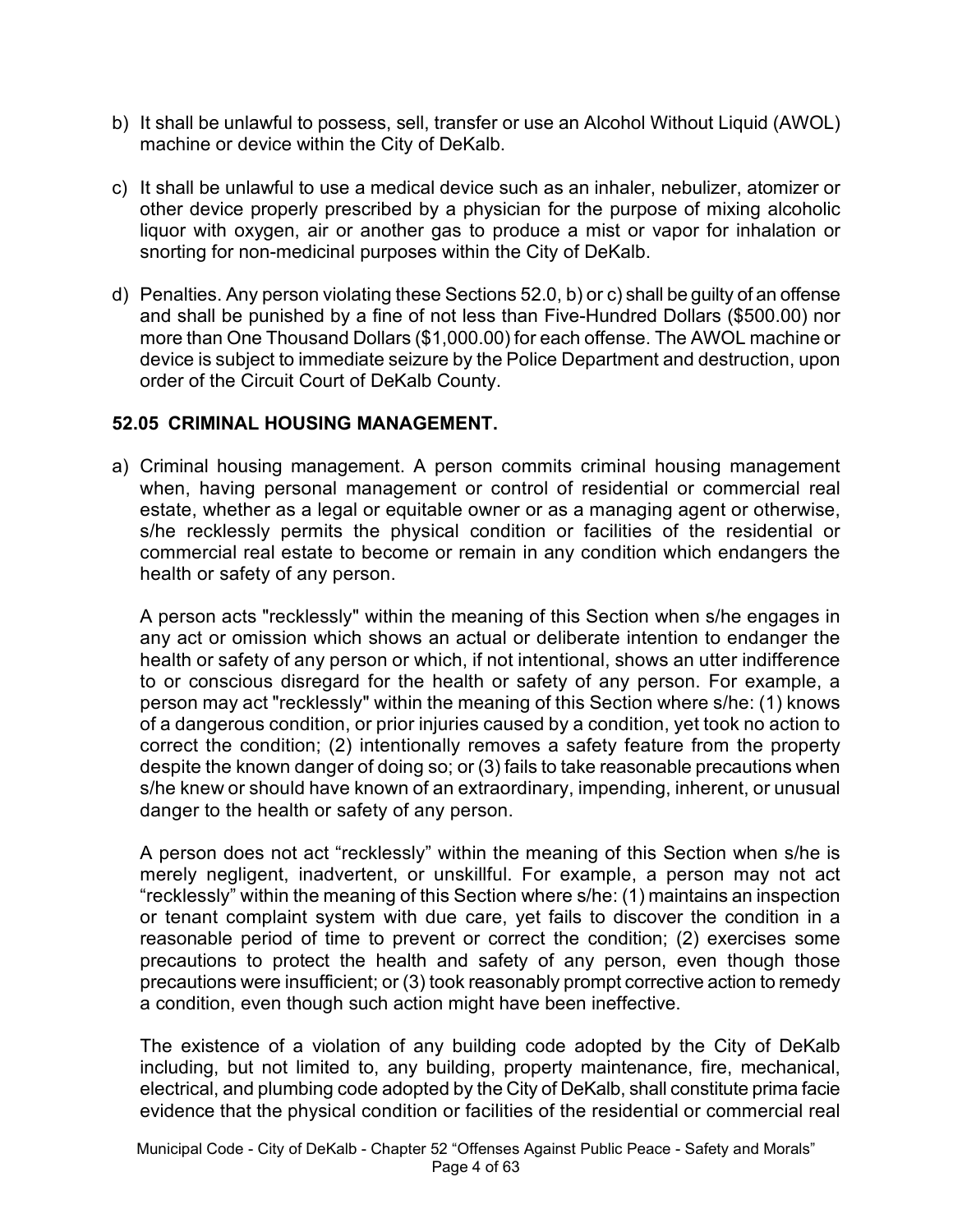estate became or remains in a condition which endangers the health or safety of any person within the meaning of this Section. A person may rebut such prima facie evidence by establishing that the condition does not constitute an actual, extraordinary, impending, inherent, or unusual danger to the health or safety of any person. The City shall always have the burden of proving that the condition endangers the health or safety of any person, but the City does not need to prove that the condition proximately caused an injury to any person.

It shall not be a defense to the violation prescribed by this Section that the real estate is vacant, unoccupied, condemned, boarded, or enclosed unless a person boards, encloses, or otherwise secures the real estate pursuant to the approval, direction, or permission of the City's Chief Building Official. Any action to enforce this Section shall be stayed and dismissed pending the respondent's compliance with a permit for demolition or rehabilitation issued by the City's Chief Building Official.

- b) Remedies. Upon finding that a person has committed criminal housing management, the City's Administrative Hearing Officer or the Circuit Court of DeKalb County shall order the following remedies:
	- i. A mandatory minimum fine of \$1,000 per day for every day of the violation;
	- ii. A mandatory minimum fine of \$5,000 per day for every day of the violation for any person who has subsequently committed criminal housing management within one (1) year of any prior violation;
	- iii. An order requiring any person who owns, manages, or has any equitable interest in the real estate to remedy the violation;
	- iv. An order requiring any person who owns, manages, or has any equitable interest in the real estate to make restitution to any person whose health or safety was endangered because of the violation including, but not limited to, actual relocation expenses, actual remediation expenses, actual medical expenses, and actual loss of earnings;
	- v. An order allowing the City to inspect the real estate for compliance with the order to remedy the violation;
	- vi. An order allowing the City to inspect the real estate for compliance with the City's ordinances and codes for a period of at least 1 year following the finding of a violation, provided that the City shall give at least 24-hour notice prior to any inspection;
	- vii. An order allowing the City to remedy the violation and for the costs of said remediation including, administrative costs, attorney's fees, court costs, and other costs related to the enforcement of this Section, to be recoverable from any person who owns, manages, or has any equitable interest in the real estate as a lien on the real estate;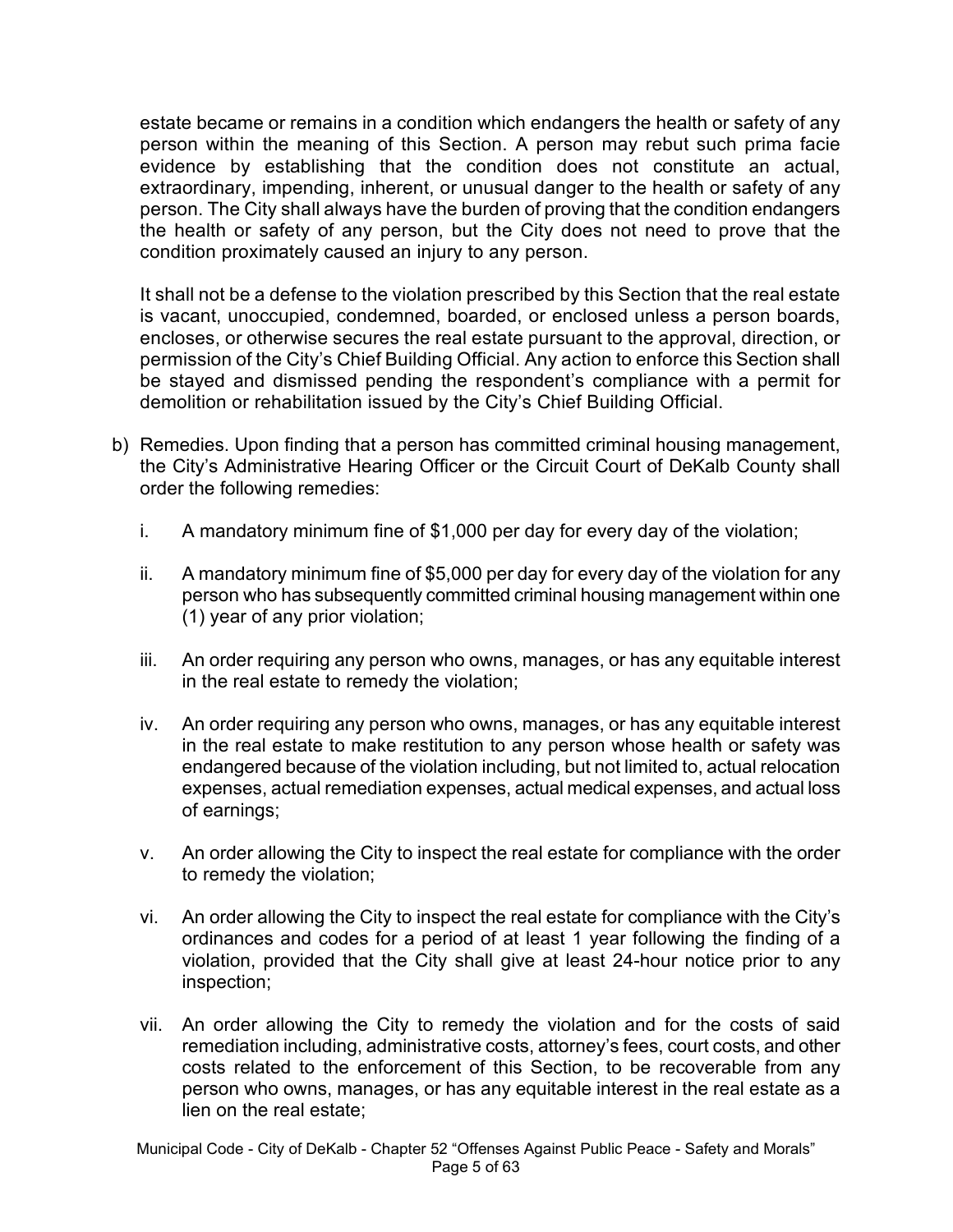- viii. An order restraining any person who owns, manages, or has any equitable interest in the property, from collecting, receiving or benefiting from any rents or other monies available from the property, so long as the property remains in a condition which endangers the health or safety of any person; and
- ix. An order directing any person who owns, manages, or has any equitable interest in the property to pay any rents or other monies owed into an escrow account. The funds are to be paid out of the escrow account only to satisfy the reasonable cost of necessary repairs of the property which had been incurred or will be incurred in ameliorating the condition of the property which endangers the health or safety of any person, payment of delinquent real estate taxes on the property or payment of other legal debts relating to the property including, but not limited to, any debt owed as a result of a criminal housing management violation relating to the property. The order may provide that funds remain in escrow for a reasonable time after the completion of all necessary repairs to assure continued upkeep of the property and satisfaction of other outstanding legal debts of the property.

The owner shall be responsible for contracting to have necessary repairs completed by a contractor registered with the City, and the owner shall be required to submit all bills, together with certificates of completion, to the manager of the escrow account within 30 days after their receipt by the owner.

The City Manager or designee shall maintain and manage a separate trust account entitled "Property Improvement Trust Account", which shall serve as the depository for the escrowed funds prescribed by this Section. The City Manager or designee shall be responsible for the receipt, disbursement, monitoring and maintenance of all funds entrusted to this account. The City Manager or designee shall be authorized to promulgate rules and regulations to administer the provisions of this Section.

- c) Costs. As part of the costs of an action under this Section, there shall be assessed a reasonable fee against the respondent to be paid to the City of DeKalb to be used solely for the maintenance of the Property Improvement Trust Account. No money obtained directly or indirectly from the property subject to the case may be used to satisfy this cost.
- d) Retaliation Prohibited. No person who owns, manages, or has any equitable interest in the property shall retaliate against any person who complains or testifies about the alleged existence of any condition on the property which endangers the health or safety of any person, nor shall any rental agreement prohibit any such complaint or testimony. Any person who is found in violation of this subsection shall be subject to a mandatory minimum fine of \$1,000 and any such further relief to make whole any victim of the retaliation prohibited by this subsection.
- e) No private cause of action. This Section does not create or form the basis of a private cause of action against the City and its officers, employees, and agents, or any person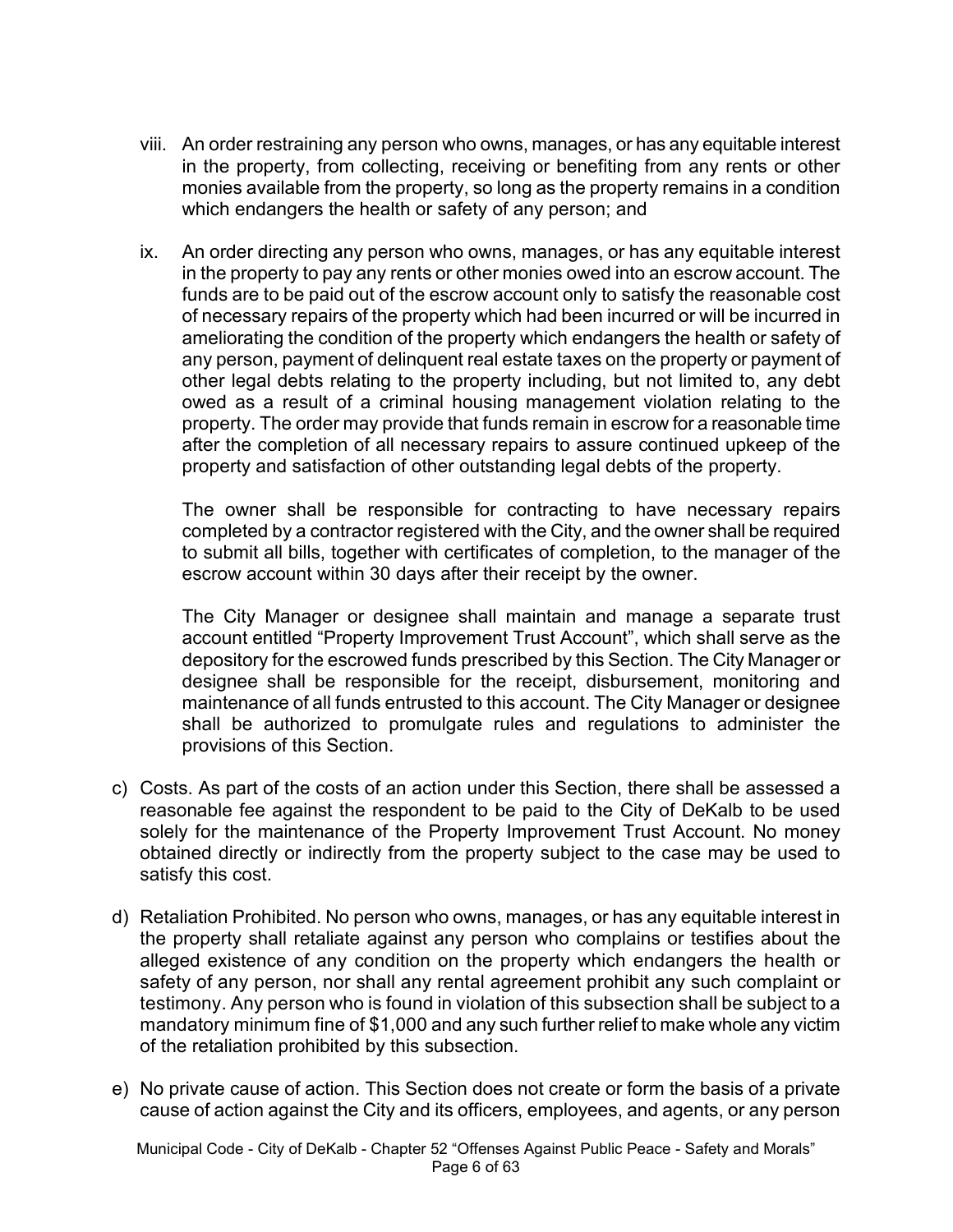who owns, manages, or has any equitable interest in the residential or commercial real estate. Nothing in this Section shall be construed to authorize tenants to refrain from paying rent. Nothing in this Section shall be construed to limit or alter any existing liability incurred, or to be incurred, by the owner or manager of the residential or commercial real estate. Nor shall this Section be construed to provide the exclusive remedy for the conduct proscribed herein.

f) Remedial Purpose. The purpose of this Section is remedial and should be construed broadly to effect its remedial purpose.

## **52.06 DISORDERLY HOUSE.**

- a) DISORDERLY HOUSE—BUSINESS. No person shall keep or maintain any place of business where any person is allowed or permitted to make any loud or raucous noise clearly audible from fifty (50) feet or more from the place of business; or to alarm or disturb another so as to create a breach of the peace; where any minor is permitted to consume intoxicating drinks of any kind; or where any person is permitted to consume or possess marijuana in violation of this Municipal Code.
- b) DISORDERLY HOUSE RESIDENTIAL. No person, whether such person is an owner, renter, or otherwise responsible for, in custody of, or entrusted with a given dwelling unit or residential property, is allowed or shall be permitted to make any loud or raucous noise clearly audible from fifty (50) feet or more from the residence; or to alarm or disturb another so as to create a breach of the peace; or where any minor is permitted to consume intoxicating drinks of any kind; or where any person is permitted to consume or possess marijuana in violation of this Municipal Code. For purposes of this ordinance, the following persons may be cited for a violation: 1) the owner of an owneroccupied residence; 2) the renter or tenant of a rental property; 3) in the absence of the owner or renter, any person within a residential dwelling unit where such unit is in violation of this ordinance; 4) any person permitted by the owner or renter of a residential dwelling unit to utilize such space at a time when such unit is in violation of this ordinance.
- c) CHRONIC DISORDERLY HOUSE RESIDENTIAL
	- 1. PURPOSE AND DECLARATION OF POLICY. It is the purpose of this section and the policy of the City of DeKalb to protect, preserve and promote the health, safety, and welfare of its citizens through the reduction, control, and prevention of criminal and nuisance activities described herein as unlawful activities. In that regard, the City Council finds that the repeated commission of unlawful activities within the City by dwelling unit occupants (whether owner occupant or tenants)*,* members of an occupant's household, occupant's guest(s), and any person under the occupant's control substantially annoys and injures the health, safety and welfare of DeKalb citizens.

The City Council further finds that individual offenders should be held responsible for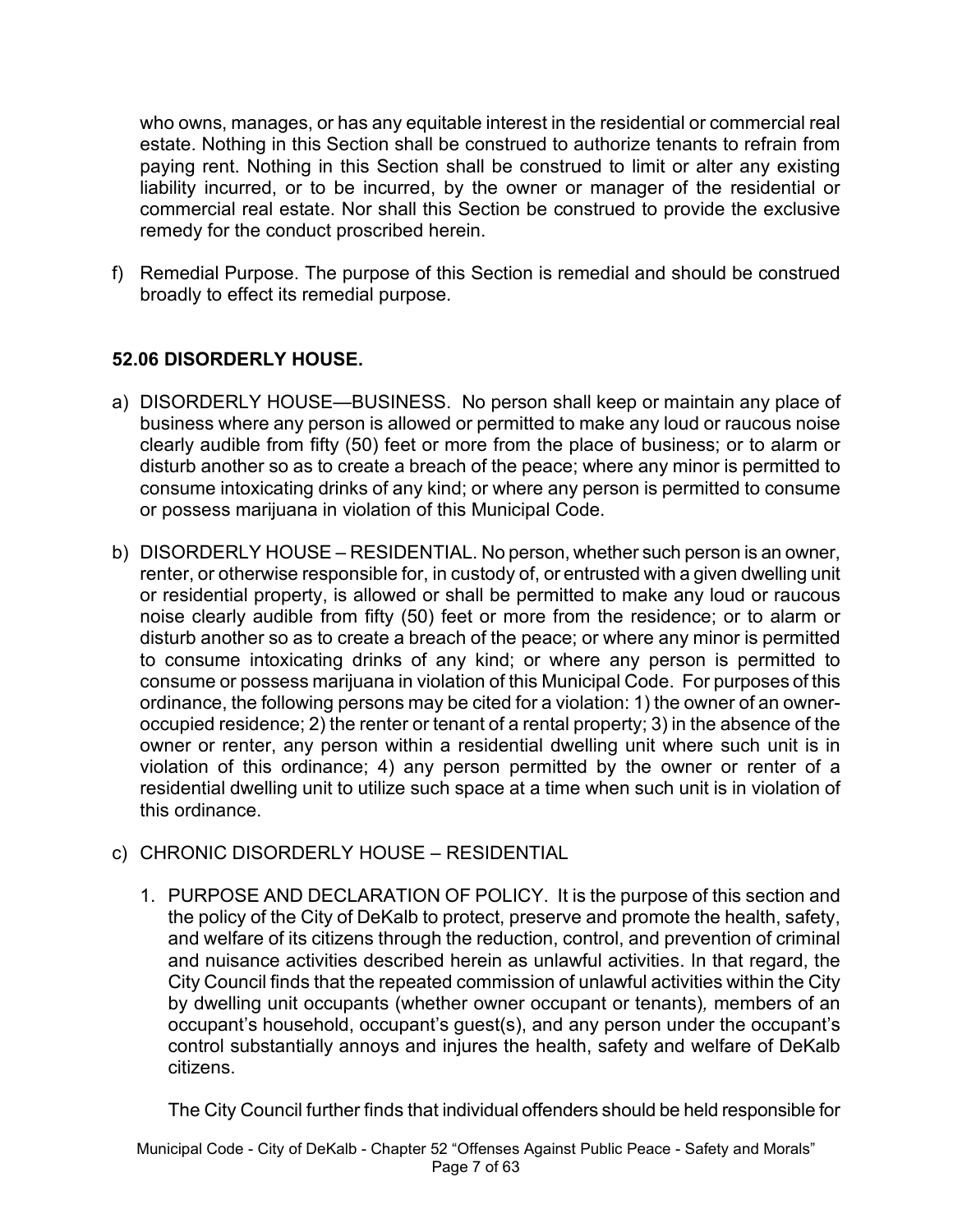their commission of unlawful activities that may lead to the finding of a disorderly house at any dwelling unit within the City. Therefore, owners, landlords, tenants, occupants and guests, who commit unlawful activities should be cited (and/or arrested) by the DeKalb Police Department for such offense.

This section shall be liberally construed and applied to promote the City Council's purposes and policies.

2. DECLARATION OF CHRONIC DISORDERLY HOUSE. It shall be unlawful for any person to intentionally, knowingly, recklessly, or negligently permit any dwelling unit – including rental and owner-occupied units – within the City of DeKalb to become, exist, or be used as a Chronic Disorderly House. Any unlawful activity, as defined in this section, that is found to exist in, at, on or about such dwelling unit shall be subject to fine and abatement in accordance with this section.

#### 3. DEFINITIONS

- (a) *Chronic Disorderly House*. A dwelling unit that experiences three (3) or more unlawful activities in, at, on or about the unit during a 12-month period, subject to the notice requirements of this Section.
- (b) *Chief of Police*. The duly appointed City of DeKalb Police Chief or designee. For purposes of meetings with landlords as described below, it is contemplated that the Police Department shall be represented by a designee of the Chief of Police.
- (c) *Crime-Free Lease*. A written lease or rental agreement, including therein a crime-free lease provision as defined in Chapter 10 of this Municipal Code.
- (d) *Residential Incident*. Any unlawful activity in, at, on or about a dwelling unit, which is documented by arrest or the issuance of a citation. For purposes of this section, a written warning shall not be considered an arrest or citation.
- (e) *Landlord*. The owner or lessor of one (1) or more dwelling units and his/her agents, property managers or representatives. For purposes of this ordinance, relative to an owner-occupied structure, the owner shall be deemed to be both the "Landlord" and an Occupant and shall be charged with the rights and responsibilities attendant to both positions.
- (f) *Occupant*. Any person who has the right to use of, or possess, a dwelling unit, including, but not limited to, the tenant.
- (g) *Owner*. The title holder or mortgage holder of a dwelling unit.
- (h) *Offender*. A person who commits one (1) or more unlawful activities.
- (i) *Dwelling Unit*. A dwelling unit is a room or group of rooms meeting minimum habitable room sizes as required by the city's building code which are arranged, designed, used or intended for use exclusively as living quarters for one (1)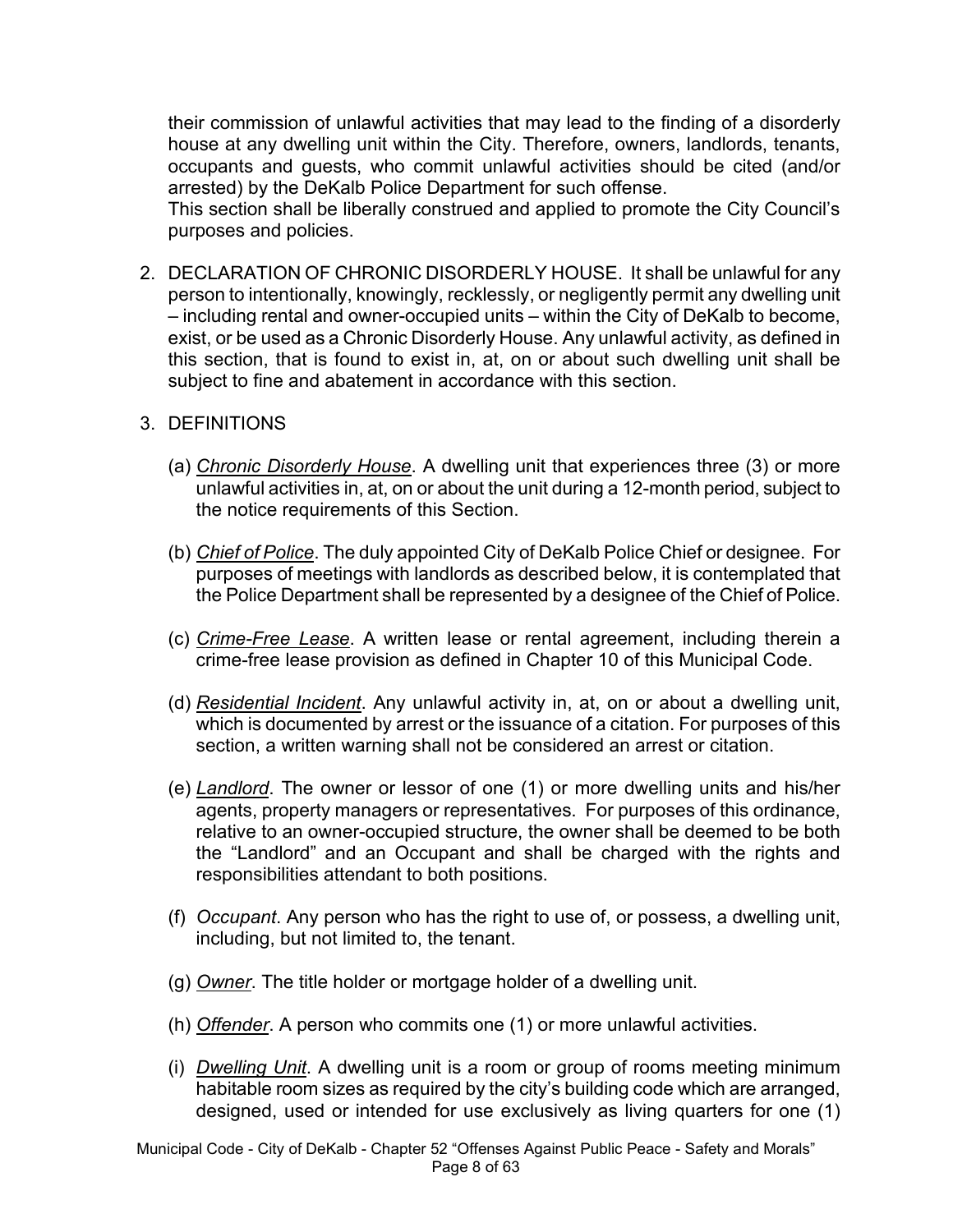family or one (1) household, including sleeping, cooking, eating and sanitation facilities. For purposes of this section, dwelling unit shall mean a single-family structure, attached or detached, an apartment, condominium, and townhouse, and the individual dwelling units in a multiple-family structure or rooming house, as such terms are defined in Section 3.01 of Chapter 23 of the DeKalb Municipal Code. A dwelling unit may be leased or owner-occupied, and includes the land, which is affixed, incidental to or appurtenant to it.

- (j) *Rooming House*. A building as defined in Section 3.01 of Chapter 23 of this Municipal Code.
- (k) *Tenant*. Any person entitled to occupy a rental unit under a written rental agreement.
- (l) *Unlawful Activity*. Any of the following activities, behavior or conduct:
	- i. Alcohol Offenses. Any offense defined and prohibited by Section 6-16 (Prohibited Sales and Possession) or Section 6-20 (Purchase or Acceptance of Gift of Liquor by Persons Under Age 21) of the Liquor Control Act of 1934, 235 ILCS 5/6-16 and 5/6-20, or similar City of DeKalb ordinance.
	- ii. Felony Offenses. Any of the activities, behaviors or conduct that constitutes a felony as defined in the Illinois Criminal Code, 720 ILCS 5/1-1 et seq.
	- iii. Misdemeanor Offenses. Any of the activities, behaviors or conduct that constitute a misdemeanor as defined in the Illinois Criminal Code of 1961, 720 ILCS 5/1-1 et seq., or any similar offense under this Municipal Code.
	- iv. Any violation of Chapter 52, "Offenses against Public Peace, Safety and Morals" of this Municipal Code, or violation of a similar State statute or County ordinance.
	- v. Any inchoate offense defined and prohibited by Article 8 (Inchoate Offenses) of the Criminal Code of 1961, 720 ILCS 5/8-1, et seq., which is relative to the commission of any of the aforesaid principal offenses.
- (m) Rental Premises: Any combination of contiguous units, buildings or parcels of land, utilized predominantly as residential rental property, under common ownership or common management. For purposes of this definition, common ownership or common management shall be deemed to exist where a unit or parcel or group of units or parcels: a) have the same person, company, organization or group serving as manager, lessor, owner or otherwise responsible party; b) owned by the same person or by land trusts or companies that are under common ownership or management (including corporations or other companies that are subsidiaries of the same company or otherwise related to each other or under common ownership or management); or, c) otherwise under common control, management or ownership.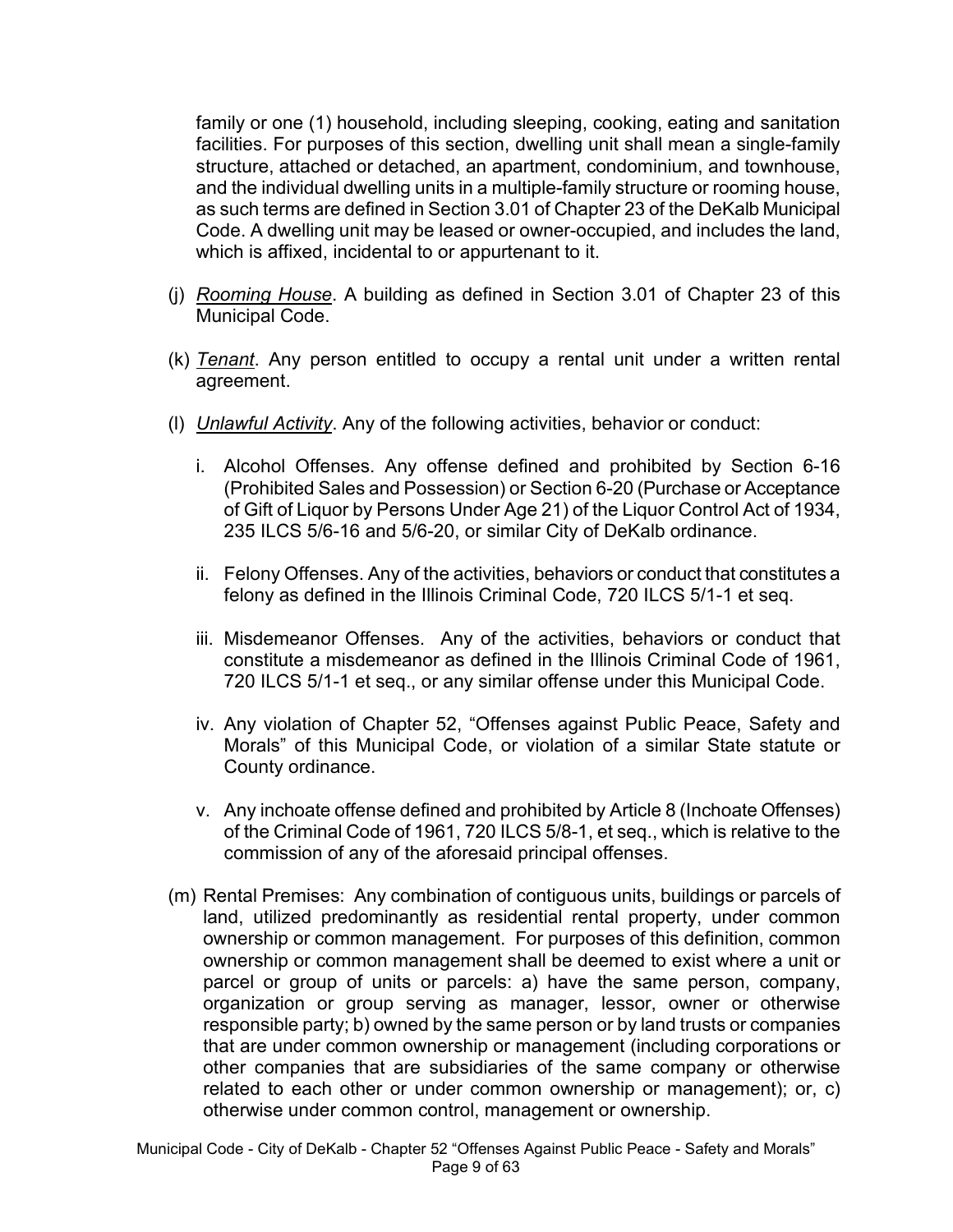(n) Management Decisions: The fashion in which rental properties are maintained, lit, utilized or permitted to be utilized; compliance or non-compliance with the requirements of City Code (including the provisions of Chapter 10 of the City Code); the decision to file and diligently pursue eviction of tenants who engage in Unlawful Activities; compliance with any agreements, plans, recommendations or suggestions of the Chief of Police; compliance with best management practices or policies discussed or explained at Landlord Educational Programs contemplated by City Code; the process of selecting tenants for new leases or lease renewals; the use of personnel, technology or equipment for the purpose of ensuring the security of dwelling units and Rental Premises; or other decisions or actions which affect the use and operation of a rental dwelling unit or Rental Premises or which impact upon surrounding public or private properties.

#### 4. RESIDENTIAL INCIDENT: FIRST UNLAWFUL ACTIVITY

- (a) Notice of First Unlawful Activity. Whenever the Chief of Police receives notice that a citation has been issued or an arrest has been made for an unlawful activity in, at, on or about a particular dwelling unit, the Chief may notify the Landlord of the dwelling unit of the incident. The notice shall contain the following information:
	- i. The street or legal address of the dwelling unit.
	- ii. A copy of the citation or arrest report describing the incident and enumerating the offenses that occurred.
	- iii. The names of the occupants or others involved in the incident.
	- iv. The date and time (within forty-eight (48) hours of issuance of a citation or arrest) and manner in which notice of the unlawful activity was given to the landlord in person, or by telephone, email or facsimile.
	- v. A statement substantially as follows:

The DeKalb Police Department has information that the property is in danger of becoming a Chronic Disorderly House. In the event of occurrences of two (2) additional unlawful activities in, at, on or about that unit, the Chief may declare the unit a Chronic Disorderly House and refer the matter to the City Attorney to be brought before an administrative hearing officer for a hearing. Corrective action must be taken to ensure that subsequent unlawful activity does not occur.

vi. A response form should be included along with a statement requesting the Landlord to complete and return the form to the Chief within seven (7) business days of the postmark on the Chief's written notice or the date it was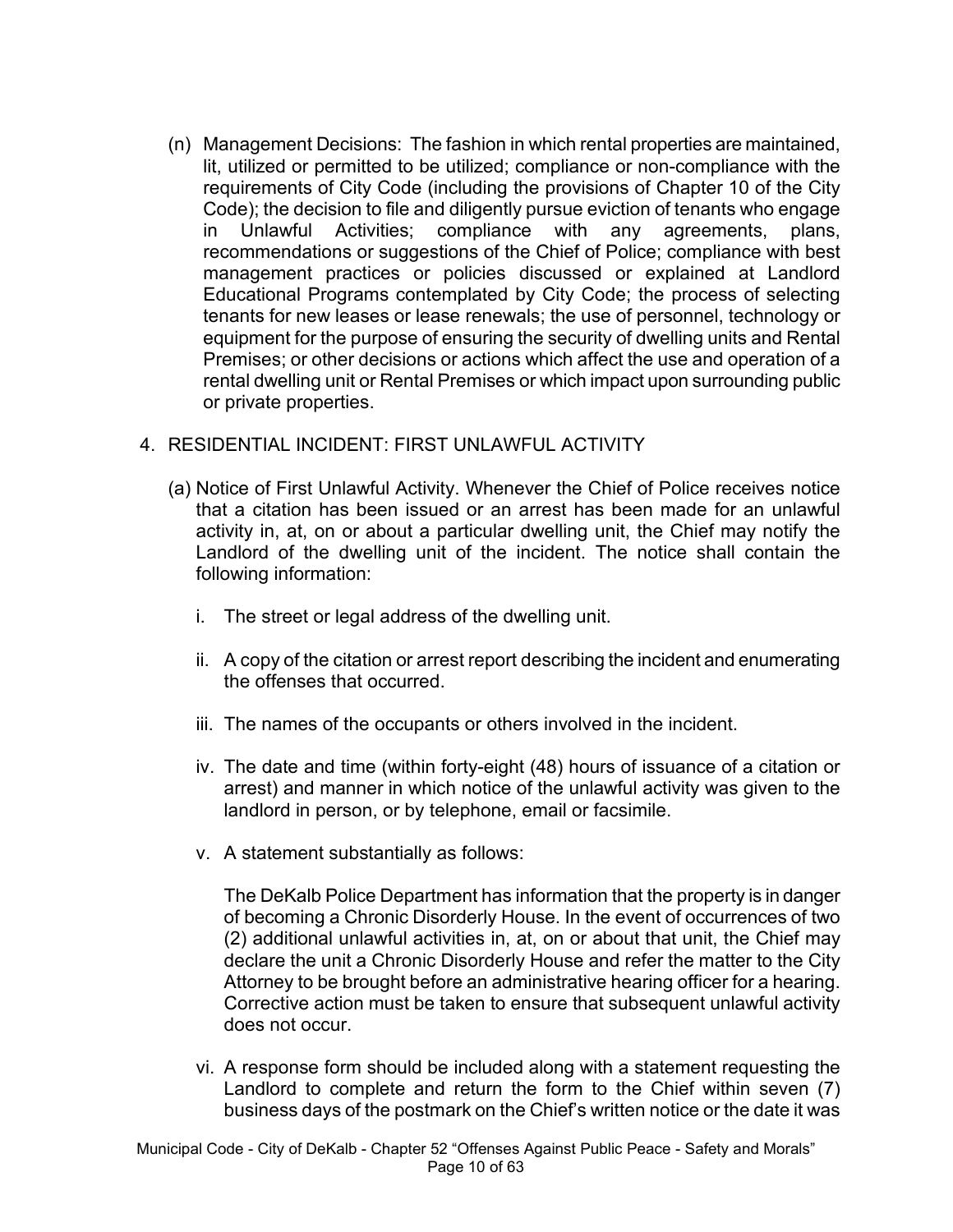personally served. The response may be by personal service, registered or certified mail, return receipt requested, electronic mail, or facsimile indicating whether the offenders were occupants and any actions the owner took in response to the activity, such as:

- (1) A letter of Warning to the occupants or correspondence.
- (2) Any phone calls, electronic mail, or communications to the occupants.
- (3) Any corrective action taken, such as, a No Trespass notice issued to nontenants.
- (4) A meeting with the occupants and their responses.
- (5) Copies of any agreements, resolutions, or pledges by occupants.
- (6) Landlord's comments or questions on the incident.
- (7) A noise curfew was instituted.

Any documentation provided to the City may be utilized in any later proceeding involving the property or the affected units, tenants or persons.

- (b) Chief's Follow Up to Landlord's Response. If the landlord responds to the notice referenced in 4(a) above:
	- i. The Chief should deliver a follow-up response letter to the landlord regarding the Chief's assessment of the Landlord's response, including whether the response was adequate, inadequate, acceptable, and/or unacceptable. If inadequate or unacceptable, the Chief shall invite the Landlord to a follow up meeting within ten (10) days of the Chief's receipt of that response letter.
	- ii. At the follow up meeting, the Chief should recommend that the Landlord take reasonable corrective action so that a second or subsequent unlawful activity does not occur in, at, on, or about the same dwelling unit within a one (1) year period.
	- iii. The Chief and Landlord should discuss other possible means to correct the problem.
	- iv. The Chief should explain that, in the event of the occurrence of a third unlawful activity in, at, on or about the dwelling unit within a one (1) year period, the Chief may declare the property a Chronic Disorderly House and refer the matter to the City Attorney to be brought before an administrative hearing officer for a hearing at which the landlord may be subjected to penalties under this Section.
	- v. The Chief should document, in writing, the results of the meeting, including any agreement reached with the Landlord regarding corrective action to be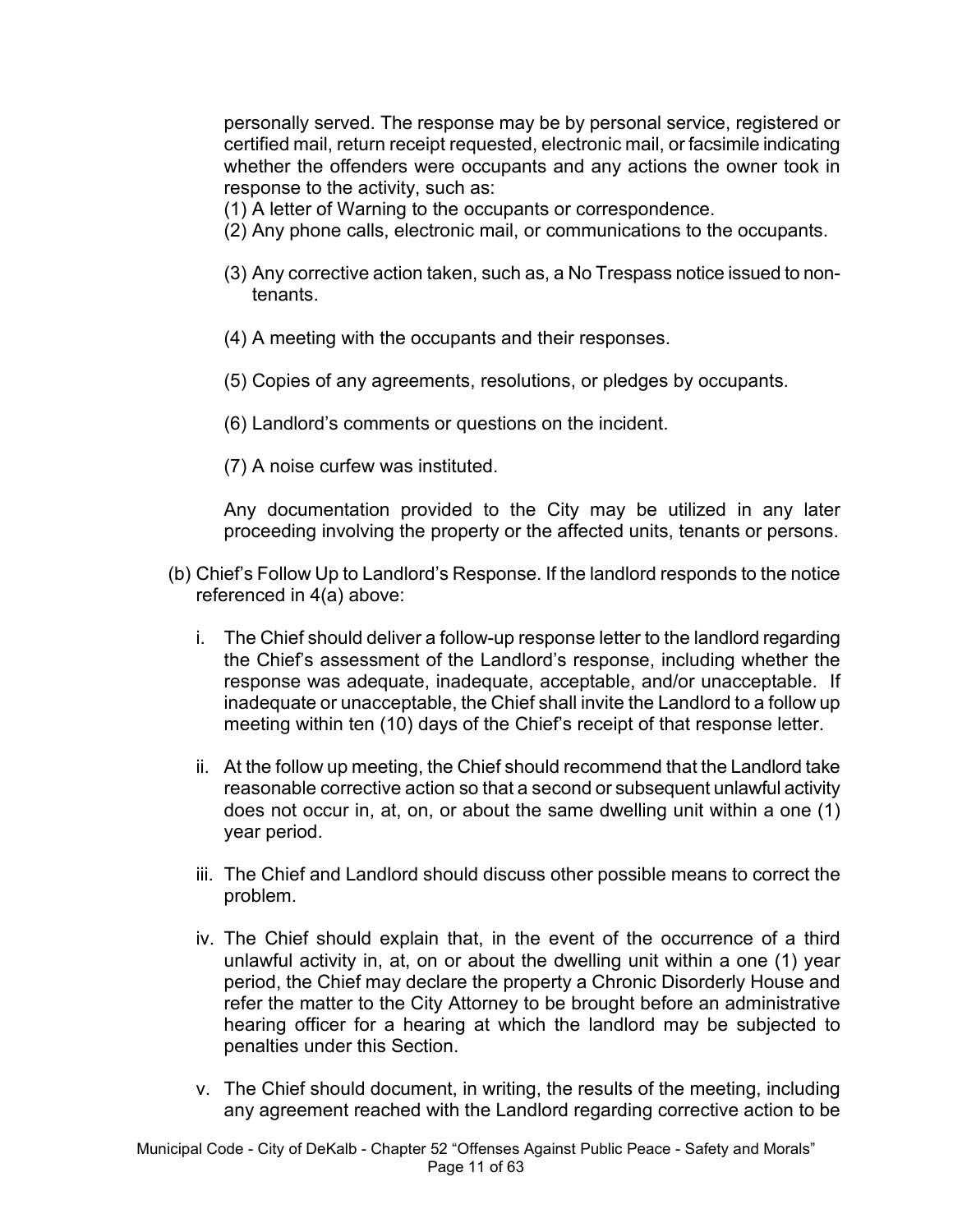taken. The Landlord should acknowledge his/her agreement in writing, and a copy of the agreement should be provided to the landlord.

#### 5. RESIDENTIAL INCIDENT: SECOND UNLAWFUL ACTIVITY

- (a) Notice of Second Unlawful Activity. Whenever the Chief of Police receives notice that a citation has been issued or arrest made for a second unlawful activity in, at, on or about the same dwelling unit within a one (1) year period, the Chief may notify the landlord that the property is in danger of becoming a Chronic Disorderly House. Said notice shall further state the following:
	- i. The street or legal address of the dwelling unit.
	- ii. A copy of the citation or arrest report describing the second incident and enumerating the offenses that occurred.
	- iii. The names of the occupants or others involved in the incident.
	- iv. The date and time (within forty-eight (48) hours of issuance of a citation or arrest) and manner in which notice of the second unlawful activity was given to the Landlord in person, or by telephone, email or facsimile.

A statement substantially as follows:

The DeKalb Police Department has information that the property is in danger of becoming a Chronic Disorderly House (along with a concise description of the unlawful activities that exist or have occurred). In the event of a subsequent occurrence of an unlawful activity in, at, on or about that unit, the Chief may declare the unit a Chronic Disorderly House and refer the matter to the City Attorney to be brought before an administrative hearing officer for a hearing. Corrective action must be taken to ensure that a subsequent unlawful activity does not occur.

- (b) In determining whether to send the second notice, the Chief may consider the prior cooperation (or lack of cooperation) of the Landlord in responding to the Chief's notification letter, agreeing upon corrective action, and whether or not the agreed corrective action was taken. In the event that the Chief finds that further discussions with the Landlord may achieve corrective action, the Chief may convene a mandatory meeting to establish such a corrective action plan.
- (c) Mandatory Meeting with the Chief. At the mandatory meeting, the Chief may suggest various courses of action for the landlord to prevent further unlawful activities from occurring. A corrective action plan should be established, which may include the lawful eviction of a tenant or the Landlord's ability to bar persons from the property. In the event that the Landlord fails to attend the mandatory meeting, the second notice should be sent, and expiration of the time limits for sending such notice shall not bar such notice.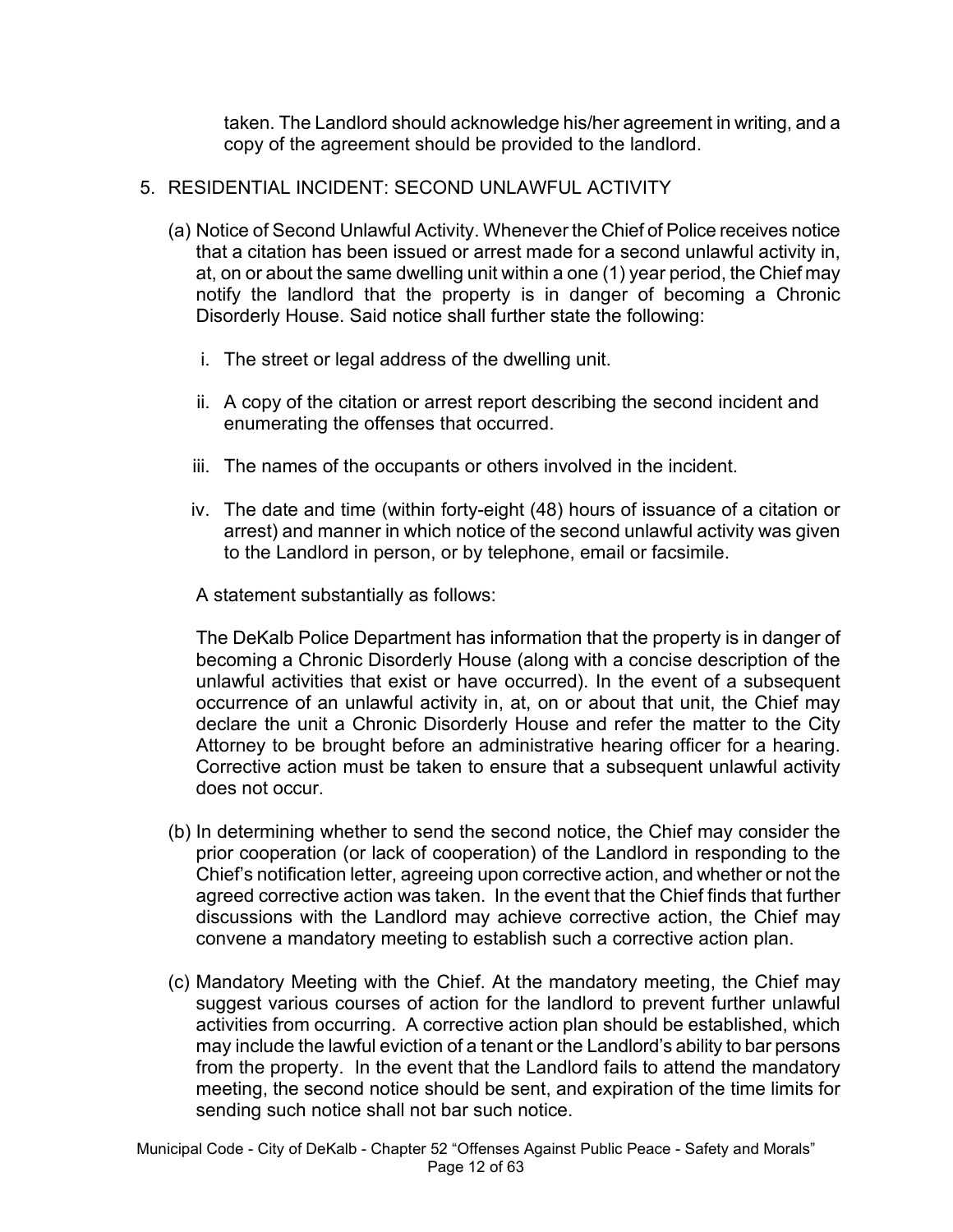### 6. RESIDENTIAL INCIDENT: THIRD UNLAWFUL ACTIVITY.

- (a) Notice of Declaration of Disorderly House. If the Chief of Police receives notice that a citation was issued, or arrest made for a third or subsequent unlawful activity in, at, on or about the same dwelling unit within a one (1) year period, and determines that the unit has become a Chronic Disorderly House, the Chief shall notify the Landlord of the property that it has been declared a Chronic Disorderly House. The notice shall contain the following information:
	- i. The street or legal address of the dwelling unit.
	- ii. A copy of the citation or arrest report describing the third incident and enumerating the offenses that occurred.
	- iii. The names of the occupants or others involved in the incident.
	- iv. The date and time (within forty-eight (48) hours of issuance of a citation or arrest) and manner in which notice of the third unlawful activity was given to the Landlord in person, or by telephone, email or facsimile.

A statement substantially as follows:

The Chief has determined the dwelling unit to be a Chronic Disorderly House (with a concise description of the unlawful activities occurring during the one (1) year period that led to that finding). The Chief will refer the matter to the City Attorney to be brought before an administrative hearing officer for a hearing, but, if the Landlord notifies the Chief immediately upon receipt of the notice and agrees to remedy the disorderly conditions within ten (10) days, or to take other agreed and timely measures, the Chief may, at his/her sole discretion, postpone referring the matter to the City Attorney.

- (b) Settlement Agreement. The Chief and the Landlord may agree to resolve the matter short of a hearing by entering into a settlement agreement to include the imposition of a fine and a remediation plan for the dwelling unit, along with a compliance date, and agreed upon penalties in the event of non-compliance by that date.
- 7. NOTICES BY CHIEF; EFFECT OF FAILURE TO GIVE NOTICE.
	- (a) Notices that are required to be given by the Chief to the landlord shall be given as follows:
		- i. The Chief shall use reasonable efforts to notify the Landlord of the issuance of a citation or arrest for unlawful activity in person, or by telephone, email or facsimile within forty-eight (48) hours of issuance or arrest.
		- ii. The Chief shall also give written notice, pursuant to subsections  $4(a)$ ,  $5(a)$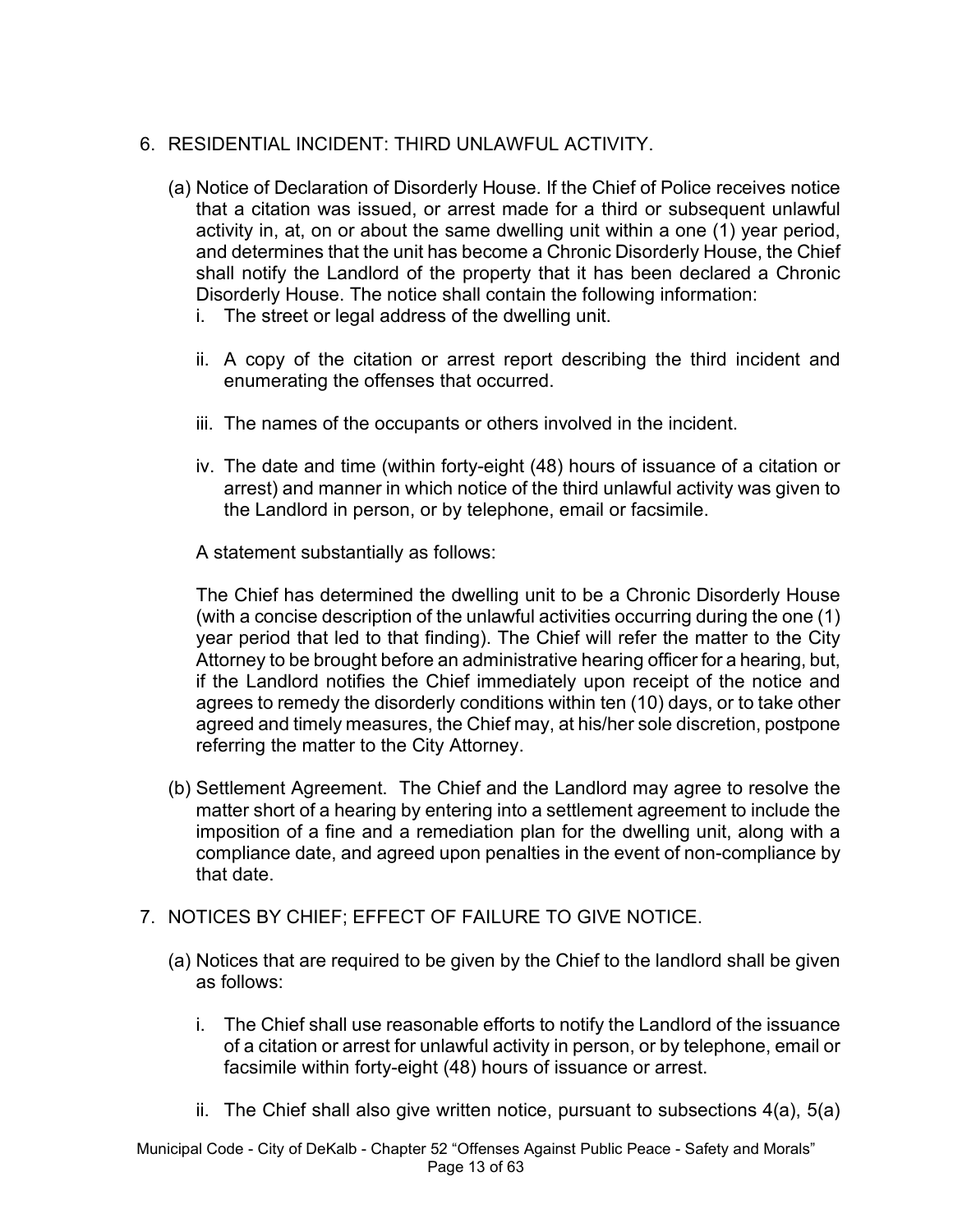and 6(a) of this section, by regular mail or by personal service within ten (10) business days of the issuance of a citation or arrest for unlawful activity.

- iii. Written notice declaring a Chronic Disorderly House under subsection 6 of this section shall require, in addition to the notices set forth in subsections 7(a)(i) and 7(a)(ii) of this section, notice by certified or registered mail, receipt requested.
- (b) Notice shall be effective five (5) days after mailing or on the date delivered, if by personal service.
- (c) Notice shall be given to Landlord as follows:
	- i. To the Landlord or local agent designated in the rental unit registration pursuant to Chapter 10 of the Municipal Code; or
	- ii. To the person to whom the last tax bill on the property was sent in the event that subsection (1) does not apply.
- (d) If reasonable efforts are not made as provided in subsection a(i) above or notice is not given as provided in subsection a(ii) above, or a(iii), as applicable, that citation or arrest will not be considered an unlawful activity for purpose of declaring the dwelling unit a Disorderly House.
- 8. BURDEN OF PROOF; NOTICE
	- (a) In an action seeking the abatement of a Chronic Disorderly House, the City shall have the initial burden of proof in showing by a preponderance of the evidence that the dwelling unit is a Chronic Disorderly House.
	- (b) For purposes of showing that the dwelling unit is a Chronic Disorderly House and that unlawful activities have occurred in, at, on or about the unit, the testimony of police officers to recount witness statements shall be admissible. Police reports, court records, and prosecution records are admissible and relevant, and may be used to prove that the unit is a Chronic Disorderly House. The City shall not be obligated to prove each underlying violation as a component of its case in chief in the Chronic Disorderly House case.
	- (c) The City may, but shall not be obligated to, demonstrate how the measures taken by the landlord at the first two steps failed to keep the peace, as well and as what measures the landlord could take in the future to correct such actions.
	- (d) The administrative hearing shall be conducted by a hearing officer pursuant to Chapter 17, Administrative Hearing Procedure, of this Municipal Code. In the alternative, the City, in its discretion, may elect to pursue such action directly in the Circuit Court, with the existence of the Chronic Disorderly House constituting a violation of City Ordinance.
	- (e) The following constitute a defense to an action before the administrative hearing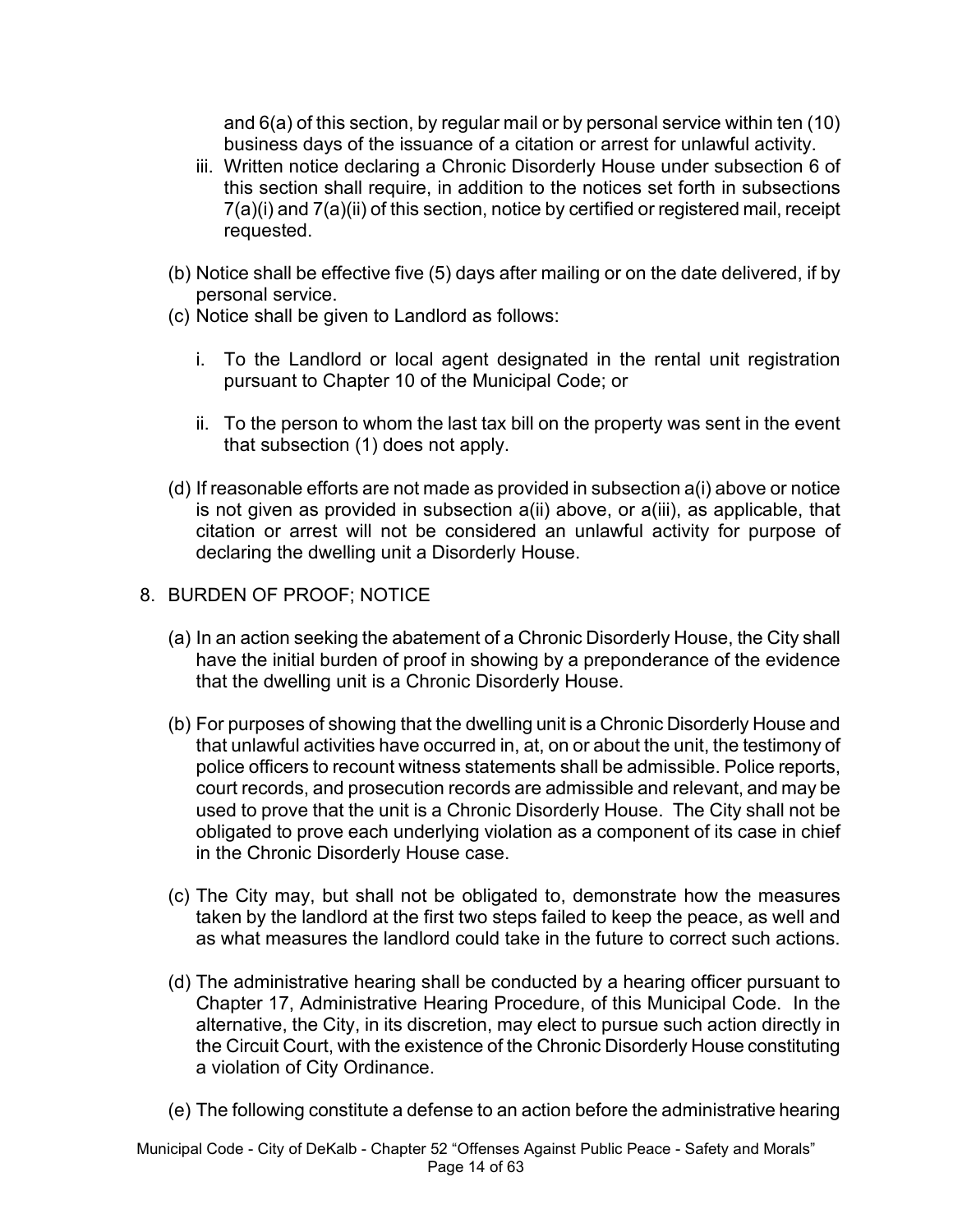officer or judge:

- i. The nuisance activities were not related to the same dwelling unit or committed during the tenancy of the same tenant.
- ii. The landlord has worked cooperatively with the City and taken every reasonable step to prevent unlawful activities from occurring, including initiating and diligently pursuing action to evict the tenant(s) in question.
- iii. Compliance with a corrective action plan agreed upon by the Landlord and Chief failed to prevent the unlawful activity.
- (f) Failure to Receive Notice. The failure of any person to receive the legal notice required in this section shall not invalidate or otherwise affect the proceedings under this section.
- (g) Voluntary Agreement At any time after a notice for hearing has been sent, the owner and city may enter into an agreement to assure compliance, which may include fines, and the matter before the hearing officer or judge may then be entered and continued until an agreed upon date for compliance. In the event that compliance is not achieved by the established date of compliance, the hearing process shall proceed, unless otherwise agreed by the parties.

### 9. LANDLORD USE OF FORCIBLE ENTRY AND DETAINER ACTIONS

- (a) If a landlord has initiated a Forcible Entry and Detainer action in the Circuit Court of DeKalb County to evict the tenant(s) of a dwelling unit that is subject to notices under this section, the City shall initially agree to enter and continue the administrative hearing in regard to its declaration as a Chronic Disorderly House, pending the result of such court action. In deciding whether or not to further continue the matter based upon the eviction proceeding, the City shall consider, among other things, whether eviction is the only remedy for preventing future unlawful activities, and whether the action is being timely prosecuted and diligently pursued by Landlord.
- (b) Landlords must submit to the City, prior to the administrative hearing, a copy of the Forcible Entry and Detainer lawsuit that was filed and provide regularly updated copies of pleadings after each hearing or court status date.
- (c) The Landlord shall notify the Chief of Police regarding the progress of the court proceeding within seven (7) business days of its resolution including, but not limited to, orders to stay judgments, evict, grant possession or abandonment, and dismiss the case.
- 10.PENALTIES FOR MAINTAINING A CHRONIC DISORDERLY HOUSE
	- (a) If the Administrative Hearing Officer finds that the Landlord (or the Owner of an owner-occupied structure) has permitted a Chronic Disorderly House, the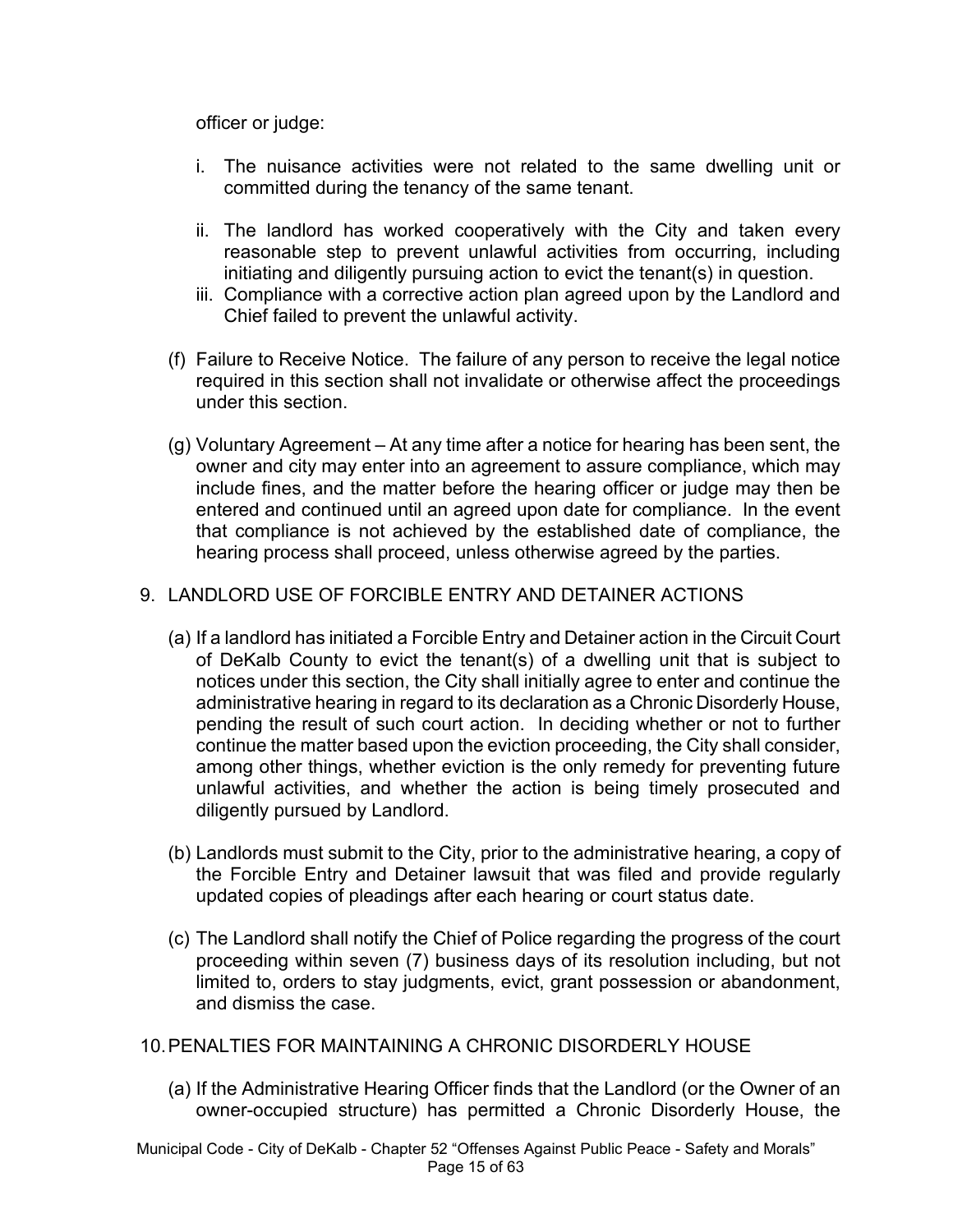Landlord (or Owner) is subject to the following penalties:

- (b) The Landlord or Owner shall be fined not less than Three-Hundred Dollars (\$300.00) nor more than Seven-Hundred Fifty Dollars (\$750.00) for each unit declared to be a Chronic Disorderly House. Further, such landlord shall be fined not less than Seven-Hundred and Fifty Dollars (\$750.00) nor more than Fifteen-Hundred Dollars (\$1,500.00) for each subsequent unlawful activity that occurs in, at, on or about that unit within the one (1) year period.
- (c) In addition to the fines set forth in subsection 10(i) of this subsection, a Landlord or Owner shall be liable for administrative costs associated with the hearing pursuant to Chapter 17 of this Municipal Code, or court costs that may be assessed in an action for ordinance violation in the Circuit Court.
- (d) In the event that a Landlord or Owner fails to remit the fines associated with the ruling of an Administrative Hearing Officer or Judge, or fails to comply with the terms of an agreed settlement, the City may seek such relief as may be provided in Chapter 17 of this Municipal Code or as otherwise provided by law or another other provision of this Municipal Code.

### 11.DISORDERLY RENTAL PREMISES:

- (a) It shall be unlawful to keep, maintain, manage or offer for lease any Rental Premises within the City of DeKalb which is a Disorderly Rental Premises by virtue of:
	- i. Failing to implement the recommendations of the Chief of Police in a timely fashion after having been declared a Chronic Disorderly House by the Chief of Police.
	- ii. Having or permitting an unlawful activity occurring relative to an individual dwelling unit after having been declared a Chronic Disorderly House by the Chief of Police.
	- iii. Having or permitting a combination of any two or more units within the Rental Premises which, in the aggregate, have four or more unlawful activities within a one-year period; or,
	- iv. Having or permitting units being used in such a fashion as to generate a threat to public safety or welfare that extends beyond the boundaries of an individual dwelling unit to the interior or exterior common areas, parking lots, sidewalks or other similar areas of a Rental Premises, or to surrounding private property not included within the Rental Premises, or to surrounding public or private rights of way, sidewalks or streets.

For purposes of this subsection 11(a)(iv), conduct that generates a public safety threat shall include, but shall not be limited to, use of rental dwelling units to facilitate, encourage or promote gatherings, disturbances or parties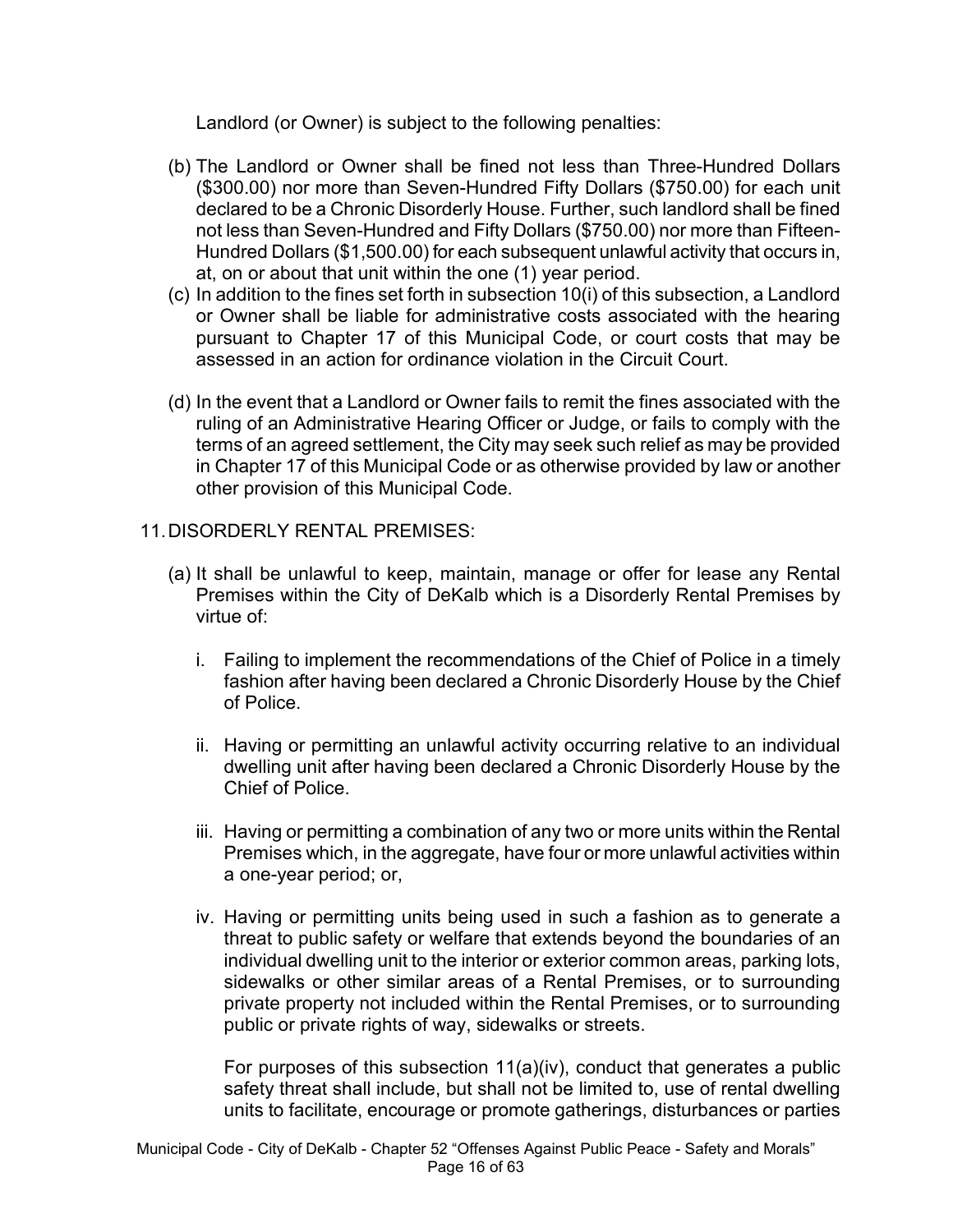on Rental Premises common areas, on private property not included within the Rental Premises or on public rights of way where the regular flow of traffic is impeded or where unlawful activities occur. Facilitating, encouraging or promoting gatherings shall be deemed to include, but shall not be limited to: a) playing loud music in violation of City Ordinances, with such music being clearly audible more than fifty feet from the dwelling unit and clearly audible from the location of the gathering; b) providing food, beverage, restrooms or other accommodations to the gathering; or, c) permitting open transfer of persons from the outdoor gathering to within an individual dwelling unit and back.

- (b) For purposes of this subsection 11, the City may initiate a proceeding either before the Administrative Hearing Officer, or in the Circuit Court. In the event that the City is able to prove, by a preponderance of the evidence, that the Management Decisions of the owner, manager or other person responsible for a rental dwelling unit or Rental Premises reasonably cause, contribute to or relate to the circumstances or events giving rise to the existence of a Disorderly Rental Premises as defined above, an Administrative Hearing Officer or Circuit Court Judge shall declare such Rental Premises to be a Disorderly Rental Premises.
- (c) The following constitute a defense to an action before the administrative hearing officer or judge:
	- i. The landlord has taken every reasonable step to prevent unlawful activities from occurring at the Rental Premises, including but not limited to initiating and diligently pursuing action to evict the tenant(s) in question, undertaking property improvements (such as lighting and landscaping modifications or other similar measures) to discourage such unlawful activities, soliciting and following suggestions from the City of DeKalb Police Department, Building Department and other similar authorities, and has complied with all requirements of Chapter 10 of the City Code.
	- ii. Compliance with a corrective action plan agreed upon by the Landlord and Chief failed to prevent the unlawful activity.
- (d) Remedies: Upon the declaration that a given Rental Premises is a Disorderly Rental Premises under subsection 11(b), above, the City may seek an order from the Administrative Hearing Officer or Judge imposing any or all of the following remedies:
	- i. A fine of not less than Five-Hundred Dollars (\$500) for each day or portion thereof that the Rental Premises remains a Disorderly Rental Premises. Notwithstanding the foregoing, after the initial day's fine, subsequent daily fines may be tolled for the period of time during which the Landlord is able to demonstrate that it is undertaking immediate, continued, substantial and diligent efforts to remediate the conditions giving rise to the Disorderly Rental Premises condition;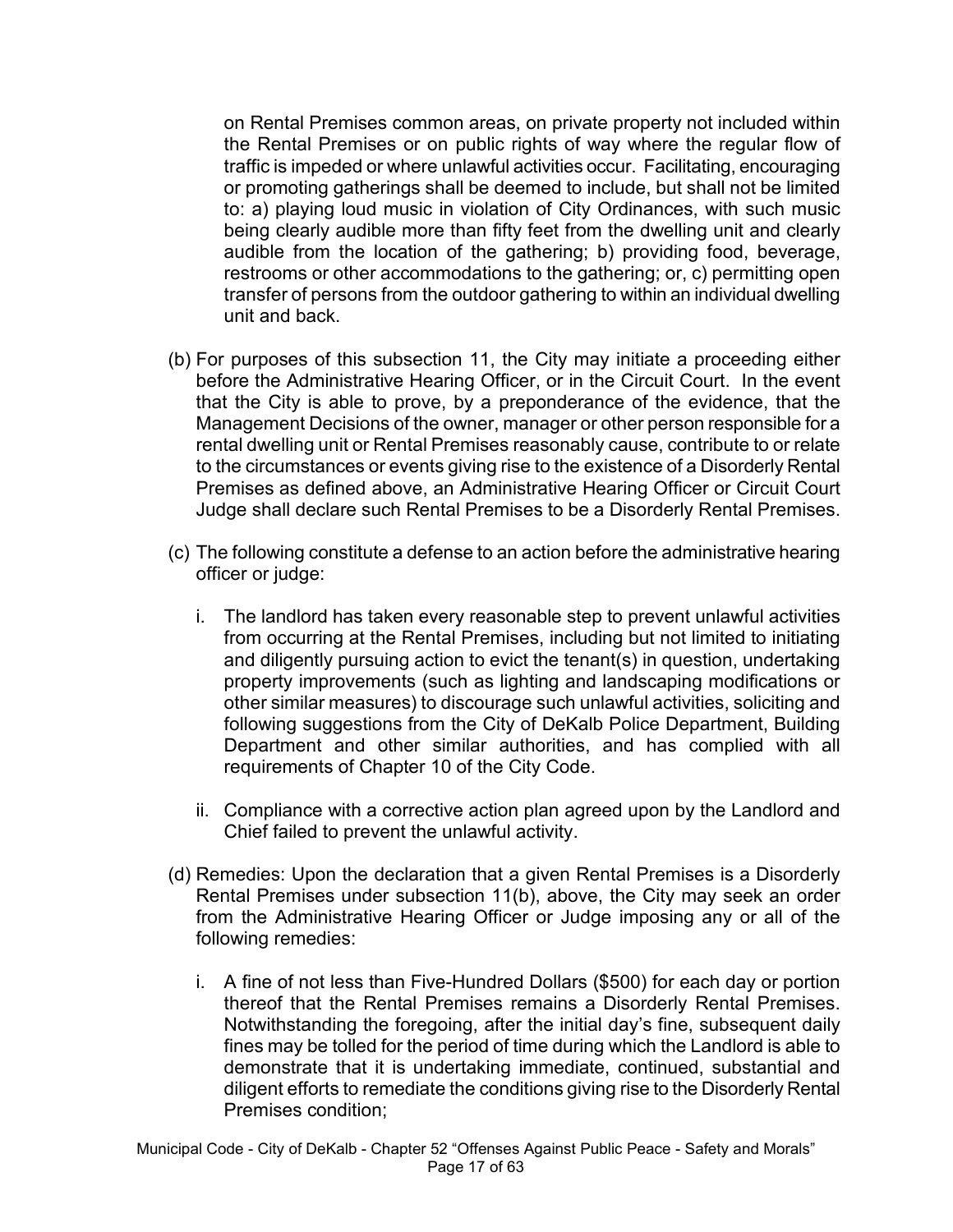- ii. An Order authorizing the inspection of all portions of the Rental Premises, including but not limited to the exterior, interior, interior common areas, and individual dwelling units. The City shall not be required to demonstrate individual probable cause for such inspections, but such inspections shall be ordered on a Rental Premises-wide basis. In lieu of requiring interior inspections generally on a regular basis, the City is, at this time, limiting interior inspections to premises subject to a declaration of being a Disorderly Rental Premises.
	- (1) Once ordered, such interior inspection protocol shall remain in place for a duration not less than two years after the date upon which the last of any defects or code violations discovered during any inspection process has been corrected and remediated and has successfully passed reinspection.
	- (2) The owner or manager of a Disorderly Rental Premises shall be responsible for the costs of any reinspection of the Rental Premises necessary to confirm that any defects discovered in the initial inspection have been corrected. Such reinspection shall be charged at the rates customarily used for reinspection of residential construction or remodeling projects for similar violation corrections.
	- (3) The City may initiate additional code enforcement actions based upon any matters discovered during such inspections.
- iii. A prohibition on new or renewed leases or other forms of rental use of the Rental Premises. In lieu of rental property licensure (which could include license termination and denial of the ability to rent property within the City), the City is, at this time, limiting prohibitions on rental to premises subject to a declaration of being a Disorderly Rental Premises. In order to effectuate such prohibition:
	- (1) The City shall mail a notice to the mailing address for each dwelling unit within the Rental Premises, advising them that the property has been declared a Disorderly Rental Premises and that it is thus unlawful to enter into a new lease or to renew or extend an existing lease after the effective date of the notice. The City shall also post one or more notices prominently upon entrances to the Rental Premises and/or buildings located thereupon, advising tenants of the prohibition, and may take such other action as the City deems reasonable to notify the public and interested parties of the prohibition on rental or leasing.
	- (2) It shall be unlawful, during any period that a Court or Administrative Hearing Officer has ordered a prohibition on new or renewed leases or other forms of rental, to enter into a new or renewed lease or other form of rental agreement for a Disorderly Rental Premises. Such action shall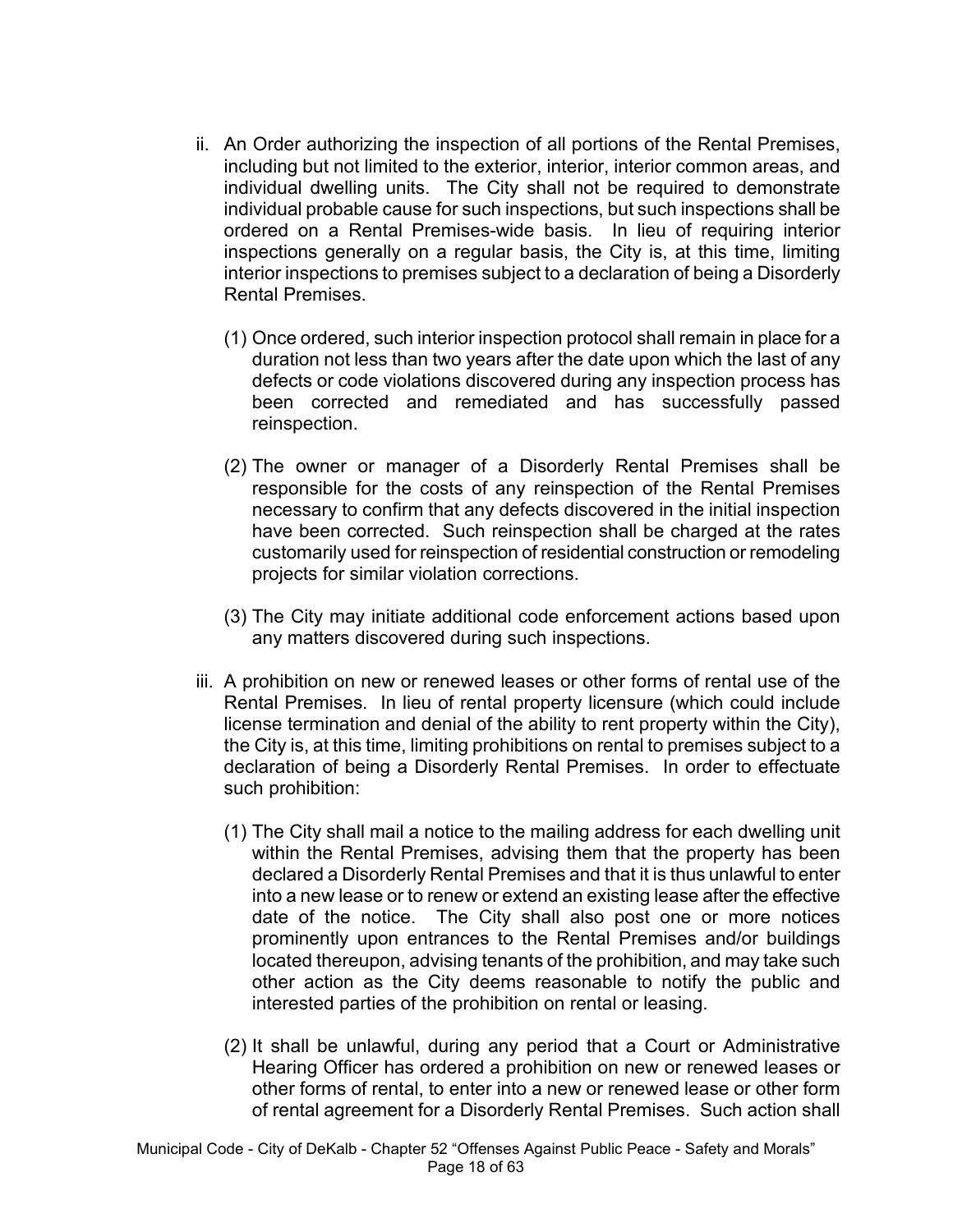be punishable by a fine of not less than One Thousand Dollars (\$1,000.00) per lease, with each day or portion thereof that an offense remains in place constituting a separate offense.

- (3) The City may terminate utility services to any vacant dwelling units within a Rental Premises for the duration of time that a prohibition remains in effect.
- (4) The Owner of a property subject to a prohibition on rental or leasing may apply to the Court or Administrative Hearing Officer for an Order lifting such prohibition, and shall be eligible for such an Order, provided that:
	- A. The Owner has initiated and diligently pursued eviction of any tenants in individual dwelling units who are eligible for eviction under the terms of the Crime Free Lease Addendum under Chapter 10 of the City Code or has otherwise provided for modification of their behavior.
	- B. The Owner has complied with the mandatory interior/exterior inspection protocol, has corrected and repaired any code or property maintenance violations discovered during the same, and has successfully passed reinspection by the City.
	- C. The Owner has paid all fines, costs, fees, utility bills, or other amounts of any kind due and owing from the Owner to the City, by virtue of the pending legal action or by virtue of any other relationship or action between the parties, or has entered into and is in compliance with a mutually acceptable payment plan for the payment of the same;
	- D. The Owner provides a sworn certification that the Rental Premises is in compliance with all requirements of City Code, including but not limited to Chapter 10 of the City Code.
	- E. The Owner has submitted to a joint property inspection and management review conducted by the City and a Citywide or regional rental property owner's association, and has either implemented or taken reasonable steps towards implementing all suggestions arising out of such joint inspection and review; and,
	- F. The Owner has otherwise rectified all conditions and violations giving rise to the Disorderly Rental Premises declaration.
- iv. An Order for restitution to be paid to the City for any extraordinary City expenses incurred in responding to unlawful activities occurring at or arising out of the use of the Disorderly Rental Premises.
	- (1) Expenses eligible for restitution shall be any extraordinary City staff time, including police department, fire department or public works employee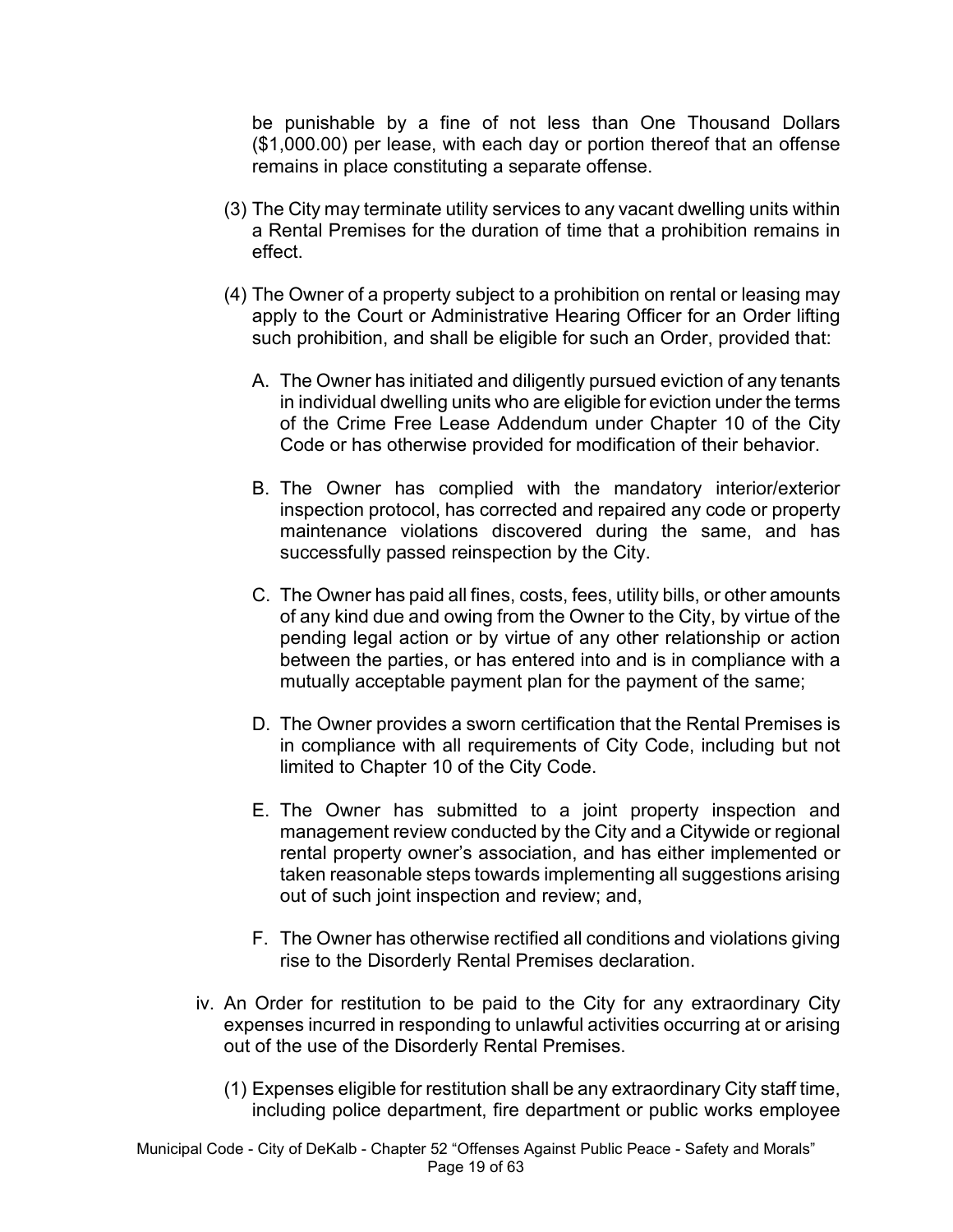time or materials that were specifically allocated to addressing, redressing, preventing, responding to, or cleaning up unlawful activities either at or arising out of the use of the Disorderly Rental Premises, or expenses incurred repairing any damage to public property which occurred as a result of the unlawful activities.

- (2) Extraordinary expenses shall be eligible for restitution if they were incurred either responding to unlawful activities that gave rise to the Disorderly Rental Premises declaration, or if they were incurred thereafter. Such expenses shall be reimbursed at the hourly rate utilized for overtime response for personnel, or for the estimated hourly equipment cost for any equipment utilized. For purposes of this ordinance, an expense shall be deemed to be "extraordinary" if it is in excess of the regular resources allocated for said purpose (e.g. police officers removed from other areas or patrols to respond to a particular incident, or patrols in excess of normal patrol services).
- v. An Order for restitution to any surrounding private property owners for any costs or expenses incurred by them in cleaning up after unlawful activities either at or arising out of the use of the Disorderly Rental Premises.
- 12.APPEAL/PROCESS: The landlord may appeal the decision of an Administrative Hearing Officer in accordance with Chapter 17 of this Municipal Code. The administrative hearing procedures set forth in Chapter 17 of the Municipal Code shall apply to enforcement of this Section to the extent not inconsistent therewith. The landlord may appeal a decision of a Circuit Court Judge in accordance with Illinois law.
- 13.ENFORCEMENT: The procedures set forth herein for enforcement of this section are not exclusive. The City may enforce this section in any manner authorized by law, such as by filing an action in the Circuit Court of DeKalb County, and the penalties set forth in this section shall apply, in addition to any other legal remedies that may be available.
- 14.EVICTION OR RETALIATION PROHIBITED.
	- (a) Prohibition. It shall be unlawful for an owner to terminate the lease or rental agreement of a tenant or otherwise retaliate against any tenant or occupant because that tenant or occupant complained to the Chief of Police about unlawful activity on the owner's property.
	- (b) Penalties. Any person violating this Subsection 14 shall be fined not less than Three-Hundred Dollars (\$300.00) nor more than Seven-Hundred and Fifty Dollars (\$750.00) for each offense.

#### **52.07 SOUND APPARATUS.**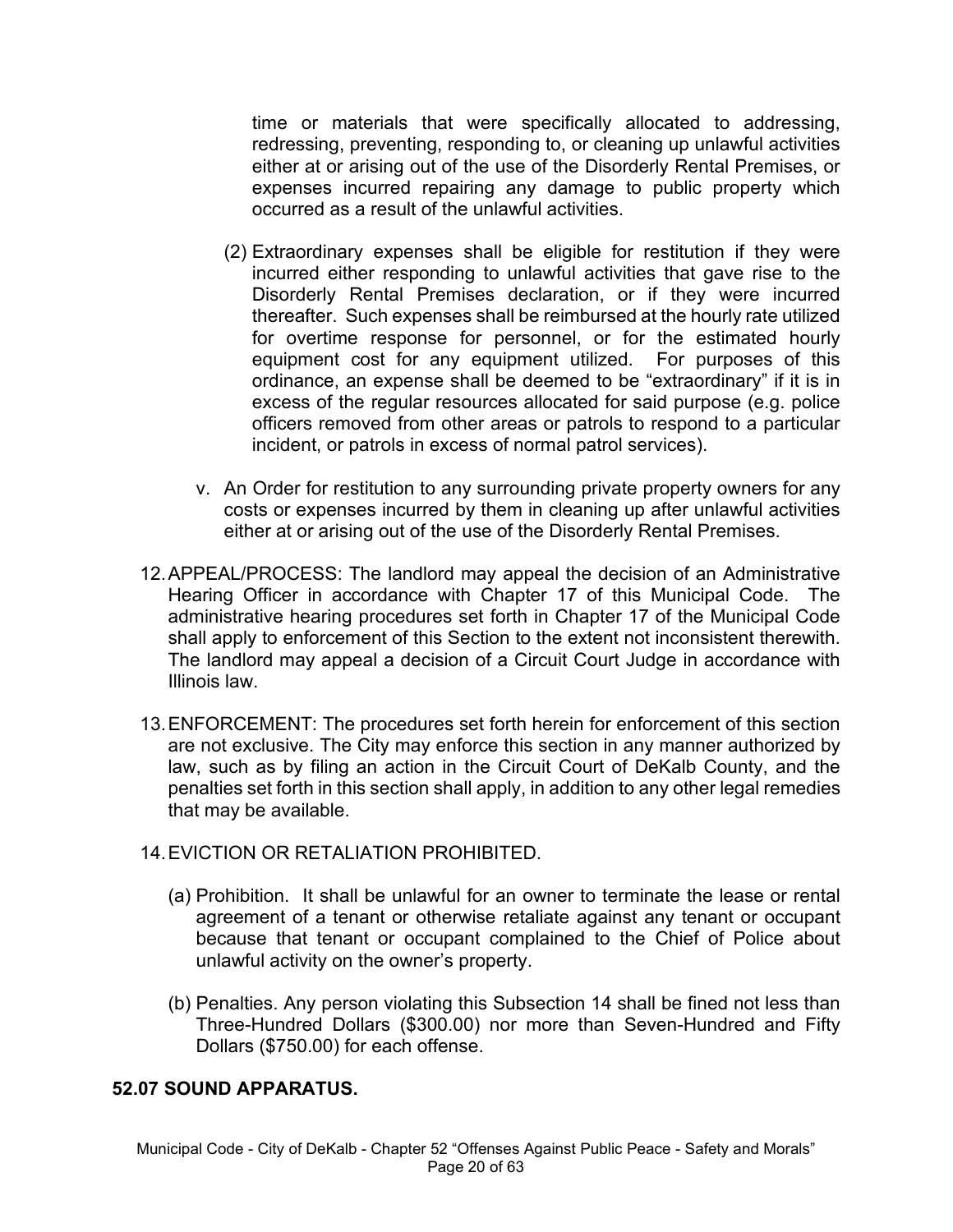- a) Distance-Based Regulations: No person shall play, use, operate or permit to be played, used or operated, any radio or other device for receiving broadcast sound, reproducing recorded sound or amplifying sound if the device is located:
	- 1. On the public way (when not within a motor vehicle); or
	- 2. In any motor vehicle on the public way; and if the sound generated by the device is clearly audible to a person with normal hearing at a distance greater than 50 feet from the device.
	- 3. On any private property, where the sound generated by the device or motor vehicle is clearly audible to a person with normal hearing at a distance greater than 50 feet from the device.

This section shall not apply to any person participating in a parade or public assembly for which a permit has been obtained from the City during the duration of such event, nor to a person with any other City-issued permit for outdoor entertainment or which authorizes the sound amplifying device, during the duration of the permitted event.

- b) Decibel Based Regulations:
	- 1. Definitions. All terminology used in this Section shall be in conformance with applicable publications of the American National Standard Institute (ANSI) or its successor body.
	- 2. Weighted Sound Level. This means the sound pressure level decibels as measured on a sound level meter using the "A" weighing network. The level so read is designated dB(A) or dBA.
	- 3. Day Hours. No person shall cause or allow the emission of sound during daytime hours (7:00 a.m. to 10:00 p.m.) from any noise source to any receiving residential land which exceeds 60 dBA when measured at any point within such receiving residential land, provided; however, that point of measurement shall be on the property line of the complainant.
	- 4. Night Hours. No person shall cause or allow the emission of sound during night time hours (10:00 p.m. to 7:00 a.m.) from any noise source to any receiving residential land which 55 dBA when measured at any point within such receiving residential land provided; however, that point of measurement shall be on the property line of the complainant.
	- 5. Variance Permits. Variance permits may be issued by the City Manager to exceed the noise standards set forth in this ordinance as follows:
		- (a) A temporary variance permit may be issued upon request provided that the work producing such noise is necessary to promote the public health and/or welfare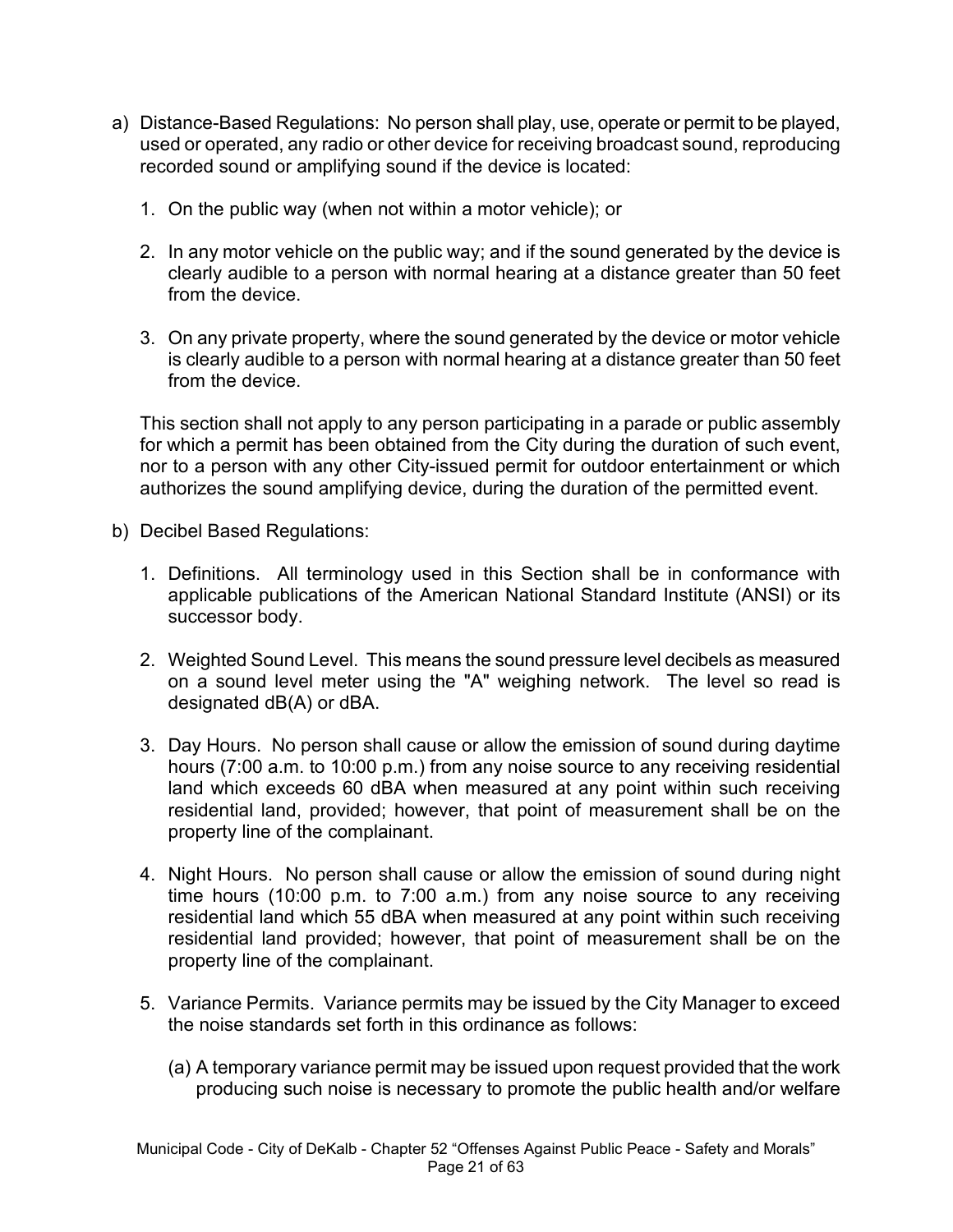and reasonable steps are taken to keep such noise at the lowest possible practical level.

(b) A permanent variance permit may be issued upon request, following an investigation into the source of the noise, including what, if any, measures can be taken to reduce or eliminate the noise; the cost of any such measure; and an overall evaluation of the request including the severity of the problem weighted against the cost of remedial measures; the benefit of the public, and the impact on the noise source.

Any permanent variance may be revoked by the City Manager if there is a significant change in the facts from the time the original variance was granted and if, following the same procedures involved in issuing the original permit, the City Manager should conclude it is in the best interest of the public to revoke the permit. (1992-145)

- 6. Exemptions.
	- (a) Emergency Operations. Emergency short term operations which are necessary to protect the health and welfare of the citizens, such as, emergency utility and street repair, fallen tree removal or emergency fuel oil delivery shall be exempt, provided that reasonable steps shall be taken by those in charge of such operations to minimize noise emanating from the same.
	- (b) Noises Required by Law. The provisions of section shall not apply to any noise required specifically by law for the protection or safety of people or property.
	- (c) Powered Equipment. Powered equipment such as lawn mowers, small lawn and garden tools, riding tractors and snow removal equipment which is necessary for the maintenance of property, is kept in good repair and maintenance, and which equipment, when new, would not comply with the standards set forth in this ordinance, shall be exempted.
	- (d) Community Events. The term "community events" shall include such things as parades, festivals, drum corps shows, sports events, 4th of July celebrations, sanctioned or sponsored in whole or in part by local governments, schools or charitable or service organizations.
- c) Temporal Regulations:

The use within a dwelling unit of a stationary or portable electronic sound reinforcement and/or sound reproduction system, utilizing loudspeakers, such that loud or raucous sounds radiate from outside the dwelling unit and are clearly audible from a distance of fifty feet from such dwelling unit shall be prohibited during the following hours:

> Sunday 10:00 p.m. – Monday 7:00 a.m. Monday 10:00 p.m. – Tuesday 7:00 a.m.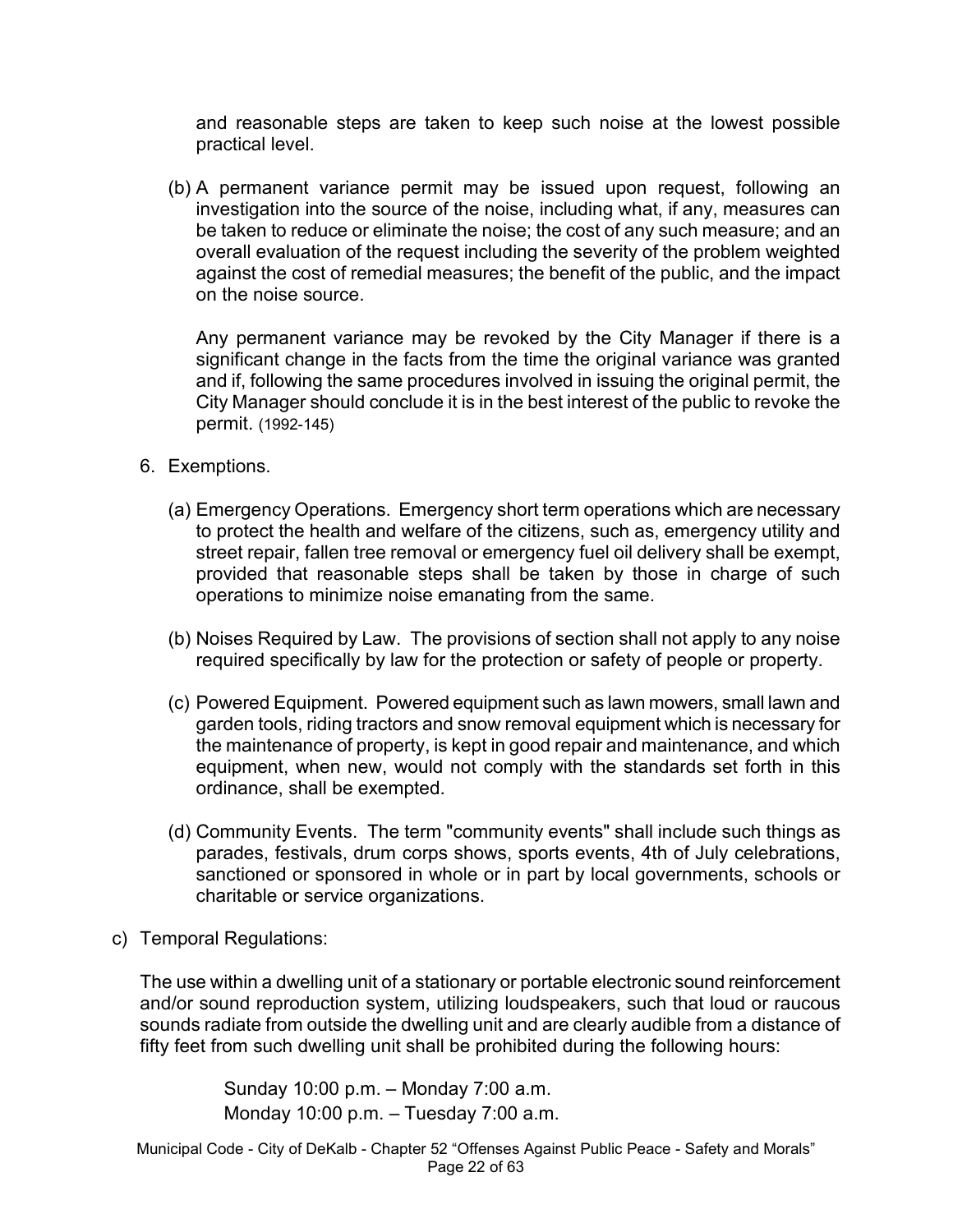Tuesday 10:00 p.m. – Wednesday 7:00 a.m. Wednesday 10:00 p.m. – Thursday 7:00 a.m. Thursday 10:00 p.m. – Friday 7:00 a.m. Friday 12:00 Midnight – Saturday 7:00 a.m. Saturday 12:00 Midnight – Sunday 7:00 a.m.

d) Penalty: The minimum penalty for a violation of this ordinance shall be a fine of Two-Hundred Dollars (\$200.00) if paid as a mail-in violation or Three-Hundred Dollars (\$300.00) if a finding of liability is imposed in Court.

### **52.08 NOISE IN PUBLIC PLACES.**

It shall be unlawful for any reason within the City to ring any bell, sound any gong or blow any whistle or horn other than a musical instrument used in connection with a band, or use any sound signal upon a vehicle except as a danger signal, or to make any other or unusual noise upon any street or other place in close proximity thereto. This shall not apply to fire apparatus, ambulances, police motorcycles, or whistles used by police or by factories for time signals.

### **52.10 FIREARMS AND AIR GUNS.**

- a) Discharge. No person shall discharge any rifle, shot gun, pistol, revolver or similar firearm, instrument or weapon, or any prohibited projectile weapon, within the City. No person shall carry any prohibited projectile weapon, except unloaded and within a case, when on any public street, sidewalk or other public property, or when upon any private property not owned by such person.
- b) Selling to Minors. No person shall sell, give, loan, or furnish to any minor within the City, any pistol, revolver, air gun, derringer, bowie knife, switch blade knife, dirk or other weapon of like character (shotguns and rifles excepted.)
- c) Unlawful Carrying. No person shall carry concealed upon or about his person within the City, any pistol, revolver, derringer, bowie knife, switch blade knife, razor, slingshot, metallic knuckles or any other weapon.
- d) Exception. This section shall not apply to any peace officer in the City in the discharge of his duties.
- e) Confiscation of Weapons. Any weapon adjudged by any court to have been worn or carried by any person in violation of the provisions of this Section shall be forfeited or confiscated to the City of DeKalb and shall be thereafter destroyed by Order of the Court.
- f) Penalty. Any person, firm or corporation violating this Section shall be fined as follows: 1) for discharge of a Prohibited Projectile Weapon with no accompanying injury to person or property, not less than One-Hundred Fifty Dollars (\$150.00) and not more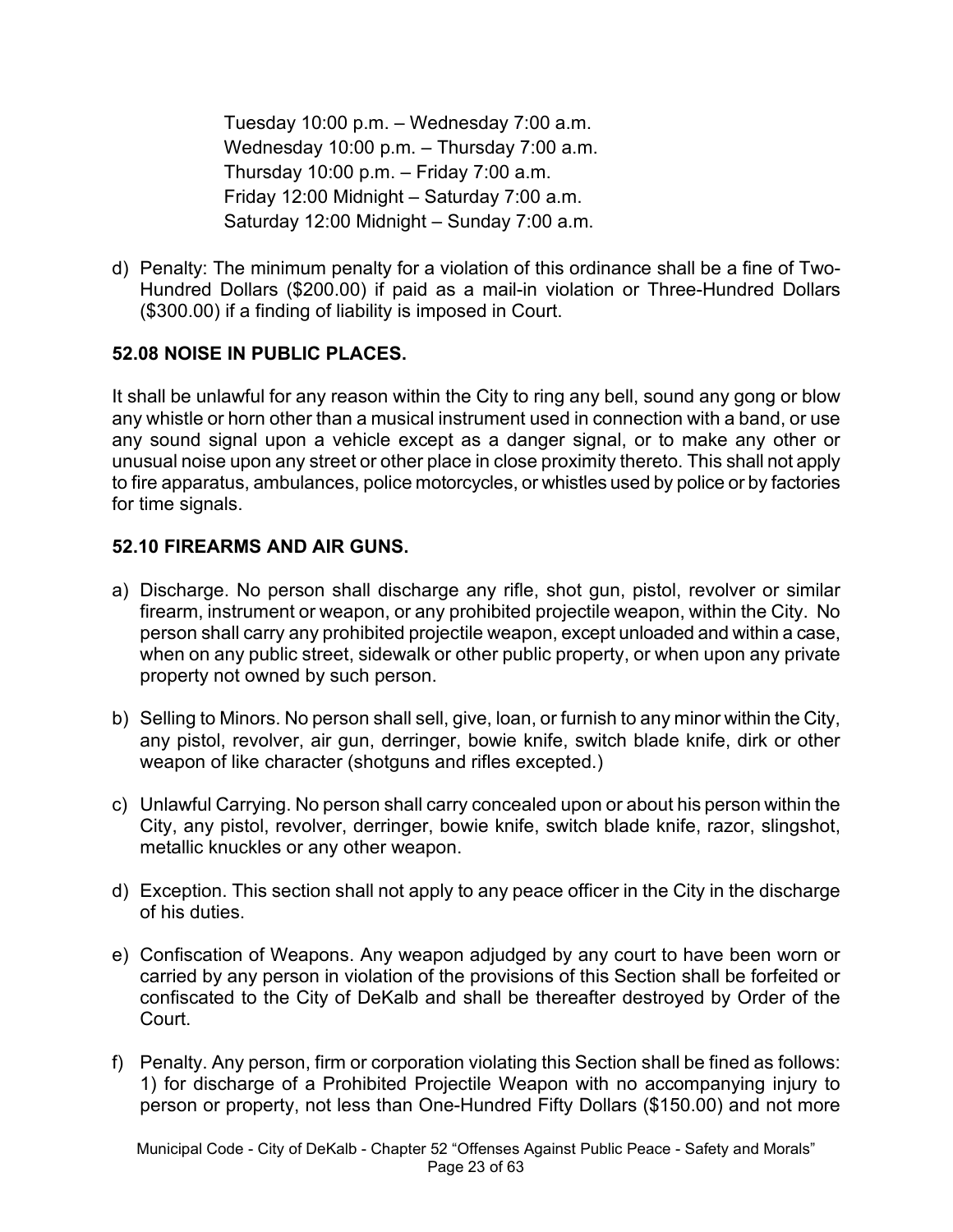than One Thousand Dollars (\$1,000.00); and 2) for the discharge of any other weapon or for the discharge of a Prohibited Projectile Weapon with personal injury or property damage, not less than Three-Hundred Dollars (\$300.00) nor more than One Thousand Dollars (\$1,000.00) for each offense. In addition, any person causing property damage with any such device shall be responsible for restitution for any damage caused.

- g) Definition: For purposes of this Section 52.10, a Prohibited Projectile Weapon shall include any air gun, bb gun, pellet gun, or other air, compressed air or spring-powered weapon that discharges hard projectiles made of plastic, metal, or other similar hard materials, regardless of caliber or muzzle velocity. It shall expressly include any bb gun, slingshot, pellet gun (whether powered by a spring, pump-air system, compressed air or another mechanical device), any Airsoft gun, and any gun defined as an Air Rifle under 720 ILCS 535/0.01. Additionally, a Prohibited Projectile Weapon shall include: a) any paintball gun, slingshot or other device that uses a spring, battery, compressed air or other mechanism to lob or discharge a paint, soap, or other liquid or powder filled capsule/bullet/projectile; and, b) any device that uses an explosive charge to launch, fire or discharge a projectile of any kind. It shall not include any toy that does not use any explosive charge and that only discharges a projectile made of soft foam or another soft substance at a low velocity.
- h) Notices: The Chief of Police shall be authorized to approve signs or notices to be proposed for placement at local retail establishments that may stock or carry Prohibited Projectile Weapons, for public educational purposes, to advise the public of the requirements of this Ordinance.
- i) State-Licensed Concealed Carry:
	- 1) Notwithstanding any of the foregoing prohibitions or any other applicable City regulation, the lawful possession, display or use of a concealed firearm in strict conformity with all applicable then-current State statutes and regulations applicable thereto, by a person who has been issued and is actually in possession of a valid, current, State-issued concealed carry permit after completion of all required training and after compliance with all statutory prerequisites, shall not be unlawful under City Code. Any violation of applicable State regulations shall render the immunities of this section i)1. inapplicable.
	- 2) It shall be unlawful to display a false, fraudulent, forged, expired, misleading or otherwise invalid concealed carry permit or to give false information to a police officer regarding the existence, validity or other facts relating to the issuance of such a concealed carry permit. It shall be unlawful to use or attempt to use a concealed carry permit belonging to any other person. It shall be unlawful to possess a fraudulent, forged or false concealed carry permit. A violation of this subsection i)2. shall be punishable by a fine of not less than Seven-Hundred and Fifty Dollars (\$750.00), plus Court Costs.
	- 3) It shall be a violation of this City Code and unlawful to engage in any violation of the then-current version of the applicable Illinois statute or statutes which permit the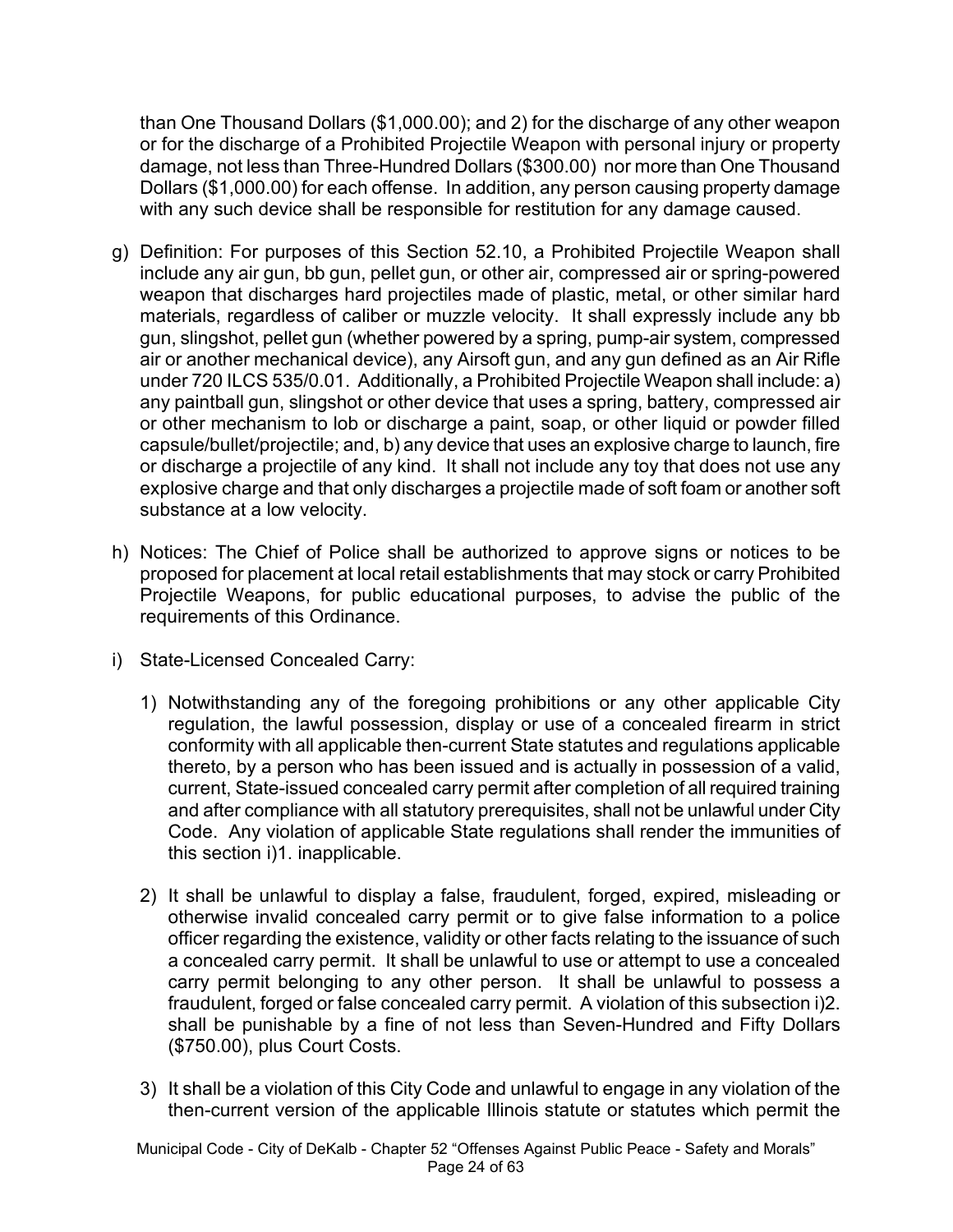concealed carry of firearms. The then-current, applicable provisions of State law are adopted as a component of this ordinance, by reference, as if fully restated herein. A violation of this subsection i)3. shall be punishable by a fine of not less than Seven-Hundred and Fifty Dollars (\$750.00), plus Court Costs.

# **52.11 BURGLARS TOOLS.**

No person shall have in his possession in the City any burglars' instruments or tools for any unlawful purpose. Burglars' instruments or tools include lock picks, any device designed or intended to defeat a lock or alarm system (including slim jims and other automobile lock defeat devices) or any tools or implements which have been modified for the purpose of enabling them to be utilized as a lock or alarm defeat device, provided that a licensed locksmith, sworn peace officer, authorized municipal community service officer or tow truck driver may possess the foregoing items while in the performance of their official duties. Evidence of the presence of an unlawful purpose may be inferred from relevant circumstances, such as the presence of the offender on private property without lawful permission, the utilization or attempted utilization of such tools to gain access to private property without permission, the possession of such tools in conjunction with the possession of stolen merchandise, and other relevant circumstances.

## **52.12 BOWS AND ARROWS, CROSSBOWS.**

- a) It shall be unlawful for any person to shoot any bow designed to shoot arrows in any place within the City at a target or other object at a distance greater than twenty (20) yards or where any person or property is likely to be struck, or in any way injured thereby. Only field tip or target tip arrows may be discharged. An arrow which lands on property other than the property from which it was discharged, shall be prima facie evidence of a violation of the provisions of this Section. Further, cross bows may only be discharged by handicapped persons who have been issued a hunting license by the State of Illinois for cross bow use.
- b) In addition to the above restrictions, no person under sixteen (16) years of age may shoot any bow designed to shoot arrows unless under the direct supervision of an adult twenty-one (21) years of age or older.
- c) Any person violating any of the provisions of this Section 52.12 shall be fined not less than Three-Hundred Dollars (\$300.00) nor more than One Thousand Dollars (\$1,000.00) for each offense.

## **52.15 INTERFERENCE WITH PUBLIC PROPERTY.**

- a) Definitions. For the purpose of this Section, "public property" shall mean any real or personal property of any kind or description in which the State of Illinois, the City of DeKalb or any other municipality, local government or other public body has an ownership interest or right to possession or use.
- b) Prohibited Conduct.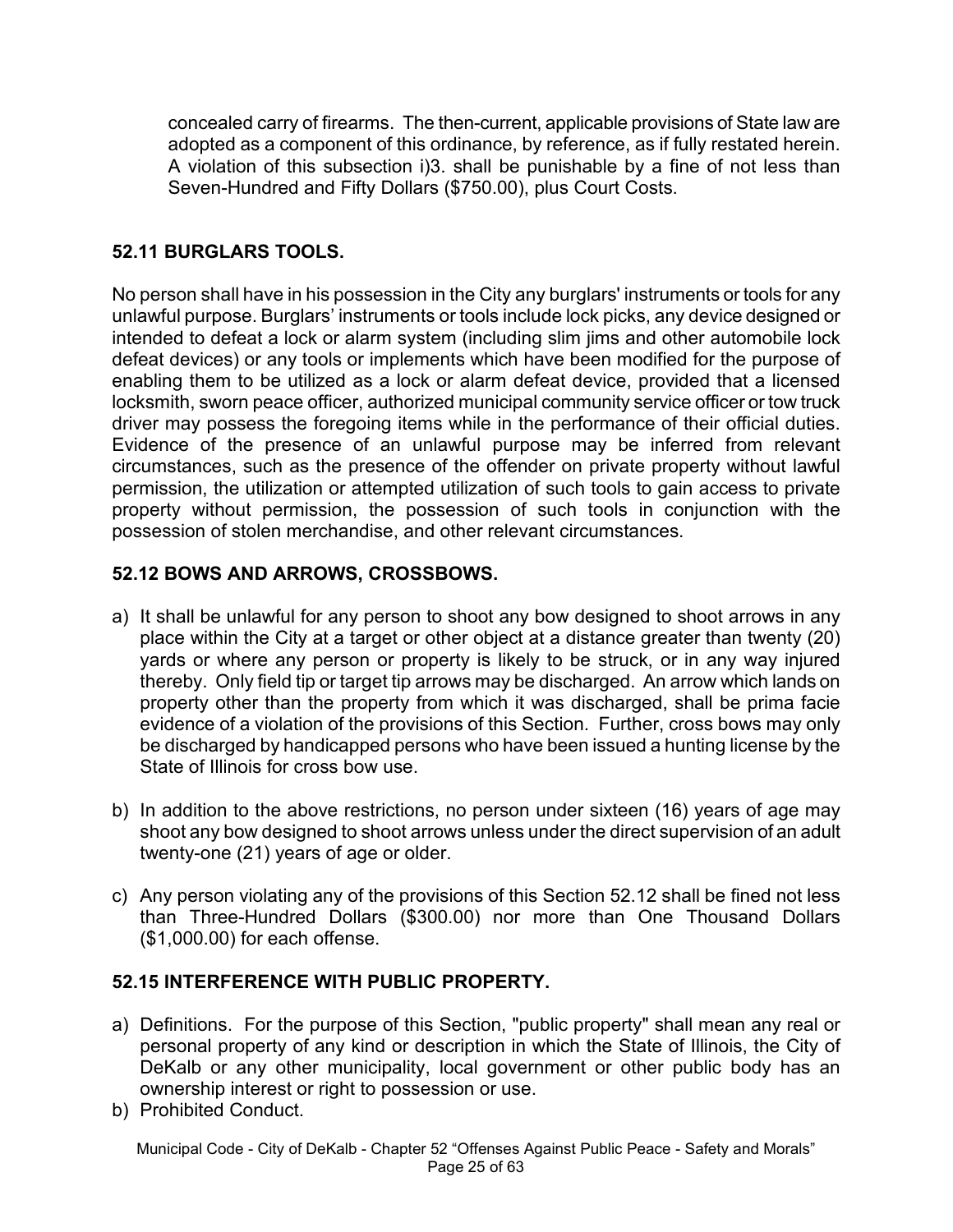- 1. Public Property. No person shall injure, deface or destroy any public property without prior permission of the City Manager or his designee.
- 2. Drainage Systems. No person shall stop or obstruct the passage of water or other effluent upon any public way or public sewer, culvert, water pipe, hydrant or other drainage system laid, placed or maintained by any public authority.
- 3. Streetlights and Utility Wires. No person shall intentionally or recklessly break, deface, disturb or interfere with, or in any way injure or destroy any electric light, lamp, globe or any part of or appurtenance thereto, used in, upon or about any public way. No person shall intentionally or recklessly break, injure destroy or interfere with any electric, telephone or telegraph wire, or any other utility medium, including television cable and gas transmission media used in, upon or about the public way.
- 4. Kishwaukee River. No person shall operate or control an motor vehicle in, over, along or upon land lying adjacent to the Kishwaukee River and over which the City has easements for constructing, operating or maintaining levees, except vehicles authorized by the Director of Public Works, nor shall any person hinder access to the land lying adjacent to the River when access is authorized by the Director of Public Works. No person shall construct any obstacle or impediment limiting or preventing access to such land, except with the approval of the Department of Public Works.

### **52.20-5 SYNTHETIC ALTERNATIVE DRUGS.**

- a) Definitions. For purposes of this article, the following definitions shall apply unless the context clearly indicates or requires different meaning:
	- 1. A *product containing a synthetic alternative drug* means any product containing a synthetic cannabinoid, stimulant or psychedelic/hallucinogen, as those terms are defined herein such as, but not limited to, the examples of brand names or identifiers listed on Exhibit "A" attached hereto and incorporated herein.
	- 2. S*ynthetic cannabinoid* means any laboratory-created compound that functions similar to the active ingredient in marijuana, tetrahydrocannabinol (THC), including, but not limited to, any quantity of a natural or synthetic material, compound, mixture, preparation, substance and their analog (including isomers, esters, ethers, salts, and salts of isomers) containing a cannabinoid receptor agonist, such as:
		- JWH-007 (1-pentyl-2-methyl-3-(1-naphthoyl) indole)
		- JWH-015 ((2-Methyl-1-propyl-1H-indol-3-yl)-1-naphthalenylmethanone)
		- JWH-018 (1-pentyl-3-(1-naphthoyl) indole)
		- JWH-019 (1-hexyl-3-(naphthalen-1-oyl) indole)
		- JWH-073 (naphthalen-1-yl-(1-butylindol-3-yl) methanone)
		- JWH-081 (4-methoxynaphthalen-1-yl-(1-pentylindol-3-yl) methanone)

Municipal Code - City of DeKalb - Chapter 52 "Offenses Against Public Peace - Safety and Morals" Page 26 of 63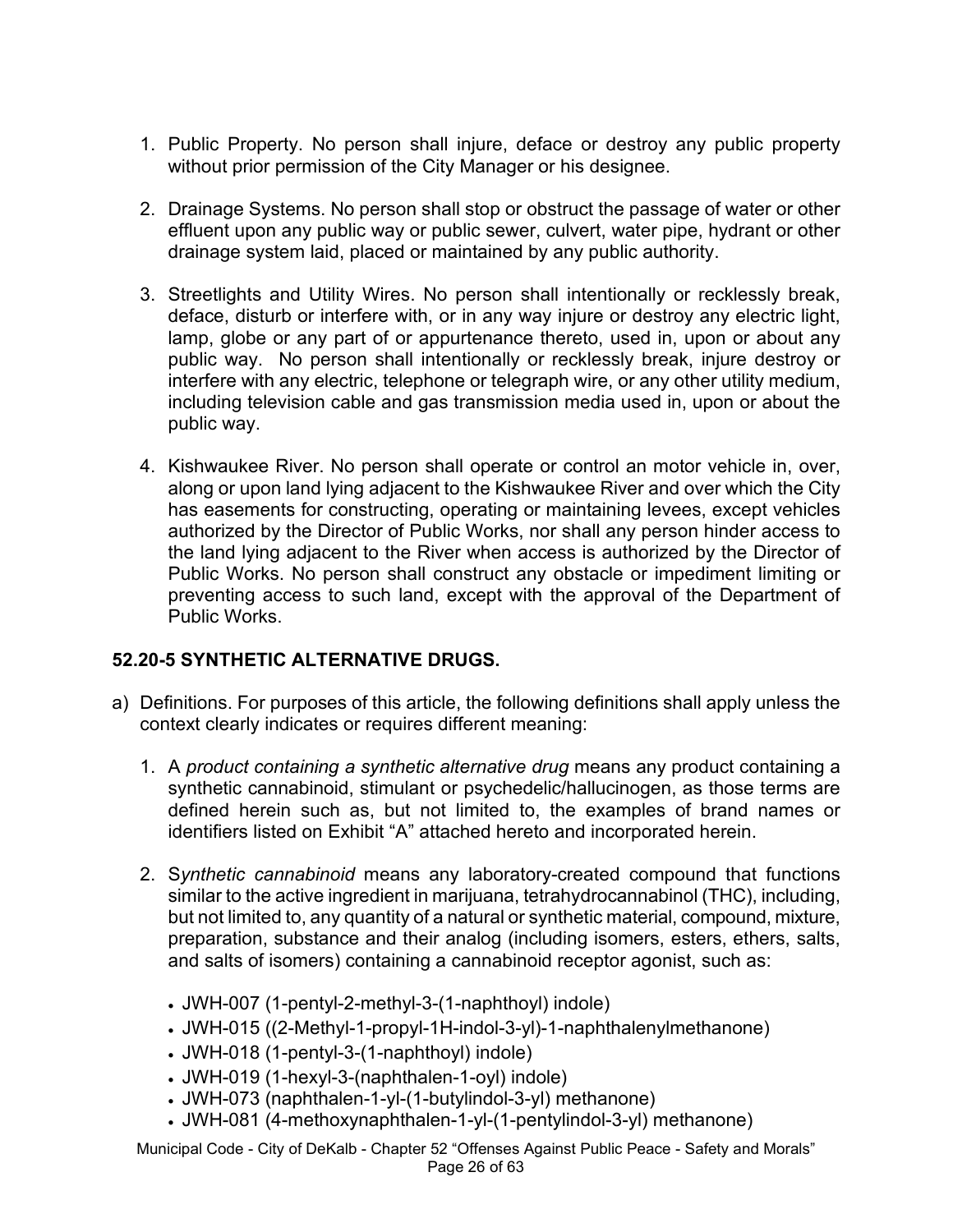- JWH-098 (4-methoxynaphthalen-1-yl-(1-pentyl-2-methylindol-3-yl) methanone)
- JWH-122 (1-Pentyl-3-(4-methyl-1-naphthoyl) indole)
- JWH-164 (7-methoxynaphthalen-1-yl-(1-pentylindol-3-yl) methanone
- JWH-200 (1-(2-morpholin-4-ylethyl) indol-3-yl)-naphthalen-1-ylmethanone)
- JWH-203 (2-(2-chlorophenyl)-1-(1-pentylindol-3-yl) ethanone
- JWH-210 (4-ethylnaphthalen-1-yl-(1-pentylindol-3-yl) methanone
- JWH-250 (1-pentyl-3-(2-methoxyphenylacetyl) indole)
- JWH-251 (1-pentyl-3-(2-methylphenylacetyl) indole)
- JWH-398 (1-pentyl-3-(4-chloro-1-naphthoyl) indole)
- HU-210 ((6aR,10aR)-9-(Hydroxymethyl)-6,6-dimethyl-3-(2-methyloctan-2-yl) 6a,7,10,10a-tetrahydrobenzo [c]chromen-1-ol)
- HU-211 ((6aS,10aS)-9-(Hydroxymethyl)-6,6-dimethyl-3-(2-methyloctan-2-yl)- 6a,7,10,10a-tetrahydrobenzo [c]chromen-1-ol)
- HU-308 ([(1R,2R,5R)-2-[2,6-dimethoxy-4-(2-methyloctan-2-yl) phenyl]-7,7 dimethyl-4-bicyclo [3.1.1] hept-3-enyl] methanol)
- HU-331 ((3-hydroxy-2-[(1R,6R)-3-methyl-6-(1-methylethenyl)-2-cyclohexen-1 yl]-5-pentyl-2,5-cyclohexadiene-1,4-dione)
- CP 55,940 (2-[(1R,2R,5R)-5-hydroxy-2-(3-hydroxypropyl) cyclohexyl]- 5-(2 methyloctan-2-yl) phenol)
- CP 47,497 (2-[(1R,3S)-3-hydroxycyclohexyl]- 5- (2-methyloctan-2-yl) phenol) and its homologues
- WIN 55,212-2 ((R)-(+)-[2,3-Dihydro-5-methyl-3-(4-morpholinylmethyl) pyrrolo [1,2,3-de)-1,4-benzoxazin-6-yl]-1-nepthalenylmethanone)
- RCS-4 ((4-methoxyphenyl) (1-pentyl-1H-indol-3-yl) methanone)
- RCS-8 (1-(1-(2-cyclohexylethyl)-1H-indol-3-yl)-2-(2-methoxyphenyl) ethanone)
- 3. *Synthetic stimulant* means any compound that mimics the effects of any federally controlled Schedule I substance such as cathinone, methcathinone, MDMA and MDEA, including, but not limited to, any quantity of a natural or synthetic material, compound, mixture, preparation, substance and their analog (including salts, isomers, and salts of isomers) containing substances which have a stimulant effect on the central nervous system, such as:
	- 3-Fluoromethcathinone
	- 4-Fluoromethcathinone (another name: flephedrone)
	- 3,4-Methylenedioxymethcathinone (another name: methylone, MDMC)
	- 3,4-Methylenedioxypyrovalerone (another name: MDPV)
	- 4-Methylmethcathinon (other names: mephedrone, 4-MMC)
	- 4-Methoxymethcathinone (other names: methedrone, bk-PMMA, PMMC)
	- 4-Ethylmethcathinone (another name: 4-EMC)
	- Ethcathinone
	- Beta-keto-N-methylbenzodioxyolylpropylamine (other names: butylone, bk-MBDB)
	- Napthylpyrovalerone (other names: naphyrone, NRG-1)
	- N, N-dimethylcathinone (another name: metamfepramone)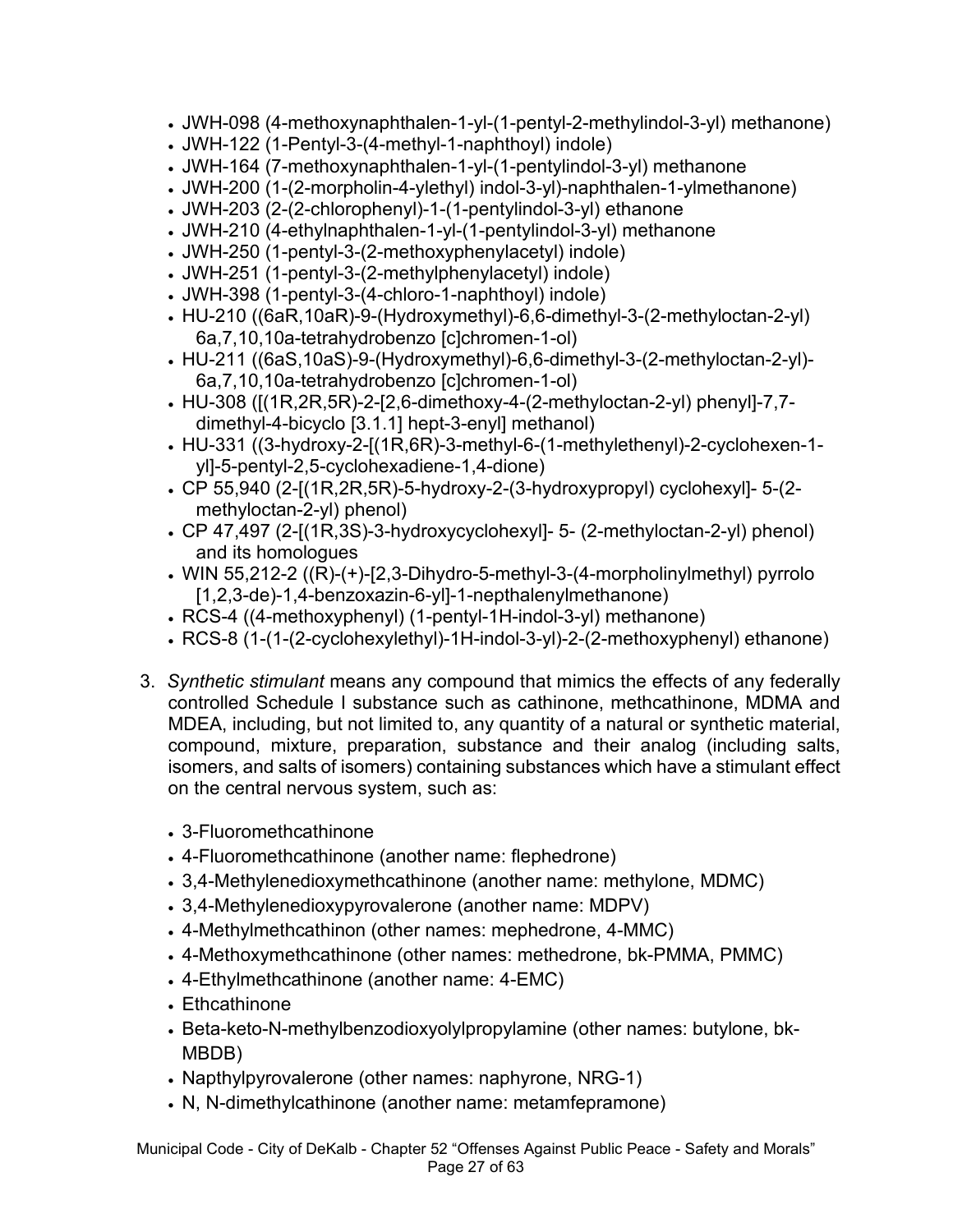- Alpha-pyrrolidinopropiophenone (another name: alpha-PPP)
- 4-methoxy-alpha-pyrrolidinopropiophenone (another name: MOPPP)
- 3,4-methylenedioxy-alpha-pyrrolidinopropiophenone (another name: MDPPP)
- Alpha-pyrrolidinovalerophenone (another name: alpha-PVP)
- 6,7-kihydro-5H-indeno(5,6-d)-1,3-dioxal-6-amine) (another name: MDAI)
- Any compound that is structurally derived from 2-amino-1-phenyl-1-propanone by modification or substitution in any of the following ways:
	- $\cdot$  in the phenyl ring to any extent with alkyl, alkoxy, alkylenedioxy, haloalkyl, or halide substituents, whether or not further substituted in the phenyl ring by one or more other univalent substituents.
	- $\cdot$  at the 3-position with an alkyl substituent.
	- at the nitrogen atom with alkyl, dialkyl, benzyl, or methoxybenzyl groups.
	- $\cdot$  or by inclusion of the nitrogen atom in a cyclic structure.
- 4. *Synthetic psychedelic/hallucinogen* means any compound that mimics the effects of any federally controlled Schedule I substance, including but not limited to, any quantity of a natural or synthetic material, compound, mixture, preparation, substance and their analog (including salts, isomers, esters, ethers and salts of isomers) containing substances which have a psychedelic/hallucinogenic effect on the central nervous system and/or brain, such as:
	- 2-(2,5-Dimethoxy-4-ethylphenyl) ethanamine (2C-E).
	- 2-(2,5-dimethoxy-4-methylphenyl) ethanamine (2C-D).
	- 2-(4-Chloro-2,5-dimethoxyphenyl) ethanamine (2C-C).
	- 2-(4-Iodo-2,5-dimethoxyphenyl) ethanamine (2C-I).
	- 2-(4-(Ethylthio)-2,5-dimethoxyphenyl) ethanamine (2C-T-2).
	- 2-(4-(Isopropylthio)-2,5-dimethoxyphenyl) ethanamine (2C-T-4).
	- 2-(2,5-Dimethoxyphenyl) ethanamine (2C-H).
	- 2-(2,5-Dimethoxy-4-nitro-phenyl) ethanamine (2C-N).
	- 2-(2,5-Dimethoxy-4-(n)-propylphenyl) ethanamine (2C-P).
- 5. *Misbranded drug* shall have the same meaning as found in the Illinois Food, Drug and Cosmetics Act, 410 ILCS 620/1 et seq.
- b) Sale or Delivery*.* It shall be unlawful for any person to sell, offer for sale or deliver any product containing a synthetic cannabinoid, stimulant, misbranded drug or psychedelic/hallucinogen.
- c) Possession*.* It shall be unlawful for any person to knowingly possess a product containing a synthetic cannabinoid, stimulant, misbranded drug or psychedelic/hallucinogen.
- d) Use*.* It shall be unlawful for any person to be under the influence of a synthetic cannabinoid, stimulant, misbranded drug or psychedelic/hallucinogen.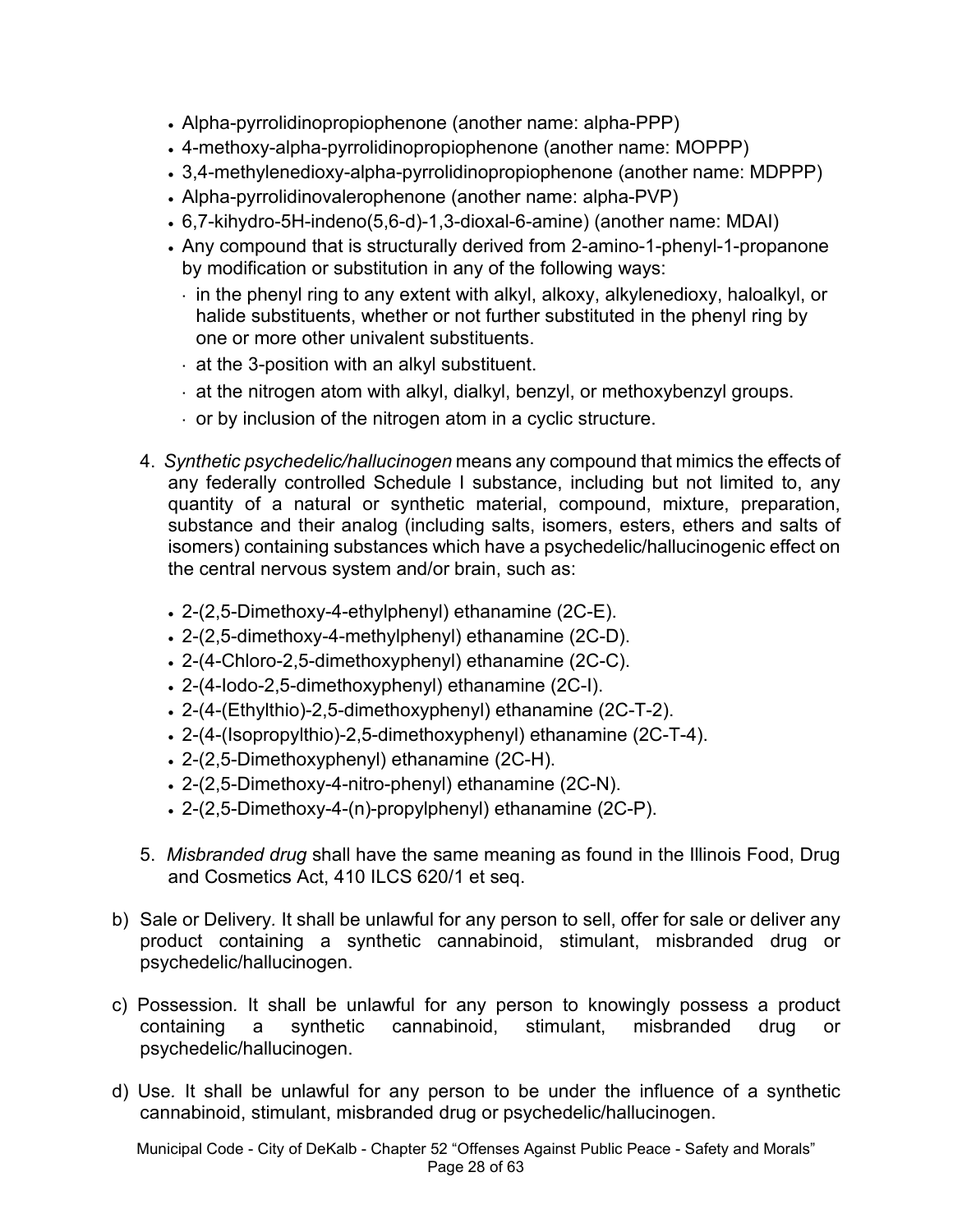- e) Penalties. Any person found to be in violation of Section 52.420 (b), (c), or (d) shall be guilty of a City Ordinance Violation for each violation thereof. Each violation of this ordinance, or everyday a violation continues to exist, shall constitute a new and separate violation. Each violation of this Ordinance is punishable by a fine of not less than Seven-Hundred Fifty Dollars (\$750.00) nor more than One Thousand Dollars (\$1,000.00) per violation.
- f) Effect Upon Other Licensure. As noted above, violation of this Section constitutes an ordinance violation punishable by fine. In addition, violation of Section 52.20-5, b) by any organization, person, business, place, or establishment which has a license to sell intoxicating liquors pursuant to Chapter 38 of the City of DeKalb Municipal Code and/or which has a license to sell tobacco pursuant to Section 11.07 of the Municipal Code of the City of DeKalb shall constitute grounds for the City to take action relating to the liquor and/or tobacco license separate and apart from the ordinance violation, and the City may initiate proceedings to suspend or revoke the liquor and/or tobacco license of the party charged with a violation of this Section 52.20-5, b), and/or seek to impose a penalty under Chapter 38 or Section 11.07 of the Municipal Code of the City of DeKalb. For purposes of such a proceeding relating to the liquor and/or tobacco license, a violation of Section 52.20-5, b) shall be construed as a violation of the licensure requirements and sale restrictions under Section 11.07 and/or Chapter 38, which may be prosecuted according to the applicable requirements of those sections/chapters.

### **52.32 EMERGENCIES.**

- a) When both of the following conditions exist, there exists in the City of DeKalb a "state of emergency":
	- 1. A group of persons in excess of twenty-five (25), either standing together as a group or fragmented into such a number that the total of the fragments acting in concert equal in excess of twenty-five (25); and
	- 2. Wild and violent disorders, or violent breaches of the peace by the group of persons named in Paragraph 1, or a climate where there exists a clear, present and imminent danger of violence by the group of persons named in Paragraph 1, coupled with the ability to carry out such violence.
- b) Whenever the Mayor shall determine that a "state of emergency" exists, he shall sign, under oath, a statement finding that such standards have been met, setting forth facts to substantiate such findings, describing the nature of the emergency, and declaring that a "state of emergency" exists. Such statement shall be filed with the Clerk of the City of DeKalb as soon as practicable.
- c) After declaring a "state of emergency" the Mayor may declare the "state of emergency" at an end by giving written notice to that effect to the City Clerk, but in no event shall a "state of emergency" extend beyond the adjournment of the first regular meeting of the City Council of the City of DeKalb after the "state of emergency" is declared.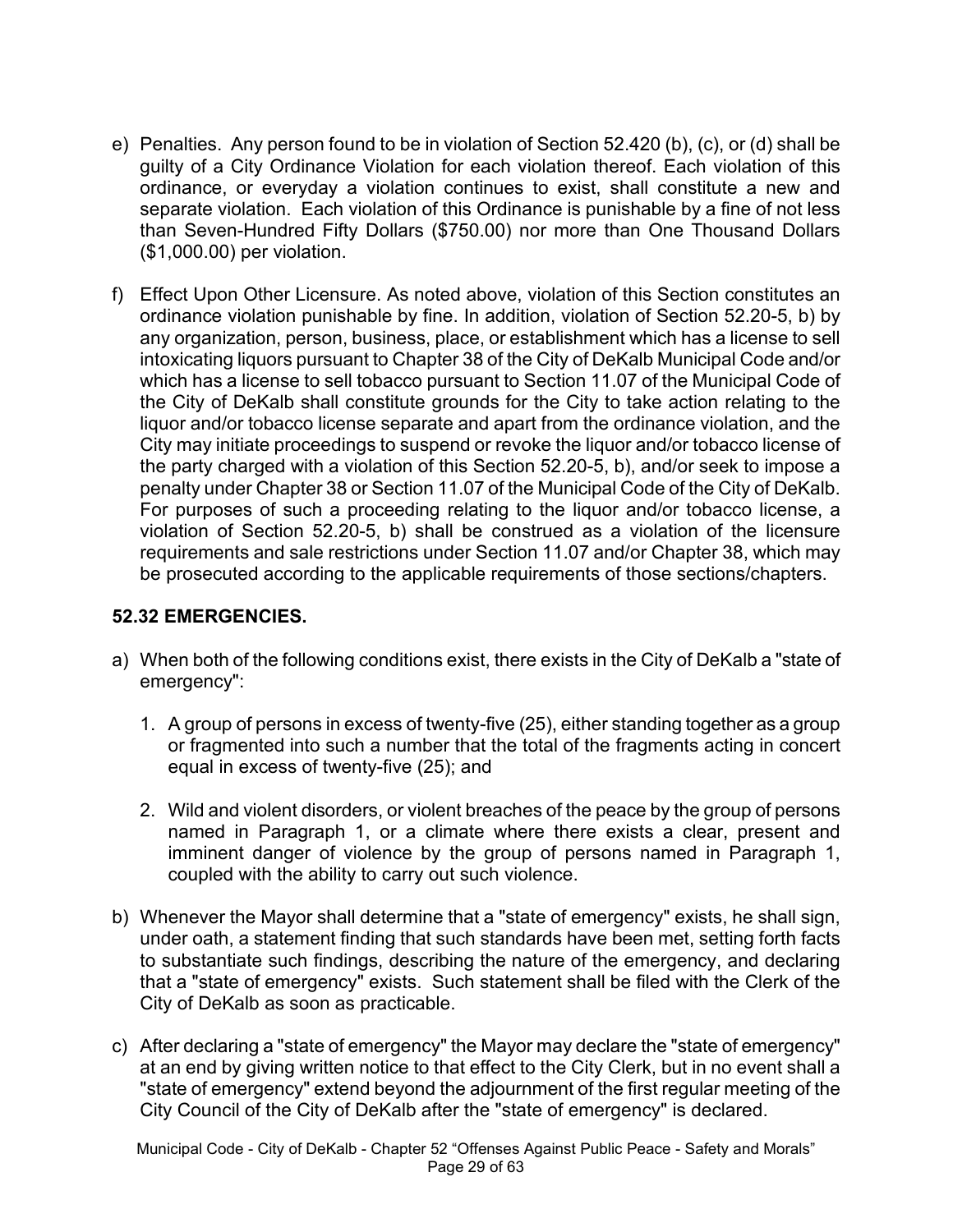- d) Within thirty (30) minutes after the signing of the declaration of "state of emergency," there shall exist a curfew in the corporate limits of the City of DeKalb, which shall be in effect until the "state of emergency" is ended as provided in Subsection c).
- e) When a curfew exists under this Section, it shall be unlawful for any person to be upon the streets, sidewalks, public ways or public places of the City of DeKalb and it shall be unlawful for any person to sell or offer for sale any intoxicating beverages, gasoline or any other combustible or flammable liquid or gas. The Mayor may permit the sale of gasoline for motor vehicle purposes only, but such permission shall be in writing and filed with the Clerk. For the purpose of this Section no one shall be guilty of violating the curfew unless they:
	- 1. Intended to be upon the streets, sidewalks, public ways, or public places. If one is found upon the streets, sidewalks, public ways or public places, the presumption shall be that he intended to be there unless rebutted; or
	- 2. Intended to sell intoxicating beverages or gasoline or any other combustible or flammable liquid and did offer to sell or did sell those items. If one is found offering to sell or selling the items heretofore mentioned, the presumption shall be that he intended to do so unless rebutted.
- f) Notice. The Mayor shall cause notice to be given of the calling of a "state of emergency" and the time at which he signed the declaration by all available means reasonably known to him at the time of calling such a "state of emergency".
- g) Penalties. Any person, firm or corporation violating this Subsection e) shall be guilty of an ordinance violation and shall be punished by a fine of not less than Three-Hundred Dollars (\$300.00).
- h) The following persons shall be excepted from the application of that part of Subsection (e) making it unlawful to be on the streets, sidewalks, public ways or public places: the Mayor, the Aldermen, the City Manager, the City Attorney, the Municipal Youth Officer, members of the news media possessing proper credentials as issued by the City of DeKalb in conjunction with recommendations of the various news medias for the purpose of identification only, medical personnel acting in their professional capacity, peace officers and fire fighters, and any other persons who the Mayor may designate.

### **52.33 BARBED WIRE FENCES.**

It shall be unlawful to erect or maintain anywhere in the City a fence equipped with or having barbed wire, spikes or any similar device unless specifically authorized by the Unified Development Ordinance of the City of DeKalb.

## **52.37 THEFT OF CITY PROPERTY.**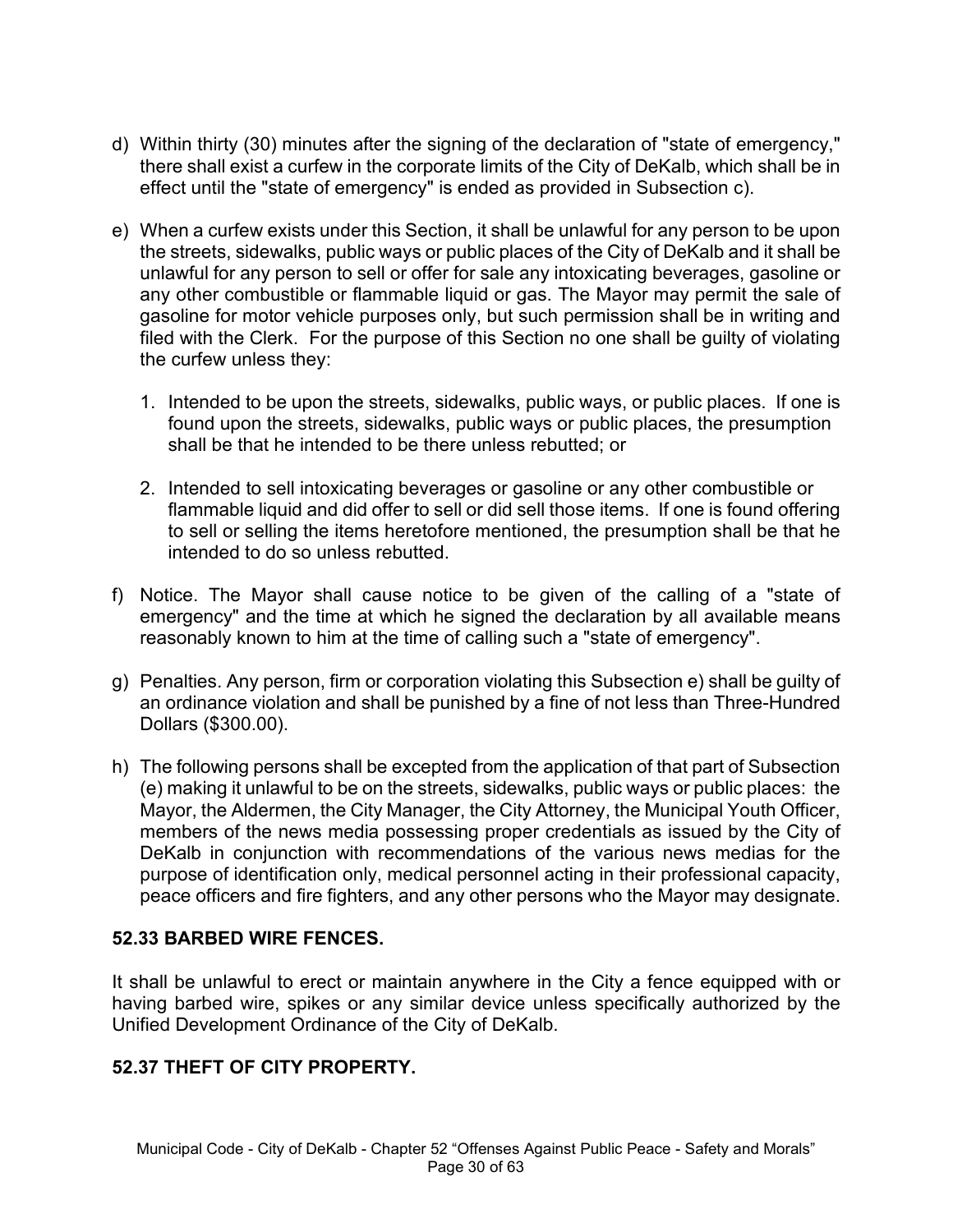- a) Property. Property as used in this Section shall mean property owned by the City of DeKalb.
- b) Permanent Deprivation. As used in this Section, to "permanently deprive" means to:
	- 1. Defeat all recovery of the property by the City of DeKalb; or
	- 2. Deprive the City of DeKalb criminally of the beneficial use of the property; or
	- 3. Retain the property with intent to restore it to the City of DeKalb only if the City purchases or leases it back, or pays a reward or other compensation for its return, or
	- 4. Sell, give, pledge or otherwise transfer any interest in the property or subject it to the claim of a person other than the City of DeKalb.
- c) Stolen City Property. As used in this Section, "stolen City property" means property owned by the City of DeKalb over which control has been obtained by theft.
- d) Obtain. As used in this Section, "obtain" means:
	- 1. In relation to property owned by the City of DeKalb, to bring about a transfer of interest or possession, whether to the offender or to another.
- e) Obtain Control. As used in this Section, the phrase "obtains or exerts control" over property owned by the City of DeKalb includes but is not limited to the taking, carrying away, or the sale, conveyance, or transfer of title to, or interest in, or possession of property owned by the City of DeKalb.
- f) Theft of City Property. A person commits theft of City owned property when he knowingly:
	- 1. Obtains or exerts unauthorized control over property owned by the City of DeKalb; or
	- 2. Obtains by deception control over property of the City of DeKalb; or
	- 3. Obtains by threat control over property of the City of DeKalb.
	- 4. Obtains control over stolen property knowing the property to have been stolen or under such circumstances as would reasonably induce him to believe that the property was stolen, and
		- (a) Intends to criminally deprive the City of DeKalb permanently of the use or benefit of the property; or
		- (b) Knowingly uses, conceals or abandons the property in such manner as to deprive the City of DeKalb permanently of such use or benefit; or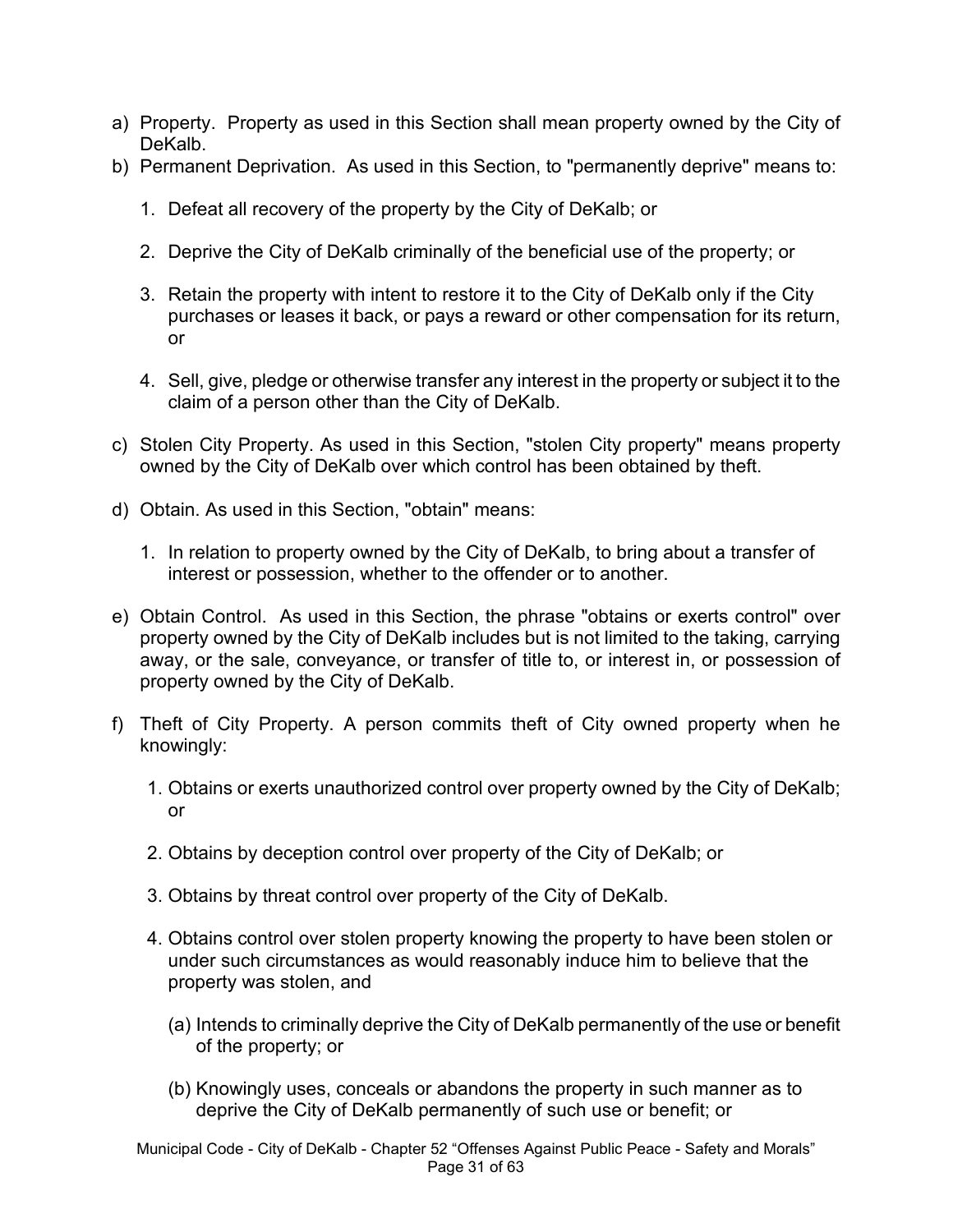- (c) Uses, conceals, or abandons the property knowing such use, concealment or abandonment probably will deprive the City of DeKalb permanently of such use or benefit.
- g) It shall be prima facia evidence that a person "knowingly obtains or exerts unauthorized control over property owned by the City of DeKalb" when a lessee of the personal property of the City of DeKalb fails to return to the City of DeKalb within thirty (30) days after written demand from the City of DeKalb for its return. A notice in writing, given after the expiration of the Leasing Agreement, addressed and mailed, by certified mail, to the lessee at the address given by him and shown on the Leasing Agreement shall constitute proper demand.
- h) Theft of Lost or Mislaid City Property. A person who obtains a control over lost or mislaid property owned by the City of DeKalb commits theft when he:
	- 1. Knows or learns that the City of DeKalb is the owner of the property or is aware of a reasonable method of learning that the City of DeKalb is the owner of the property, and
	- 2. Fails to take reasonable measures to restore the property to the City of DeKalb, and
	- 3. Intends to permanently deprive the City of DeKalb of the use or benefit of the property.
- i) Penalties. Any person, firm or corporation violating this Ordinance shall be guilty of an ordinance violation and shall be punished by a fine of not less than Three-Hundred Dollars (\$300.00) and shall be responsible for restitution for any damage caused.
- j) Reward. Any person providing information leading to the conviction of any individual charged with the offense of theft of City property or mislaid City property may, at the discretion of the City Council of the City of DeKalb, be paid a reward of Two-Hundred Fifty Dollars (\$250.00).

### **52.37-5 PROTECTION OF DEKALB PUBLIC LIBRARY MATERIALS.**

- a) Definitions. As used in this Ordinance:
	- 1. *"Library Facility"* includes any public library or museum, or any educational, historical or eleemosynary institution, organization or society.
	- 2. *"Library Material"* includes any book, plate, picture, photograph, engraving, painting, sculpture, statue, artifact, drawing, map, newspaper, pamphlet, broadside, magazine, manuscript, document, letter, microfilm, sound recording, audio-visual material, magnetic or other tape, electronic data processing record or other documentary, written or printed material regardless of physical form or characteristics, or any part thereof, belonging to, or on loan to, or otherwise in the custody of a library facility.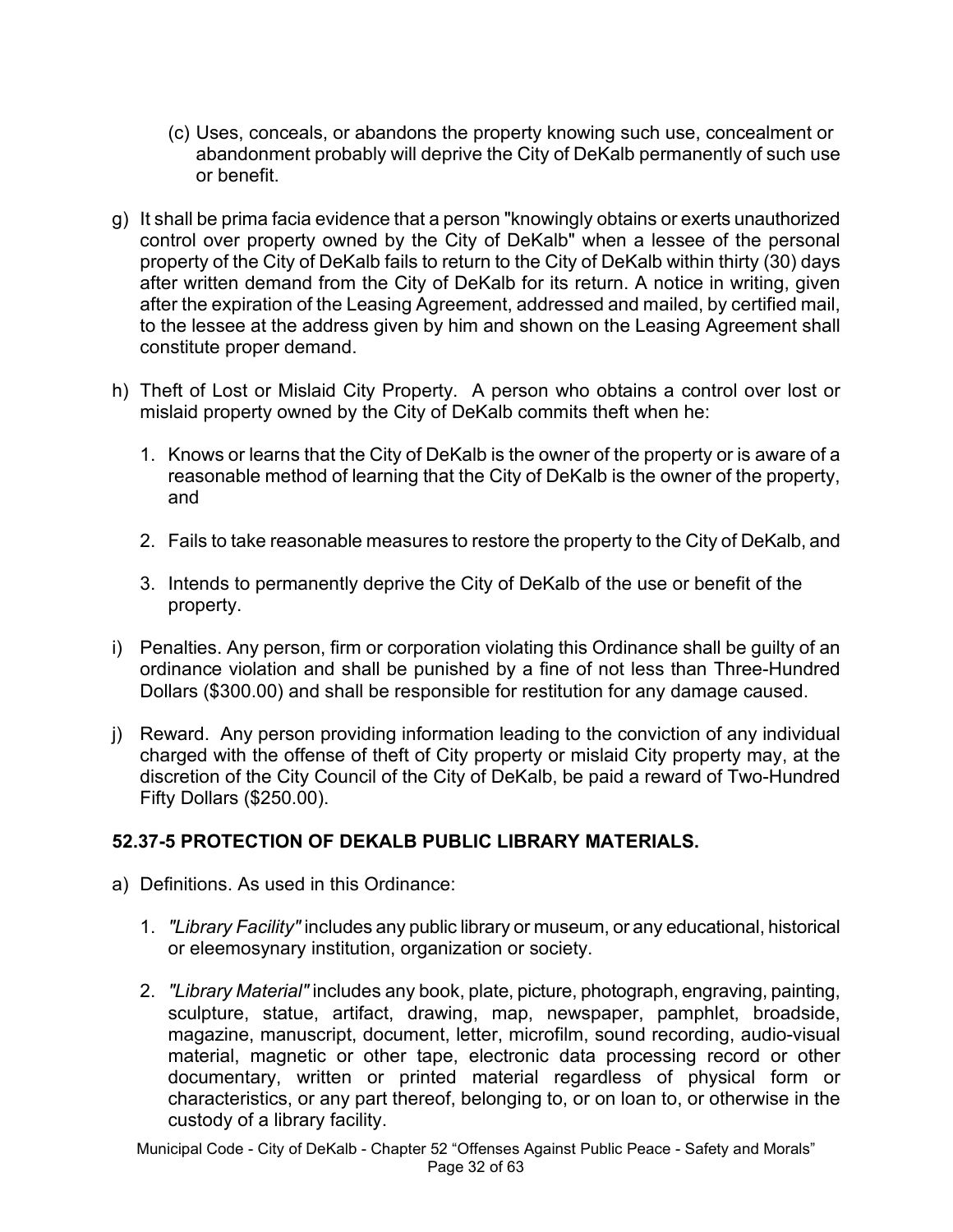- 3. *"Premises of a Library Facility"* means the interior of a building, structure or other enclosure in which a library facility is located and in which the library facility keeps, displays and makes available for inspection or borrowing library material, but for purposes of this Section, such premises do not include the exterior appurtenances to such building, structure or enclosure nor the land on which such building, structure or other enclosure is located.
- 4. *"Library Card"* means a card or plate issued by a library facility for purposes of identifying the person to whom the library card was issued as authorized to borrow library material, subject to all limitations and conditions imposed on such borrowing by the library facility issuing such card.
- b) Library Theft. A person commits the offense of library theft when he or she:
	- 1. Knowingly and intentionally removes any library material from the premises of a library facility without authority to do so; or
	- 2. Knowingly and intentionally conceals any library material upon his or her person or among his or her belongings, while still in the premises of a library facility and in such a manner that the library material is not visible through ordinary observation although there may be some notice of its presence, and removes such library material beyond the last point in the premises of that library facility at which library material may be borrowed in accordance with procedures established by that library facility for the borrowing of library materials; or
	- 3. With the intent to deceive borrows or attempts to borrow any library material from a library facility by (i) use of a library card issued to another without the others consent, or (ii) use of a library card knowing that it is revoked, canceled or expired, or (iii) use of a library card knowing that it is falsely made, counterfeit or materially altered; or
	- 4. Borrows from a library facility any library material pursuant to an agreement with or procedure established by the library facility for the return of such library material, and willfully without good cause fails to return the library material so borrowed in accordance with such agreement or procedure, and further willfully without good cause fails to return such library materials within 30 days after receiving written notice by certified mail from the library facility demanding the return of such library material.
- c) Criminal mutilation or vandalism of library materials. A person commits mutilation or vandalism of library materials when he knowingly tears, marks on, maliciously renders imperfect or otherwise damages or destroys library materials.
- d) Posting of warning. Each library facility shall post a copy of this Ordinance at a location adjacent to each entrance to the premises of the library facility and at each point in the premises of the library facility at which the borrowing of library materials occurs.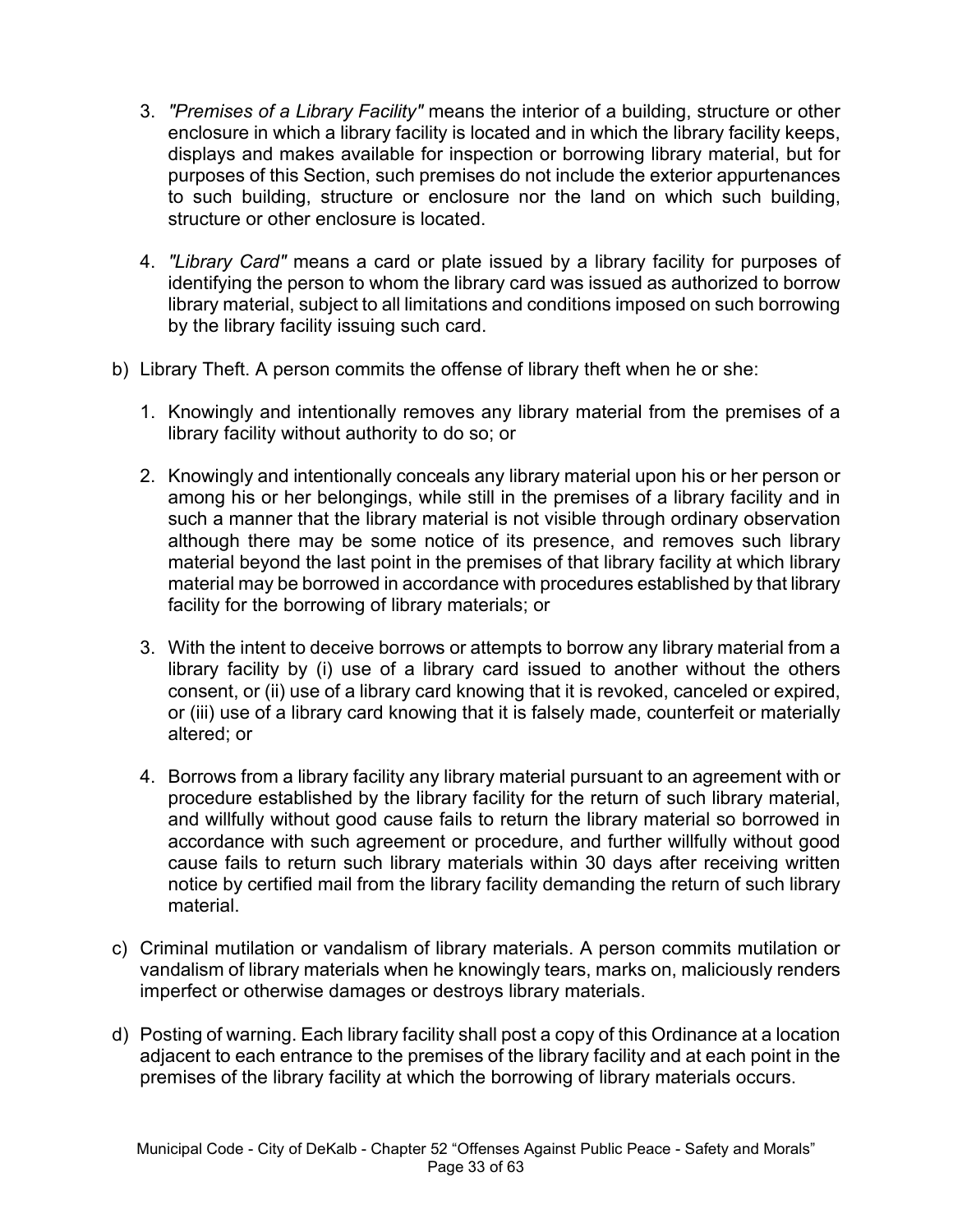- e) Sentence.
	- 1. Library theft, as defined in paragraph 4 of section (b) is a petty offense for which the offender shall be fined not less than Seventy-Five Dollars (\$75.00) nor more than \$500.00 and be ordered to reimburse the library for actual replacement cost of the materials not returned, pay all late fees and the postage required under 52.37-75 b) 4.
	- 2. Library theft, other than as defined in paragraph 4 of section (b) when the aggregate value of the library material which is the subject of such theft does not exceed Three-Hundred Dollars (\$300.00) is an ordinance violation with the offender punishable by a fine of not less than Three-Hundred Dollars (\$300.00) and ordered to reimburse the library for actual replacement costs of materials taken and not returned.
	- 3. For the purpose of sentencing under sections (1) and (2), separate transactions totaling more than Three-Hundred Dollars (\$300.00) within a 90-day period shall be presumed to constitute a single offense.
	- 4. Criminal mutilation or vandalism of library materials, when the aggregate damage or loss of the library materials which are subject of such mutilation or vandalism does not exceed Three-Hundred Dollars (\$300.00) shall be punished by a fine of not less than One-Hundred Dollars (\$100.00) nor more than Five-Hundred Dollars (\$500.00) and the offender shall be ordered to reimburse the library for the actual replacement costs of the damaged materials. For the purpose of sentencing under this section (4), separate acts totaling more than Three-Hundred Dollars (\$300.00) within a 90 day period shall be presumed to constitute a single offense.

### **52.39 CURFEW.**

- a) Age Restriction; Curfew Hours: It is unlawful for a person less than seventeen (17) years of age to be present at or upon any public assembly, building, place, street or highway at the following times: (2004-019)
	- 1. Between 12:01 a.m. and 6:00 a.m. Saturday.
	- 2. Between 12:01 a.m. and 6:00 a.m. Sunday; and
	- 3. Between 11:00 p.m. on Sunday to Thursday, inclusive and 6:00 a.m. on the following day.
- b) Enforcement: Before taking any enforcement action under this Section 52.39, a police officer shall ask the apparent offender's age and reason for being in the public place. The officer shall not issue a citation or make an arrest under this Section unless the officer reasonably believes that a violation has occurred and that, based upon any response and other circumstances, none of the following exceptions apply: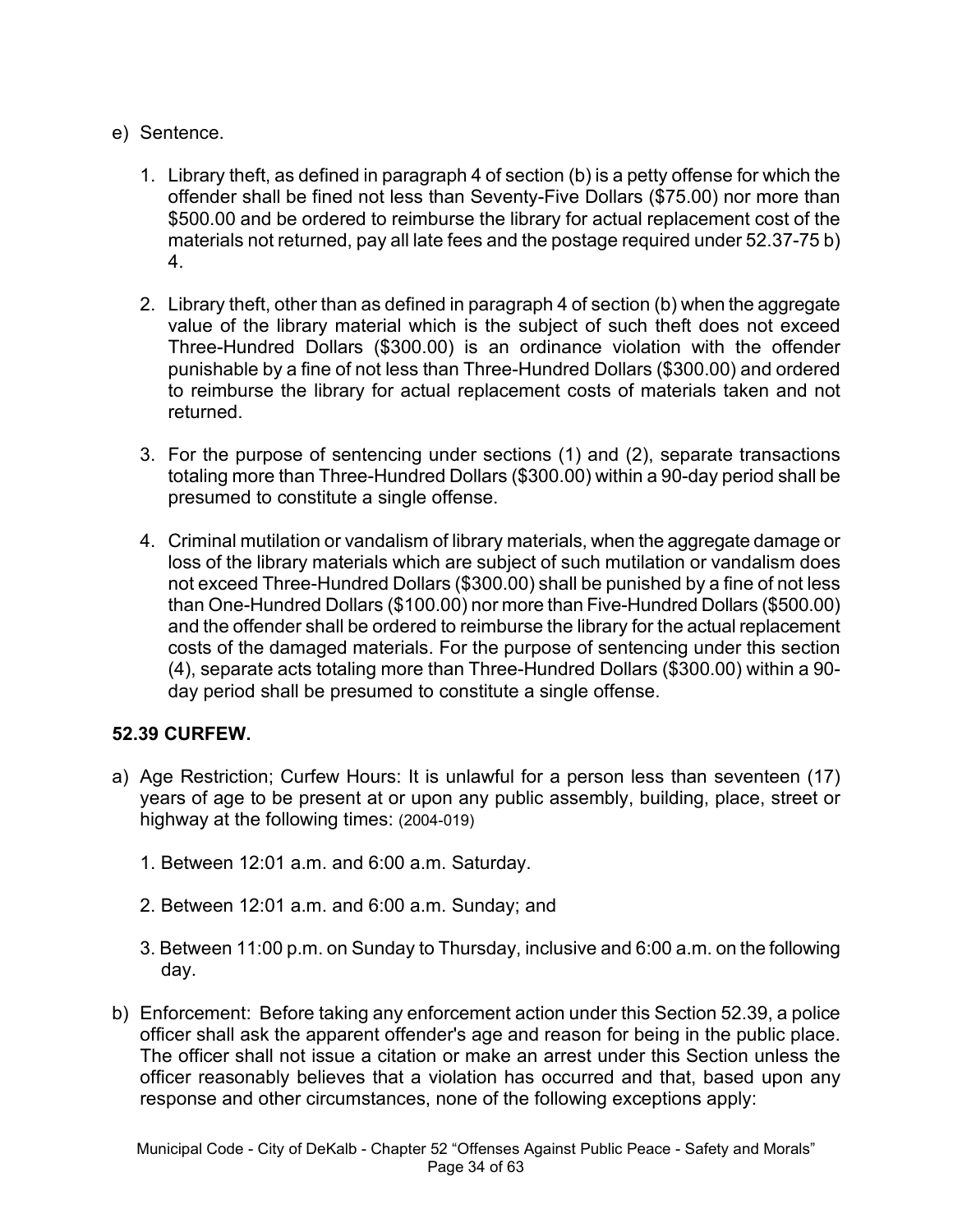- 1. The minor is accompanied by the minor's parent, legal guardian, custodian, sibling at least eighteen (18) years of age or a responsible companion at least eighteen (18) years of age approved by the minor's parent or legal guardian.
- 2. The minor is engaged in employment that the laws of this state authorize a person less than seventeen (17) years of age to perform.
- 3. The minor is engaged in an emergency involving the protection of a person or property from an imminent threat of serious bodily injury or substantial damage.
- 4. The minor is participating in, going to, or returning from an activity involving the exercise of the minor's right of religious freedom, freedom of speech or the right to assemble and petition protected under the First Amendment of the United States Constitution or Article 1, Sections 3, 4 and 5 of the Constitution of the State of Illinois, or both;
- 5. The minor is participating in, going to, or returning from an activity conducted by a non-profit or governmental entity that provides recreation, education, or training under the supervision of at least one (1) adult; or
- 6. The minor is participating in, going to, or returning from a school recreational activity, which is organized and/or sponsored by the school in which the minor is enrolled.
- c) Permitting Minor to Violate Curfew:It is unlawful for a parent, legal guardian or other person to knowingly permit a person in his custody or control to violate Subsection a) of this Section.
- d) Penalty:Any person violating any provision of this Section shall pay a fine of not less than Ten Dollars (\$10.00) and not more than One-Hundred Dollars (\$100.00).

### **52.40 ASSAULT.**

- a) A person commits an assault when, without lawful authority, he engages in conduct, which places another in reasonable apprehension of receiving a battery.
- b) Penalties. Any person, firm or corporation violating this Ordinance shall be guilty of an ordinance violation and shall be punished by a fine of not less than Three-Hundred Dollars (\$300.00) and shall be responsible for restitution for any damage caused.

### **52.50 BATTERY.**

a) A person commits battery if he intentionally or knowingly without legal justification and by any means: 1) causes bodily harm to an individual; or 2) makes physical contact of an insulting or provoking nature with an individual.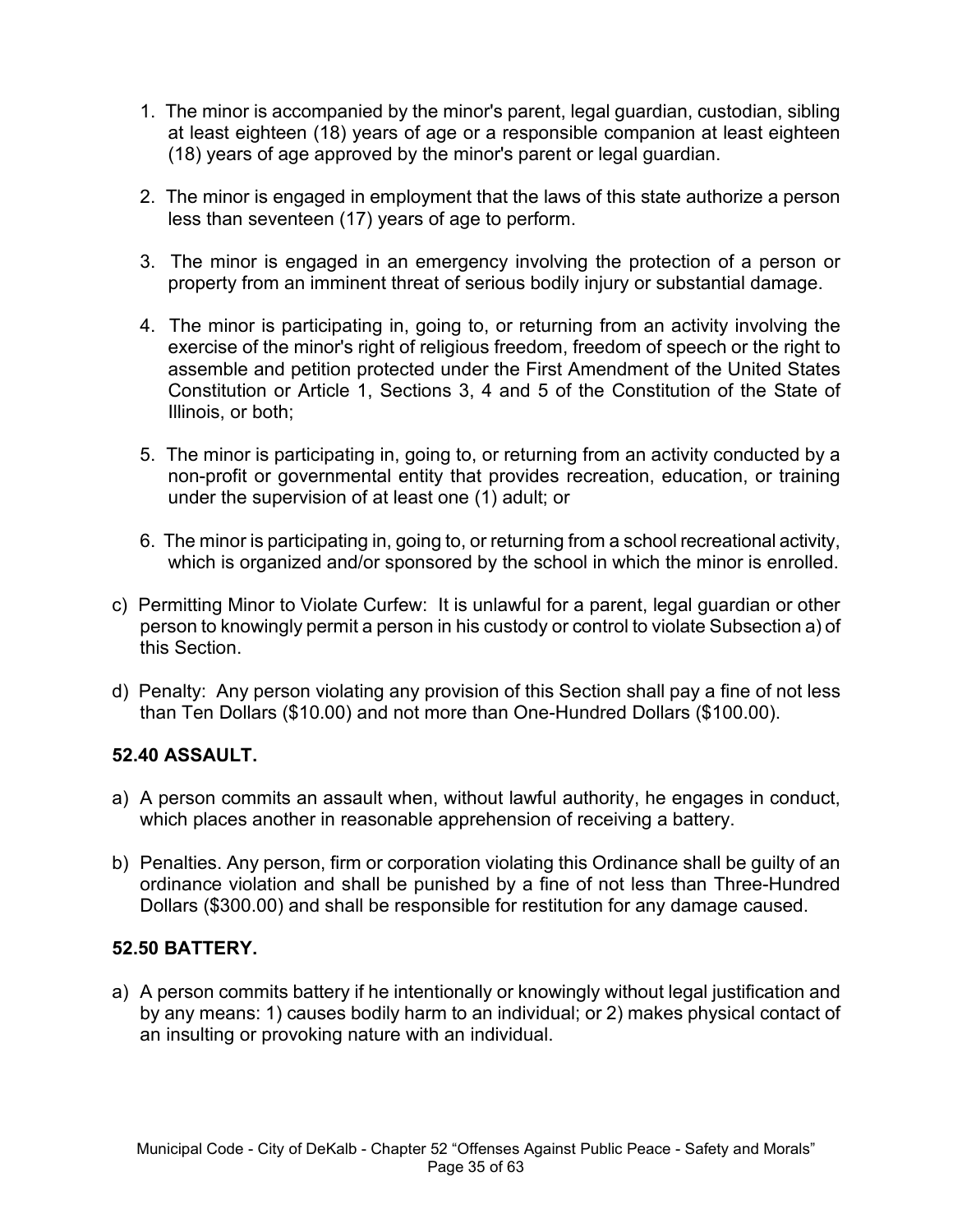b) Penalties. Any person, firm or corporation violating this Ordinance shall be guilty of an ordinance violation and shall be punished by a fine of not less than Three-Hundred Dollars (\$300.00) and shall be responsible for restitution for any damage caused.

### **52.60 CRIMINAL DAMAGE TO PROPERTY.**

- a) A person commits an illegal act when he:
	- 1. Knowingly damages any property of another without his consent; or
	- 2. Recklessly by means of fire or explosive damages property of another; or
	- 3. Knowingly starts a fire on the land of another without his consent; or
	- 4. Knowingly injures a domestic animal of another without his consent; or
	- 5. Knowingly damages the property of another without his consent by defacing, deforming or otherwise damaging such property by the use of paint or any other similar substance.
- b) Penalties. Any person, firm or corporation violating this Ordinance shall be guilty of an ordinance violation and shall be punished by a fine of not less than Five-Hundred Hundred Dollars (\$500.00) and shall be responsible for restitution for any damage caused.

### **52.70 CRIMINAL TRESPASS TO REAL PROPERTY.**

- a) A person commits criminal trespass to real property when he enters upon the land or a building, other than a residence, or any part thereof of another, after receiving, prior to such entry, notice form the owner or occupant that such entry is forbidden, or remains upon the land or in a building, other than a residence, of another after receiving notice from the owner or occupant to depart.
- b) A person has received notice from the owner or occupant within the meaning of Subsection a) if he has been notified personally, either orally or in writing, or if a printed or written notice forbidding such entry has been conspicuously posted or exhibited at the main entrance to such land or the forbidden part thereof.
- c) Any owner or lessee of real property within the City of DeKalb may execute a Trespass Enforcement Agreement with the City of DeKalb that names the sworn peace officers of the City as the agent of the owner/lessee for purposes of issuing no-trespass notices, for the purpose of issuing citations based upon violations of the same, and for purposes of serving as complaining witness in the event of any violation of a no-trespass notice. The Chief of Police or designee shall be authorized to approve of an agreement for such use in form and content acceptable to the Chief, and to thereafter comply with and enforce the same. Where a citation is issued for trespass by virtue of such an enforcement agreement, any sworn peace officer of the City of DeKalb may serve as complaining witness in the prosecution of such offense. (2016-016)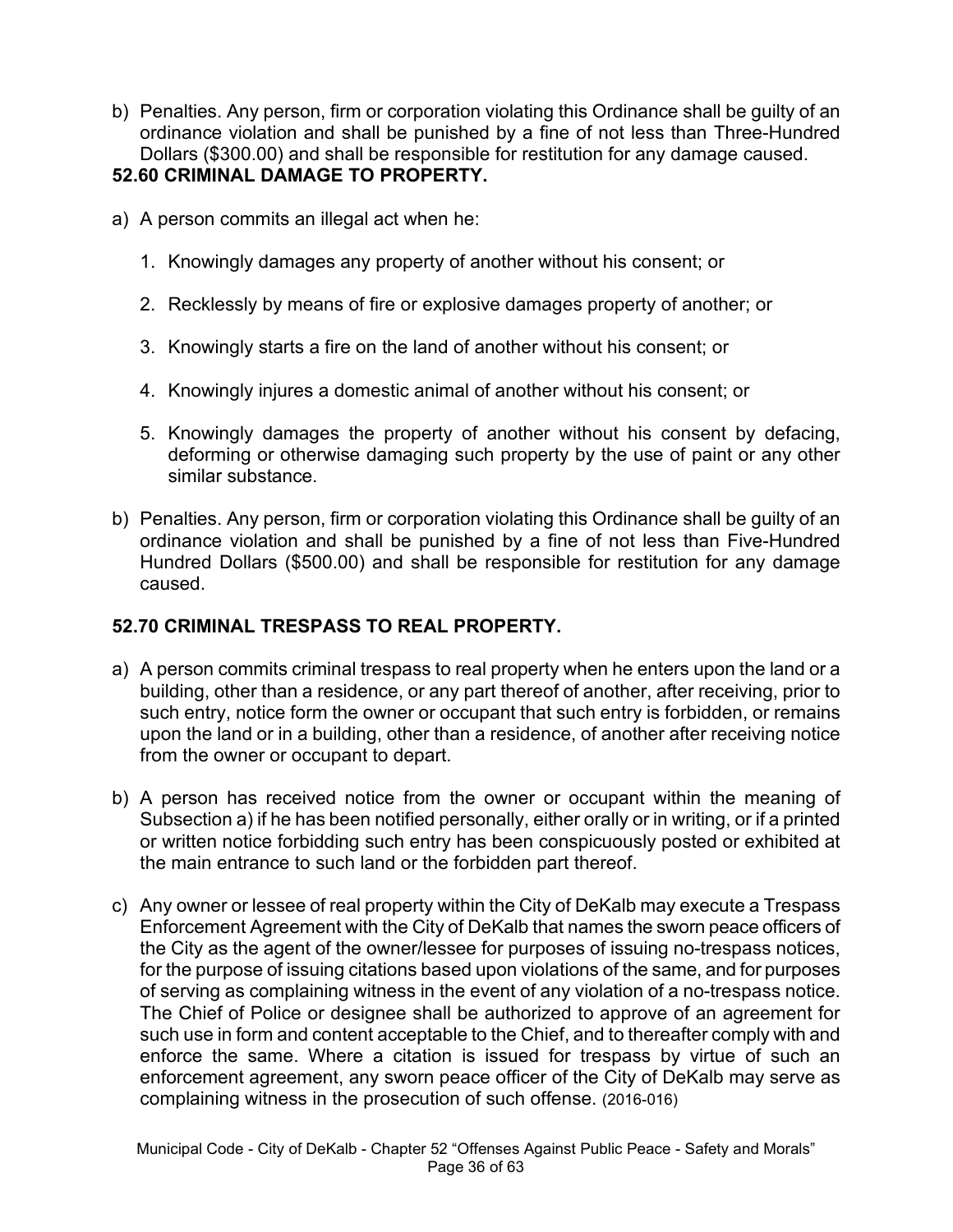d) Penalties. Any person, firm or corporation violating this Ordinance shall be guilty of an ordinance violation and shall be punished by a fine of not less than Three-Hundred Dollars (\$300.00) and shall be responsible for restitution for any damage caused.

## **52.75 GRAFFITI DEFACEMENT.**

- a) Definitions. For the purposes of this section, the following words shall have the meanings respectively ascribed to them in this subsection, except where the context clearly indicates a different meaning:
	- 1. *Aerosol paint container* means any aerosol container that is adapted or made for the purpose of applying spray paint or other substances capable of defacing property.
	- 2. *Broad-tipped marker* means any felt tip indelible marker or similar implement with a flat or angled writing surface that, at its broadest, is greater than one-fourth (1/4th) of an inch, containing ink or other pigmented liquid that is not water soluble.
	- 3. *Etching equipment* means any tool, device, or substance that can be used to make permanent marks on any natural or man-made surface.
	- 4. *Graffiti* means any unauthorized inscription, word, figure, painting or other defacement that is written, marked, etched, scratched, sprayed, drawn, painted or engraved on or otherwise affixed to any surface of public or private property by any graffiti implement, to the extent that the graffiti was not authorized in advance by the owner or occupant of the property, or, despite advance authorization, is otherwise deemed a public nuisance by the City Council.
	- 5. *Graffiti implement* means an aerosol paint container, a broad-tipped marker, gum label, paint stick or graffiti stick, etching equipment, brush or any other device capable scarring or leaving a visible mark on any natural or man-made surface. (2016-16)
	- 6. *Paint stick or graffiti* stick means any device containing a solid form of paint, chalk, wax, epoxy or other similar substance capable of being applied to a surface by pressure and leaving a mark of at least one-eighth (1/8th) of an inch in width.
	- 7. *Person* means an individual, partnership, cooperative association, private corporation, personal representative, receiver, trustee, assignee, or any other legal entity.
- b) Defacement. It shall be unlawful for any person to apply graffiti to any natural or manmade surface on any city-owned property or, without the permission of the owner or occupant, on any non-city-owned property.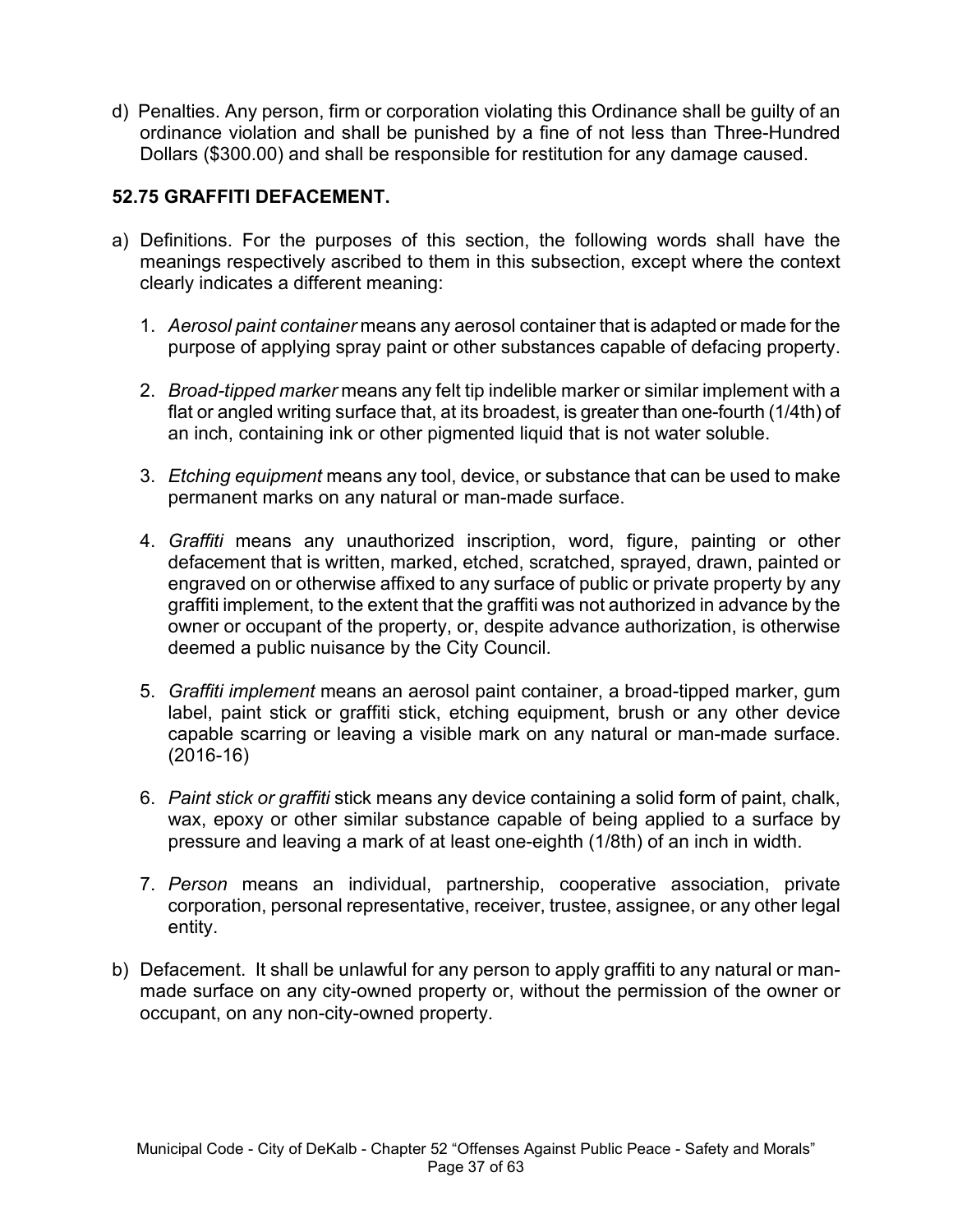- c) Penalties.
	- 1. Fines and Imprisonment. Any person violating this Section shall be punished by a fine of not less than Two-Hundred Fifty Dollars (\$250.00) nor more than One-Thousand Dollars (\$1,000.00) for each offense.
		- (a) In the case of a minor, the parents or legal guardian shall be jointly and severely liable with the minor for payment of all fines.
		- (b) Failure of the parents or legal guardian to make payment will result in the filing of a lien on the parents or legal guardian's property that includes the fine and administrative costs.
	- 2. Restitution. In addition to any punishment specified in this Section, the court shall order any violator to make restitution to the victim for damages or loss caused directly or indirectly by the violator's offense in the amount or manner determined by the court. In the case of minor, the parents or legal guardian shall be ordered jointly and severely liable with the minor to make the restitution.
	- 3. Community Service. In lieu-of, or as part of, the penalties specified in this Section, a minor or adult may be required to perform community service as described by the court based on the following minimum requirements:
		- (a) The minor or adult shall perform at least fifty (50) hours of community service.
		- (b) Reasonable effort shall be made to assign the minor or adult to a type of community service that is reasonably expected to have the most rehabilitative effect on the minor or adult, including community service that involves graffiti removal.
- d) Rewards and Reimbursements for Information. Any person providing information which results in the arrest and conviction of a person for defacement under the provisions of this Section, may, at the discretion of the City Council, be paid a reward of up to Two-Hundred Fifty Dollars (\$250.00). No claim for a reward shall be allowed unless the City investigates and verifies the accuracy of the claim and determines that the requirements of this Section have been satisfied.
- e) Graffiti as Nuisance. The existence of graffiti on public or private property in violation of this Section is expressly declared to be a public nuisance and, therefore, is subject to the removal and abatement provisions specified in this Section. It is the duty of both the owner of the property to which the graffiti has been applied and any person who may be in possession or who has the right to possess such property to at all times keep the property clear of graffiti.
- f) Removal of Graffiti by Perpetrator. Any person applying graffiti on public or private property shall have the duty to remove the graffiti within twenty-four (24) hours after notice by the City or private owner of the property involved. Such removal shall be done in a manner prescribed by the Chief of Police, the Community Development Director, or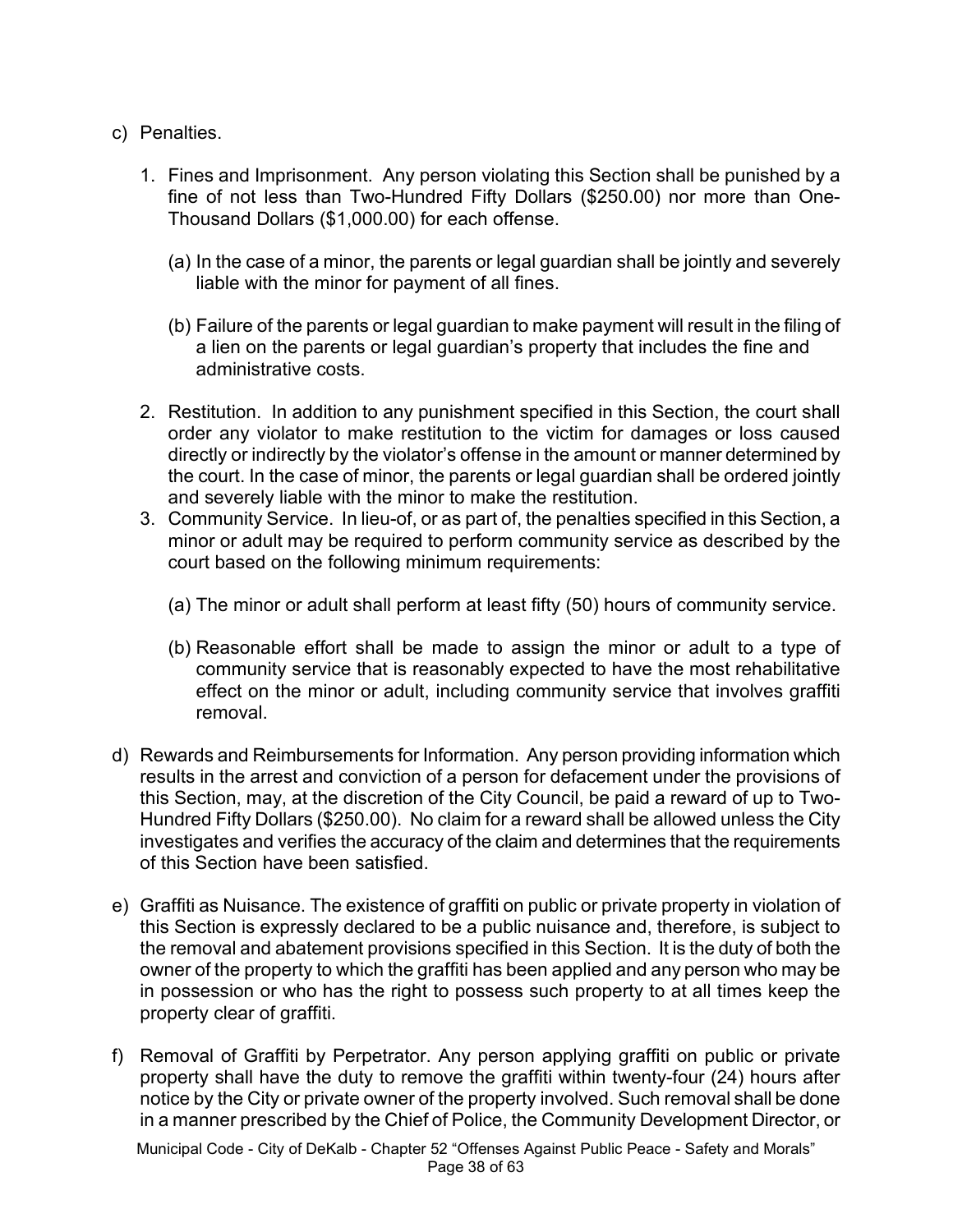any additional City department, as authorized by the City Manager. Any person applying graffiti shall be responsible for the removal or for the payment of the removal. Failure of any person to remove graffiti or pay for the removal shall constitute an additional violation of this Section. Where graffiti is applied by an unemancipated minor, the parents or legal guardian shall also be responsible for such removal or for the payment for the removal.

- g) Removal of Graffiti by Property Owner or City. If graffiti is not removed by the perpetrator according to Subsection f), graffiti shall be removed pursuant to the following provisions:
	- 1. Property Owner Responsibility. It is unlawful for any person who is the owner or who has primary responsibility for control of property or for repair or maintenance of property in the City, to permit property that is defaced with graffiti to remain defaced for a period of more than seven (7) days after service by first class mail of notice of the defacement. The notice shall contain the following information:
		- (a) The street address and legal description of the property sufficient for identification of the property.
		- (b) A statement that the property is a potential graffiti nuisance property with a concise description of the conditions leading to the finding.
		- (c) A statement that the graffiti must be removed within seven (7) days after receipt of the notice and that if the graffiti is not abated with that time the City will declare the property to be a public nuisance, subject to the abatement procedures in Subsection g); and
		- (d) An information sheet identifying any graffiti removal assistance programs available through the City and private graffiti removal contractors.
	- 2. Exceptions to Property Owner Responsibility. The removal requirements of Subsection g), 1. above shall not apply if the property owner or responsible party can demonstrate that:
		- (a) The property owner or responsible party lacks the financial ability to remove the defacing graffiti; or
		- (b) The property owner or responsible party has an active program for the removal of graffiti and has scheduled the removal of the graffiti as part of that program, in which case it shall be unlawful to permit such property to remain defaced with graffiti for a period of more than fifteen (15) days after service by first class mail of notice of the defacement.
	- 3. Right of City to Remove.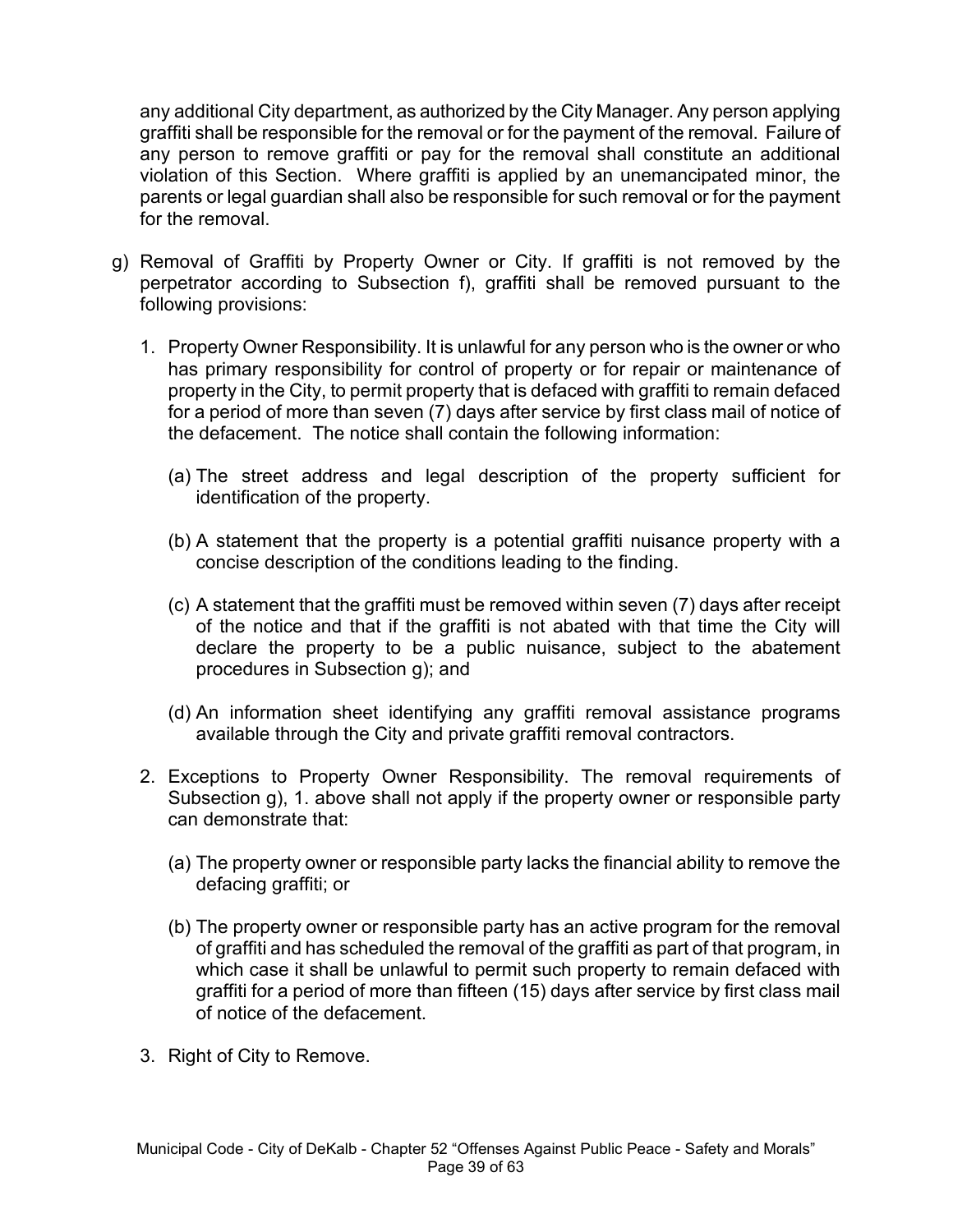- (a) Use of Public Funds. Whenever the City becomes aware or is notified and determines that graffiti is located on publicly or privately owned property viewable from a public or quasi-public place, the City shall be authorized to use public funds for the removal of the graffiti, or for the painting or repairing of the graffiti, but shall not authorize or undertake to provide for the painting or repair of any more extensive an area than that where the graffiti is located, unless the City Manager, or the designee of the City Manager, determines in writing that a more extensive area is required to be repainted or repaired in order to avoid an aesthetic disfigurement to the neighborhood or community, or unless the property owner or responsible party agrees to pay for the costs of repainting or repairing the more extensive area.
- (b) Right of Entry on Private Property. Prior to entering upon private property or property owned by a public entity other than the City for the purpose of graffiti removal the City shall attempt to secure the consent of the property owner or responsible party and a release of the City from liability for property damage or personal injury. If the property owner or responsible party fails to remove the offending graffiti within the time specified by this Section, or if the City has requested consent to remove or paint over the offending graffiti and the property owner or responsible party has refused consent for entry on terms acceptable to the City and consistent with the terms of this Section, the City shall commence abatement and cost recovery proceedings for the graffiti removal according to the provisions specified below.
- 4. Abatement and Cost Recovery proceedings.
	- (a) Notice of Due Process Hearing. The City Manager, or the designee of the City Manager, serving as the Hearing Officer, shall serve the property owner of record and the party responsible for the maintenance of the property, if a person different than the owner, with written notice of the City's intent to hold a due process hearing at which the property owner or responsible party shall be entitle to present evidence and argue that the property does not constitute a public nuisance. If the owner of record cannot be found after a diligent search, the notice may be served by posting a copy thereof in a conspicuous place upon the property for a period of ten (10) days.
	- (b) Determination of Hearing Officer. The determination of the Hearing Officer after the due process hearing shall be final and not appealable. If, after the due process hearing, regardless of the attendance of the owner or the responsible party of their respective agents, the Hearing Officer determines that the property contains graffiti viewable from a public or quasi-public place, the Hearing Officer shall give written notice in an eradication order that, unless the graffiti is removed within seven (7) days, the City shall enter upon the property, cause the removal, painting over (in such color as shall meet with the approval of the Hearing Officer), or such other eradication thereof as the Hearing Officer determines appropriate, and shall provide the owner and the responsible party thereafter with an accounting of the costs of the eradication effort on a full cost recovery basis.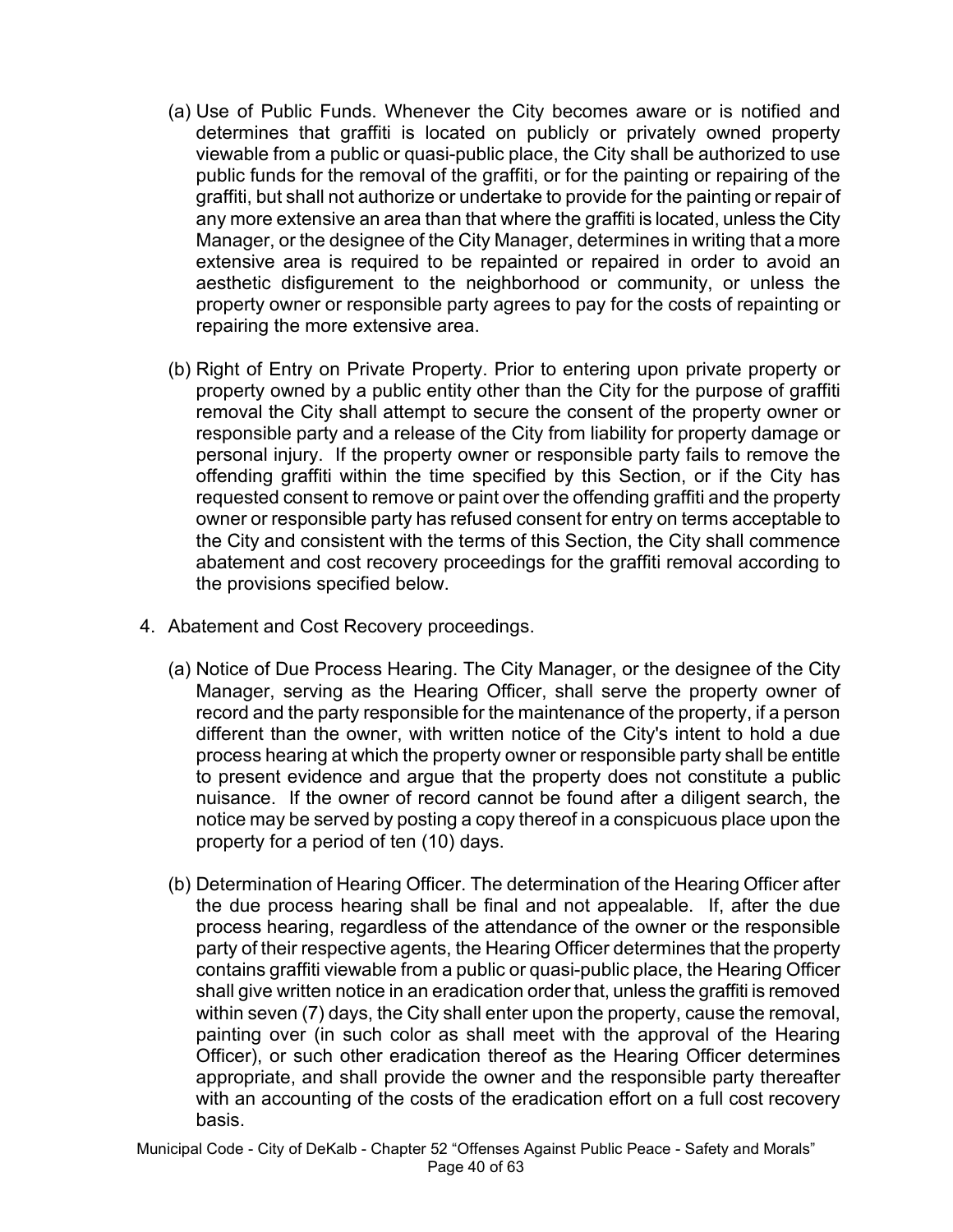- (c) Eradication Effort. Not sooner than the time specified in the order of the Hearing Officer, the City Manager, or the designee of the City Manager, shall implement the eradication order and shall provide an accounting to the owner and the responsible party of the costs thereof.
- (d) Lien. As to such property where the responsible party is the property owner, if all or any portion of the assessed eradication charges remain unpaid after thirty (30) days, the portion thereof that remains unpaid shall constitute a lien on the property that was the subject of the eradication effort and shall be recorded with the County Clerk's Office.

#### **52.80 RETAIL THEFT.**

- a) For purposes of this Section 52.80, the words and phrases defined below have the meanings ascribed to them unless a contrary meaning is clear from the context.
	- 1. To *"conceal"* merchandise means that, although there may be some notice of its presence, that merchandise is not visible through ordinary observation.
	- 2. *"Full Retail Value"* means the merchant's stated or advertised price of the merchandise.
	- 3. *"Merchandise"* means any item of tangible personal property.
	- 4. *"Merchant"* means an owner or operator of any retail mercantile establishment or any agent, employee, lessee, consignee, officer, director, franchisee or independent contractor of such owner or operator.
	- 5. *"Minor"* means a person who is less than 19 years of age, is unemancipated and resides with his parents or legal guardian.
	- 6. *"Person"* means any natural person or individual.
	- 7. *"Peace Officer"* has the meaning ascribed to that term in Section 2-13 of the Illinois Code of Criminal Procedure (725 ILCS 5/ 2-13).
	- 8. *"Premises of a Retail Mercantile Establishment"* include, but is not limited to, the retail mercantile establishment; any common use area in shopping centers and all parking areas set aside by a merchant or on behalf of a merchant for the parking of vehicles for the convenience of the patrons of such retail mercantile establishment.
	- 9. *"Retail Mercantile Establishment"* means any place where merchandise is displayed, held, stored or offered for sale to the public.
	- 10.*"Shopping Cart"* means those push carts of the type of types which are commonly provided by grocery stores, drug stores or other retail mercantile establishments for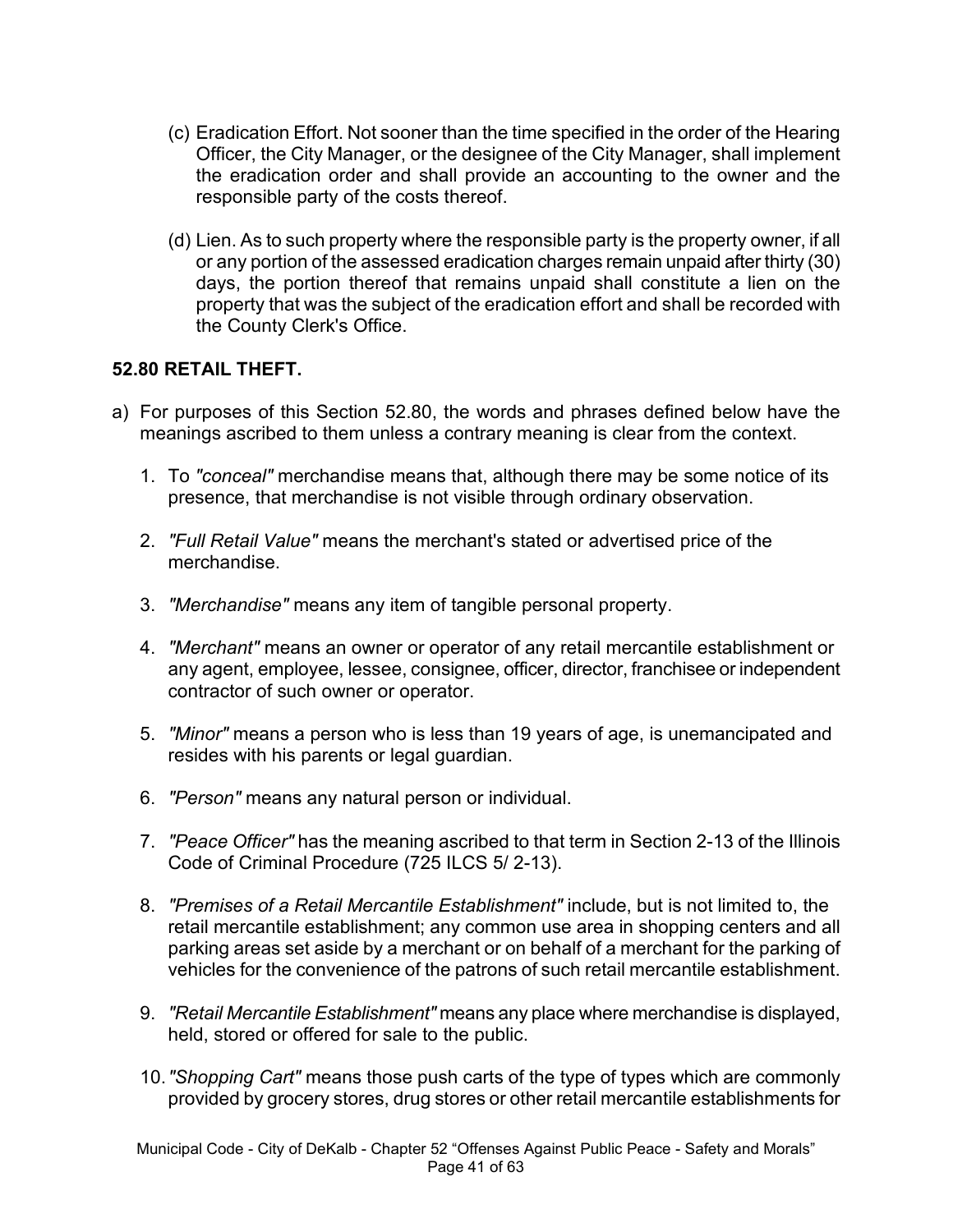the use of the public in transporting commodities in stores and markets and incidentally, from the stores to a place outside the store.

- 11.*"Under-ring"* means to cause the cash register or other sales recording device to reflect less than the full retail value of the merchandise.
- 12.*"Theft Detection Shielding Device"* means any laminated or coated bag or device designed and intended to shield merchandise from the detection by an electronic or magnetic theft alarm sensor.
- 13.*"Theft Detection Device Remover"* means any tool or device specifically designed and intended to be used to remove any theft detection device from any merchandise.
- b) A person commits the offense of retail theft when he or she knowingly:
	- 1. Takes possession of, carries away, transfers or causes to be carried away or transferred, any merchandise displayed, held, stored or offered for sale in a retail mercantile establishment with the intention of retaining such merchandise or with the intention of depriving the merchant permanently of the possession, use or benefit of such merchandise without paying the full retail value of such merchandise; or
	- 2. Alters, transfers, or removes any label, price tag, marking indicia of value or any other markings which aid in determining value affixed to any merchandise displayed, held, stored or offered for sale, in a retail mercantile establishment and attempts to purchase such merchandise personally or in consort with another at less than the full retail value with the intention of depriving the merchant of the full retail value of such merchandise; or
	- 3. Transfers any merchandise displayed, held, stored or offered for sale, in a retail mercantile establishment from the container in, or on which such merchandise is displayed to any other container with the intention of depriving the merchant of the full retail value of such merchandise; or
	- 4. Under-rings with the intention of depriving the merchant of the full retail value of the merchandise; or
	- 5. Removes a shopping cart from the premises of a retail mercantile establishment without the consent of the merchant given at the time of such removal with the intention of depriving the merchant permanently of the possession, use or benefit of such cart; or
	- 6. Represents to a merchant that he or another is the lawful owner of property, knowing that such representation is false and convey or attempts to convey that property to a merchant who is the owner of the property in exchange for money, merchandise credit or other property of the merchant; or
	- 7. Uses or possess any theft detection shielding device or theft detection device remover with the intention of using such device to deprive the merchant permanently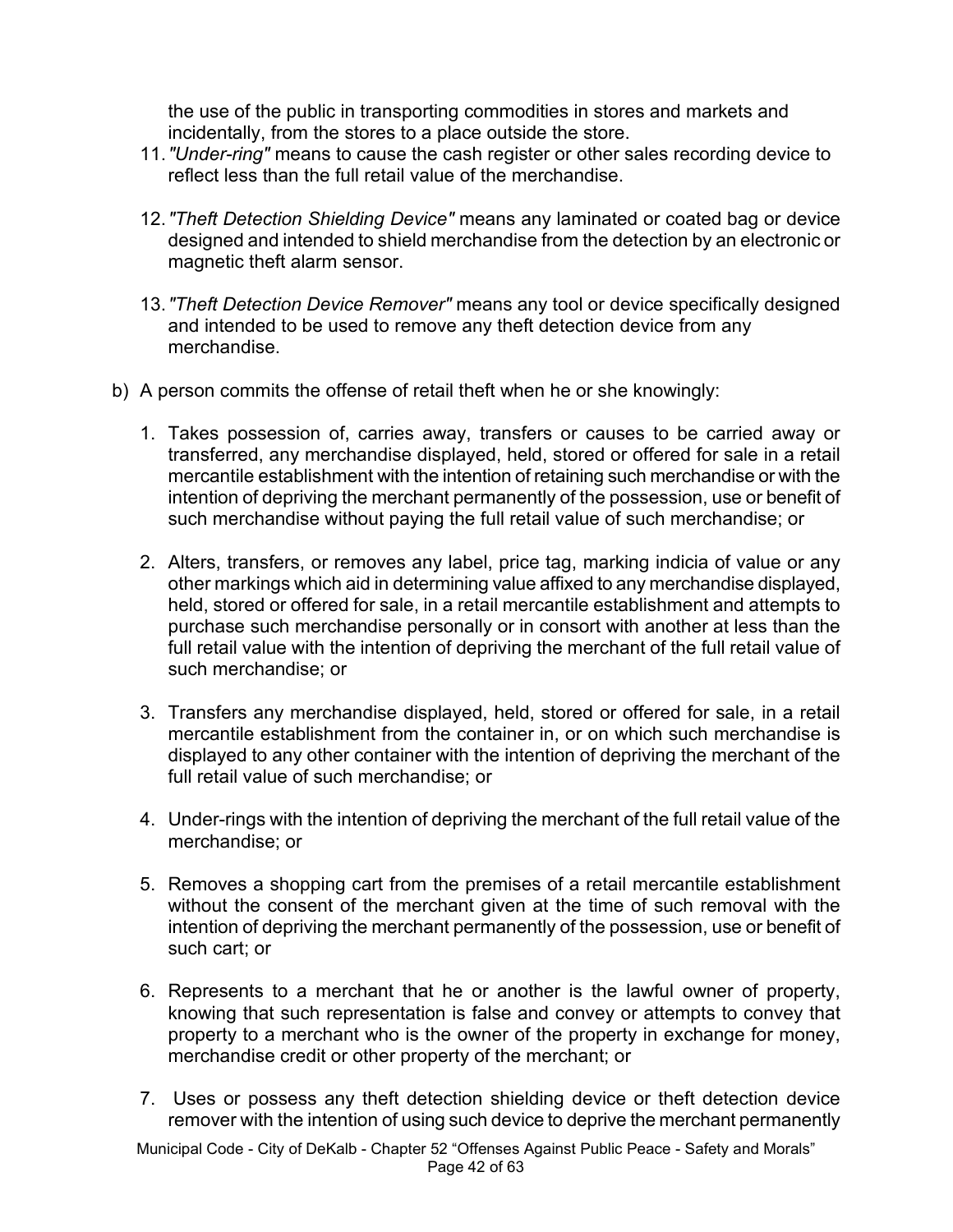of the possession, use or benefit of any merchandise displayed, held, stored or offered for sale in retail mercantile establishment without paying the full retail value of such merchandise; or

- 8. Obtains or exerts unauthorized control over property of the owner and thereby intends to deprive the owner permanently of the use or benefit of the property when a lessees of the personal property of another fails to return it to the owner, or if the lessee fails to pay the full retail value of such property to the lessor in satisfaction of any contractual provision requiring such, within 30 days after written demand from the owner of its return. A notice is writing, given after the expiration of the leasing agreement, by certified mail, to the lessee at the address given by the lessee and shown on the leasing agreement shall constitute proper demand; or
- 9. Removes, loosens, alters, deactivates or attempts to remove/loosen/alter/deactivate any theft detection or theft deterrence device employed by a retail mercantile establishment, except with the express permission and authorization of such establishment; or
- 10. Possesses any specialized device, implement or tool which is created or manufactured specifically for the purpose of disabling or removing a theft detection or theft deterrence device and which has no other common purpose, on the premises of a retail mercantile establishment, except when acting in the employment of such establishment.
- c) Presumptions. If any person:
	- 1. Conceals upon his or her person or among his or her belonging, unpurchased merchandise displayed, held stored or offered for sale in a retail mercantile establishment; and
	- 2. Removes that merchandise beyond the last known station for receiving payment for that merchandise in that retail mercantile establishment, such person shall be presumed to have possessed, carried away or transferred such merchandise with the intention of retaining it or with the intention of depriving the merchant permanently of the possession, use or benefit of such merchandise without paying the full retail value of such merchandise.
- d) Detention. Any merchant who has reasonable grounds to believe that a person has committed retail theft may detain such person, on or off the premises of a retail mercantile establishment, in a reasonable manner and for a reasonable length of time for all or any of the following purposes:
	- 1. To request identification.
	- 2. To verify such identification.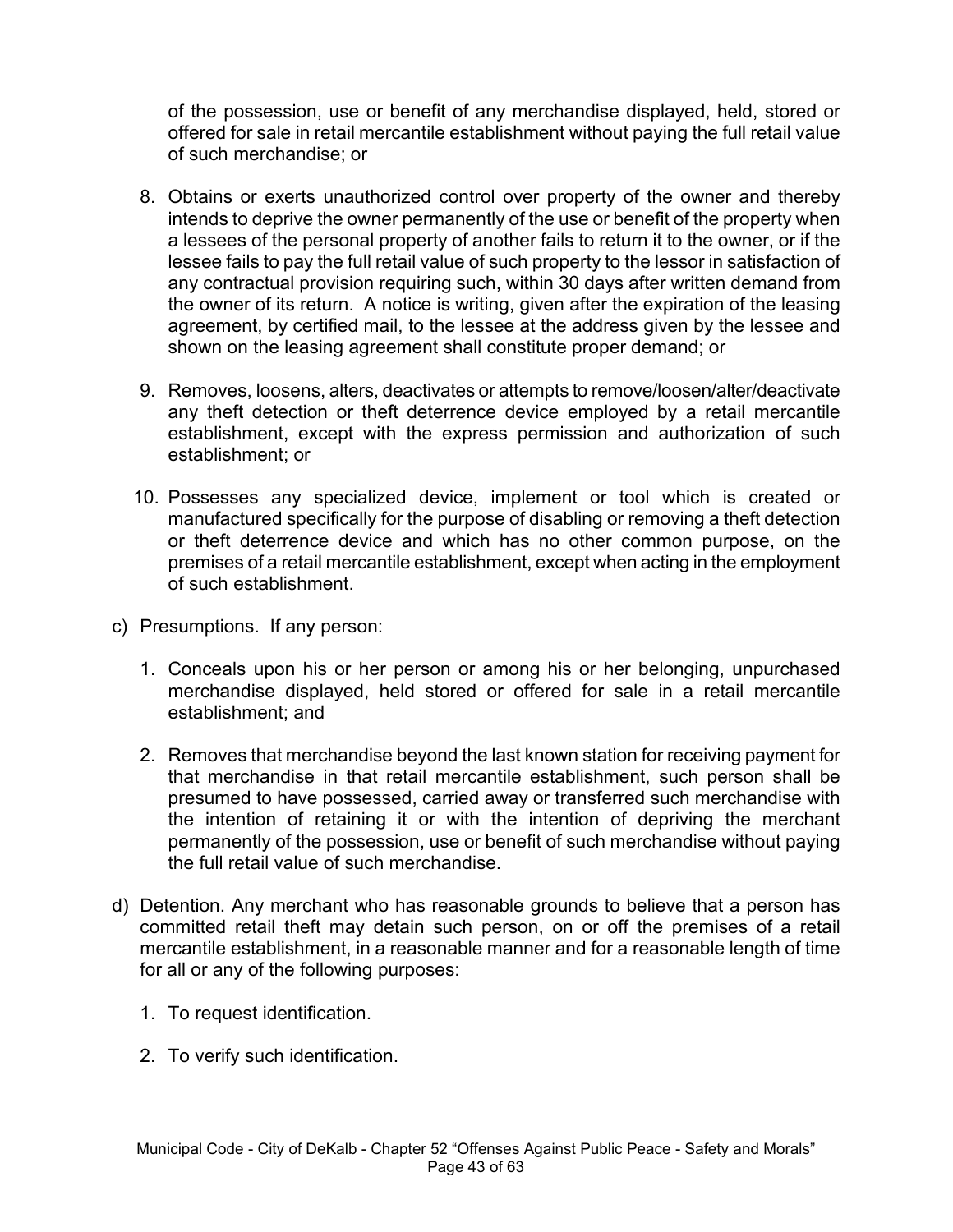- 3. To make reasonable inquiry as to whether such person has in his possession unpurchased merchandise and to make reasonable investigation of the ownership of such merchandise.
- 4. To inform a peace officer of the detention of the person and surrender the person to the custody of a peace officer.
- 5. In the case of a minor, to inform a peace officer, the parents, guardian or other private person interested in the welfare of that minor of this detention and to surrender custody of the minor to such person.

A merchant may make a detention as permitted herein off the premises of a retail mercantile establishment only if such detention is pursuant to an immediate pursuit of such person.

A merchant shall be deemed to have reasonable grounds to make a retention for the purposes of this Section if the merchant detains a person because such person has in his possession either a theft detection shielding device or a theft detection device remover.

- e) Affirmative Defense. A detention as permitted in this Ordinance does not constitute an arrest or an unlawful restraint, as defined in Section 10-3 of the Illinois Code of Criminal Procedure (725 ILCS 5/10-3), nor shall it render the merchant liable to the person so detained.
- f) Penalties. Any person, firm or corporation violating this Ordinance shall be guilty of an ordinance violation and shall be punished by a fine of not less than Three-Hundred Dollars (\$300.00) and shall be responsible for restitution for any damage caused or merchandise removed.

### **52.85 DEFACING PUBLIC PROPERTY.**

It shall be unlawful to urinate or defecate on, in or upon any public street, sidewalk, park or other public place, or on any outdoor private property. Persons found violating this provision shall be fined not less than Seventy-Five Dollars (\$75.00) nor more than Three-Hundred Dollars (\$300.00) for each offense.

### **52.90 THEFT.**

- a) A person commits theft when he knowingly:
	- 1. Obtains or exerts unauthorized control over property of the owner; or
	- 2. Obtains by deception control over property of the owner; or
	- 3. Obtains by threat control over property of the owner; or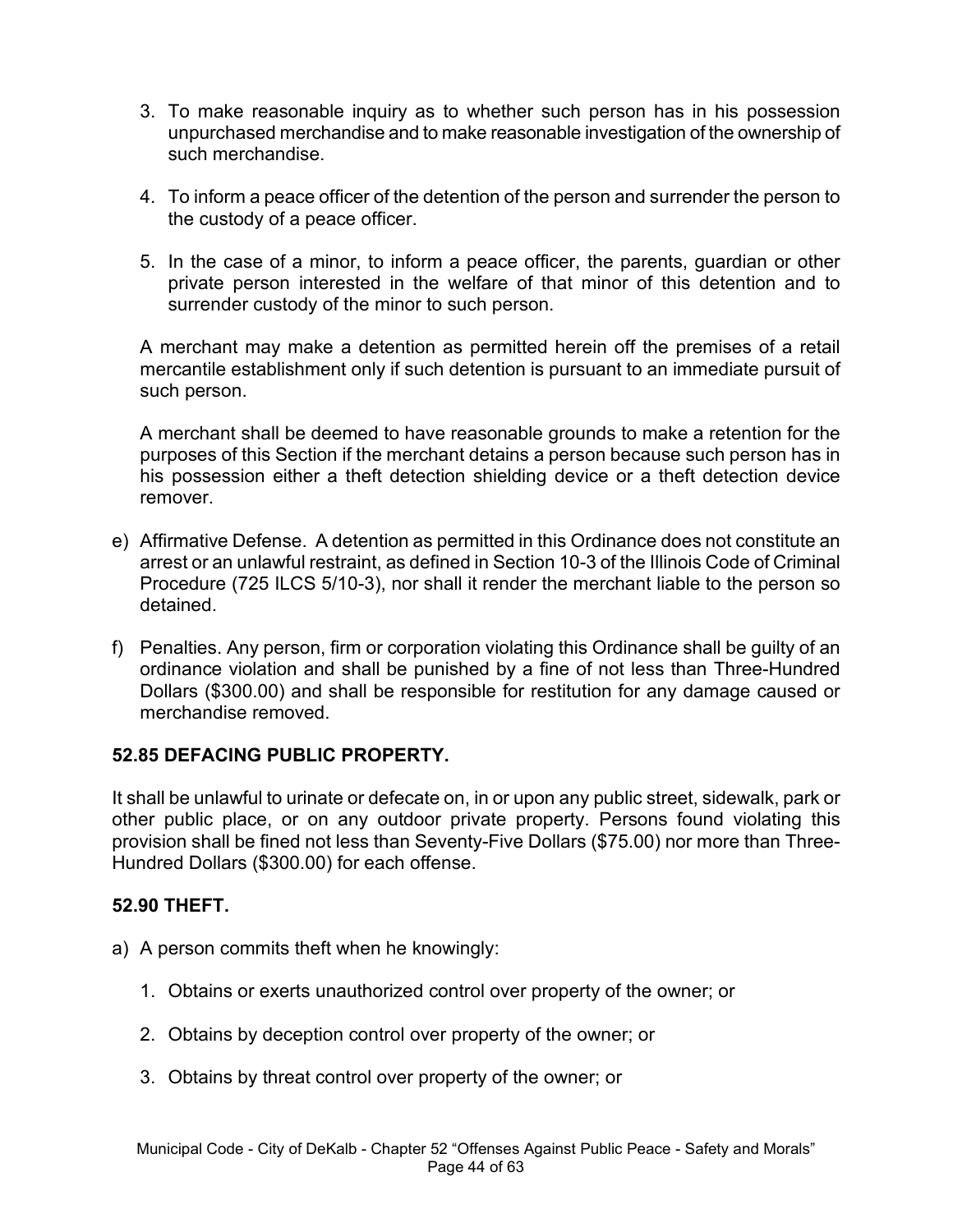- 4. Obtains control over stolen property knowing the property to have been stolen or under such circumstances as would reasonably induce him to believe that the property was stolen; and
	- (a) Intends to deprive the owner permanently of the use or benefit of the property; or
	- (b) Knowingly uses, conceals or abandons the property in such a manner as to deprive the owner permanently of such use or benefit; or
	- (c) Uses, conceals or abandons the property knowing such use, concealment or abandonment probably will deprive the owner permanently of such uses or benefit.
- b) Penalties. Any person, firm or corporation violating this Ordinance shall be guilty of an ordinance violation and shall be punished by a fine of not less than Five-Hundred Dollars (\$500.00) and shall be responsible for restitution for any damage caused.

#### **52.91 FIREWORKS.**

a) A person shall not possess, sell, offer for sale, or discharge on private property any fireworks described below except where approved for the supervised display of fireworks.

Fireworks shall mean and include any explosive composition or any substance or combination of substances, or article prepared for the purpose of producing a visible or an audible effect of a temporary exhibitional nature by combustion, explosion, deflagration or detonation, and shall include: blank cartridges, toy cannons in which explosives are used, the type of balloons which require fire underneath to propel the balloon, firecrackers, torpedoes, sky rockets, Roman candles, bombs or other fireworks of like construction and any fireworks containing any explosive compounds; or any tablets or other devices containing any explosive substance, or containing combustible substances producing visual effects.

The term "fireworks" shall not include snake or glow worm pellets; smoke devices; sparklers; trick noisemakers known as "party poppers", "booby traps", "snappers", "trick matches", "cigarette loads" and "auto burglar alarms"; automobile flares; toy pistols, toy canes, toy guns or other devices in which paper or plastic caps containing twenty-fivehundredths (.25) grains or less of explosive compound are used, provided they are so constructed that the hand cannot come in contact with the cap when in place for the explosion; and toy pistol paper or plastic caps which contain less then twenty-five hundredths (.25) grains of explosive mixture; the sale and use of which shall be permitted at all times.

b) A person shall not manufacture, store, offer or expose for sale, sell at retail or discharge on public property any fireworks described below except where approved for the supervised display of fireworks.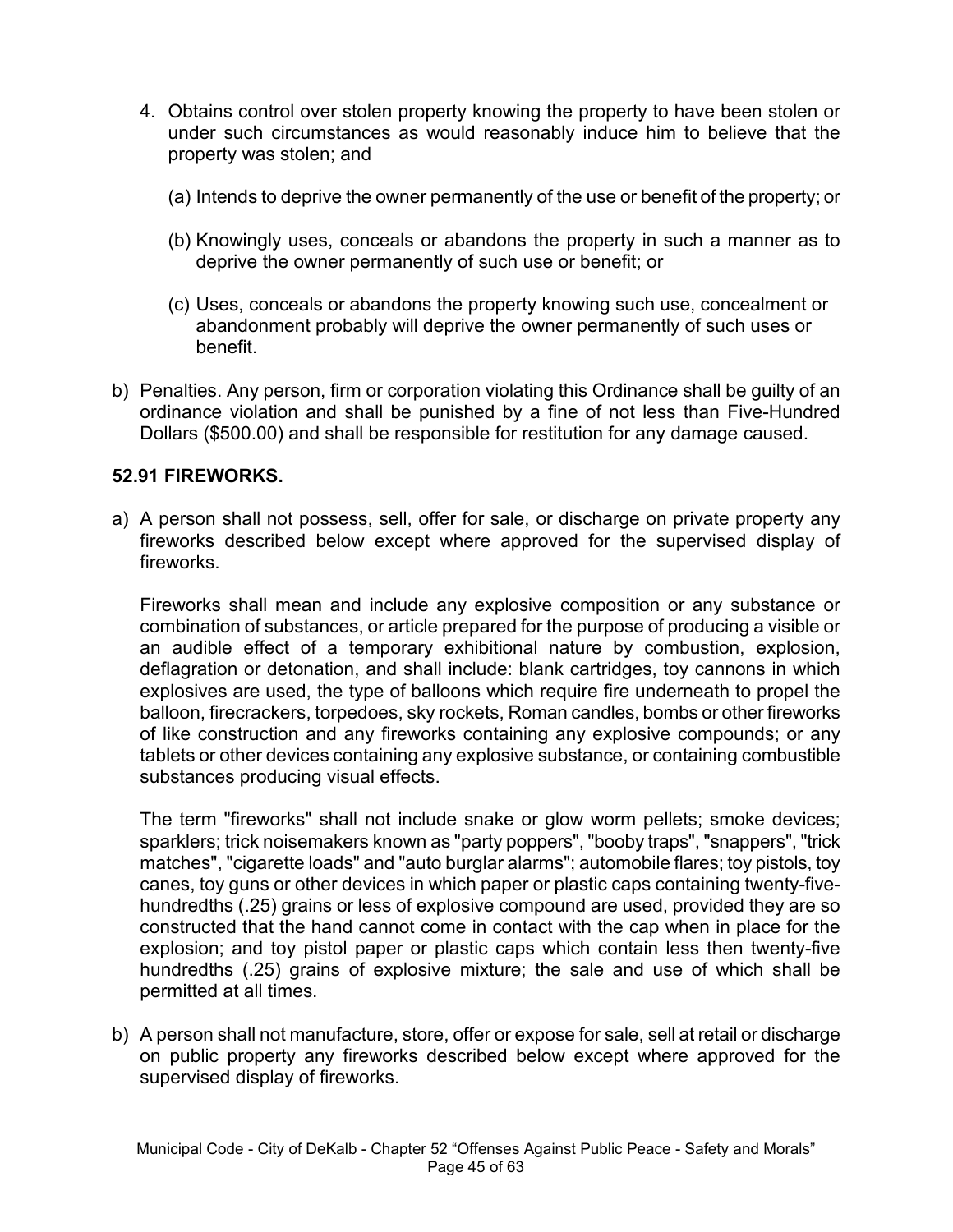Fireworks shall mean and include any combustible or explosive composition, and any substance and combination of substances and articles prepared for the purpose of producing a visible or an audible effect by combustion, explosion, deflagration or detonation.

Fireworks shall include: blank cartridges, toy pistols, toy cannons, toy canes and toy guns in which explosives are utilized, balloons requiring fire underneath to propel the balloon, firecrackers, torpedoes, skyrockets, Roman candles, sparklers and other devices of similar construction, any device containing any explosive or flammable compound, and any tablets and other devices containing any explosive substance.

The term "fireworks" shall not include automobile flares, paper caps containing not more than an average of .25 grain (16mg) of explosive content per cap, and toy pistols, toy canes, toy guns and other devices utilizing such caps. The sale and utilization of the types of explosives devices listed herein which are not considered fireworks shall be permitted at all times.

Any person violating this Section shall be punished by a fine of not less than Fifty Dollars (\$50.00) nor more than Five-Hundred Dollars (\$500.00) for each offense.

c) For purposes of this Ordinance, "except where approved" shall be interpreted to mean where a fireworks display is expressly authorized by the issuance of all required federal, state or local permits, and where the display has been authorized in writing by the Fire Chief of the City of DeKalb.

### **52.130 PARENTAL RESPONSIBILITY.**

- a) COMPASS Program: The City of DeKalb hereby formally initiates the COMPASS Program (Changing Outcomes by Making Parents Accountable, Successful and Supported).
	- 1) Definitions:

*Delinquent Acts* means those acts which violate the laws of the United States, or the statutes of the state or the ordinances of the city but does not include traffic violations.

*Illegal Drugs* means controlled substances or other illegal drugs obtained without a legal prescription.

*Minor* means any person under the age of eighteen (18) years residing with a parent as defined herein.

*Parent* means mother, father, legal guardian and any other person having the care or custody of a Minor or any person acting in the parent's stead who has custody or control of the child.

2) Parental Responsibility:

Municipal Code - City of DeKalb - Chapter 52 "Offenses Against Public Peace - Safety and Morals" Page 46 of 63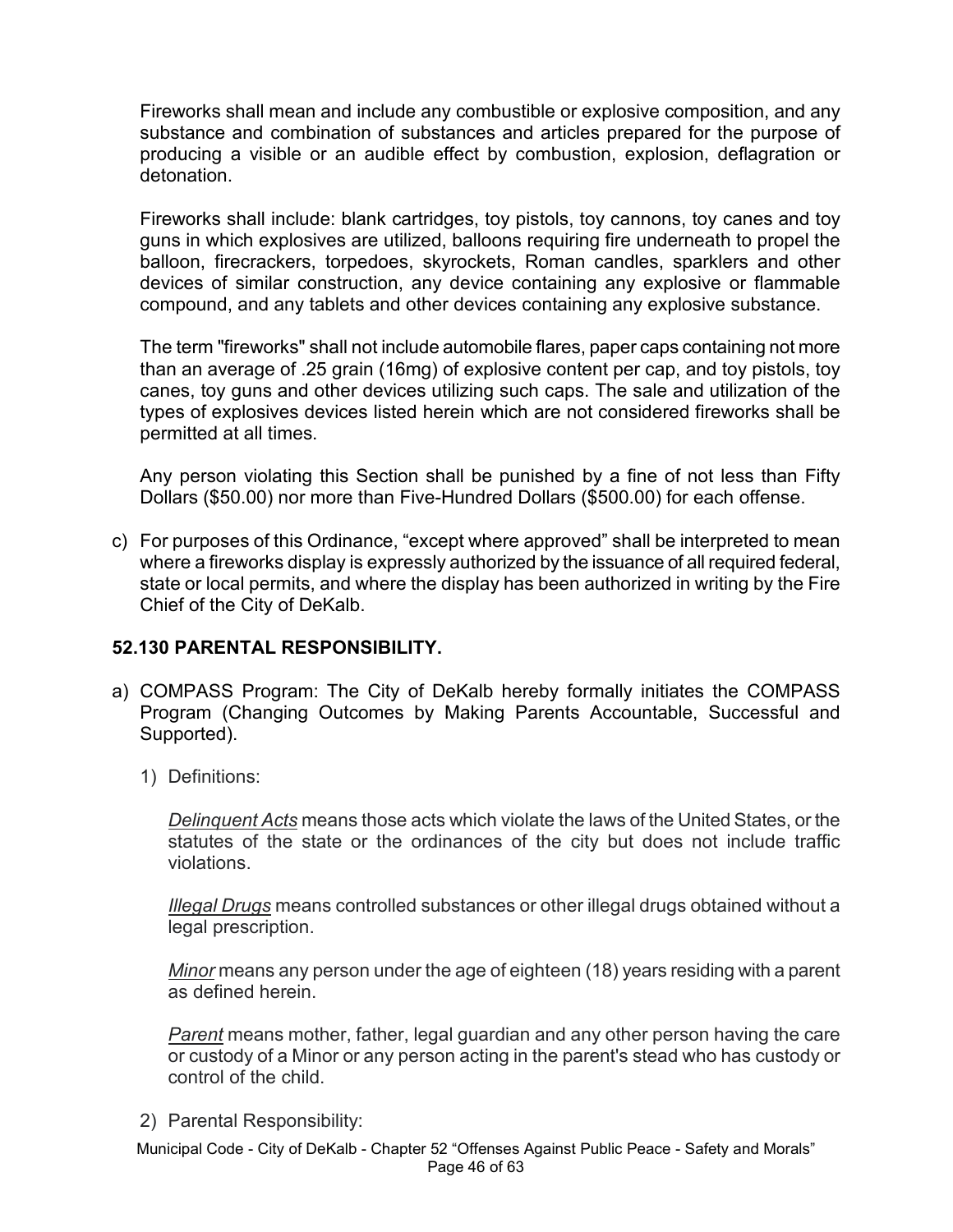- (a) It is the continuous duty of the parent of any Minor to exercise reasonable control to prevent the Minor from committing any Delinquent Act.
- (b) Included (without limitation) in this continuous duty of reasonable parental control are the following parental duties (with a violation of any such duty being unlawful):
	- (1) To keep illegal drugs or illegal substances or items out of the home, and to reasonably control and restrict access to alcohol or legal drugs within the home.
	- (2) To know the city's curfew law and to require the Minor to observe the curfew law.
	- (3) To require the Minor to attend regular school sessions and to forbid the Minor to be absent from class without parental or school permission.
	- (4) To arrange proper supervision for the Minor when the parent must be absent.
	- (5) To personally supervise and constrain the behavior of the Minor when the parent is present.
	- (6) To forbid the Minor from keeping stolen property, illegally possessing firearms or illegal drugs, or associating with known juvenile delinquents or gang members, and to seek help from appropriate governmental authorities or private agencies in handling or controlling the Minor, when necessary; if it becomes known to the parent that the Minor possesses stolen property, legal or illegal firearms, illegal drugs, or is associating with known juvenile delinquents;
	- (7) To know the location and activities of the Minor at all times.
	- (8) To prevent the Minor from engaging in any unlawful activity.
- (c) It shall be unlawful to fail to complete any training or counseling required pursuant to the provisions of this ordinance (and such failure may be charged as an ordinance violation without regard to the stage that the parent or Minor is at in the juvenile offender process).
- 3) Process:
	- (a) If a Minor commits a Delinquent Act, the parent shall be guilty of a violation of this Ordinance if it is proven that any act, word, performance or nonperformance of parental duty by the parent encouraged, contributed toward, caused, tended to cause or in any way aided or enabled the commission of the Delinquent Act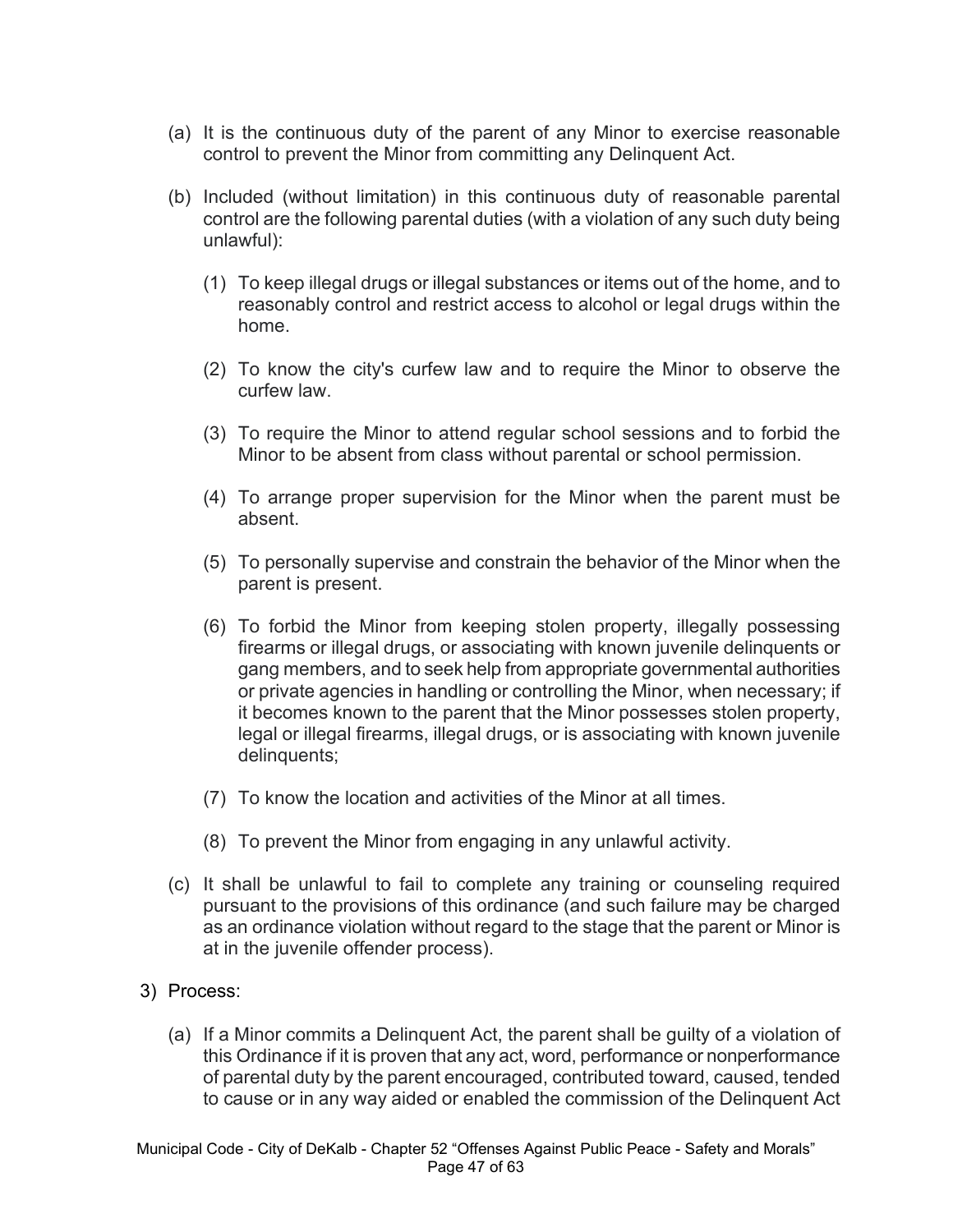by the Minor, or the creation of a circumstance where the Minor was unattended or unsupervised at a time when the Minor committed the Delinquent Act. Where a parent fails to exercise reasonable control over a Minor, where the Minor commits the act while unsupervised by a parent or guardian, or where the Minor commits the act while also violating curfew or being absent from school (or home-schooling) without lawful authority, it shall be presumed that such failure to exercise reasonable control has a causal relationship to the Delinquent Act.

- (b) For purposes of this Ordinance, the City shall be required to prove the occurrence of the Minor's Delinquent Act by a preponderance of the evidence, and also to prove the parent's action or inaction (unless a presumption applies). Notwithstanding the foregoing, the prosecution of the offense shall not be a prosecution of the Minor and no penalty shall be imposed against the Minor by virtue of such prosecution. If the Minor has plead guilty or been found guilty of the Delinquent Act in any Circuit Court or administrative proceeding, whether by default or otherwise, the City shall not be required to prove the occurrence of the Minor's Delinquent Act.
- (c) Upon the first violation of this ordinance, the Parent shall be provided with informational letter in form and content acceptable to the Chief of Police or designee, explaining the penalties for further violations.
- (d) Upon the second violation of this ordinance (whether a second offense by same Minor, or an offense by another Minor in the custody of parent or guardian) within a 12-month rolling period, the Parent shall be required to attend an inperson meeting with a trained juvenile officer from the DeKalb Police Department. The meeting shall include a detailed review of the offenses that the Minor was charged with. If appropriate, the parent and the City may enter into a Compliance Agreement with strategies that the parent will employ to avoid further offenses. The parent shall also be required to attend a Juvenile Intervention training conducted by the City and third parties in form and content acceptable to the Chief of Police or designee thereof.
- (e) Upon the third violation of this ordinance (whether a second offense by same Minor, or an offense by another Minor in the custody of parent or guardian) within a 12-month rolling period, or upon the failure of a parent to complete any meeting or training required herein, the parent shall be subject to a fine of not more than Seven-Hundred-Fifty Dollars (\$750.00).
- (f) In lieu of ordering payment of a fine, the parent may be sentenced to completing community service hours at a social service agency or non-profit, with a preference towards organizations providing services to minors.
- (g) In addition to the other penalties provided for herein, the defendant may be sentenced to payment of restitution to the City of DeKalb for officer time and actual costs incurred in the investigation, processing or prosecution of Delinquent Acts of the Minor or of violations of this ordinance. The Court shall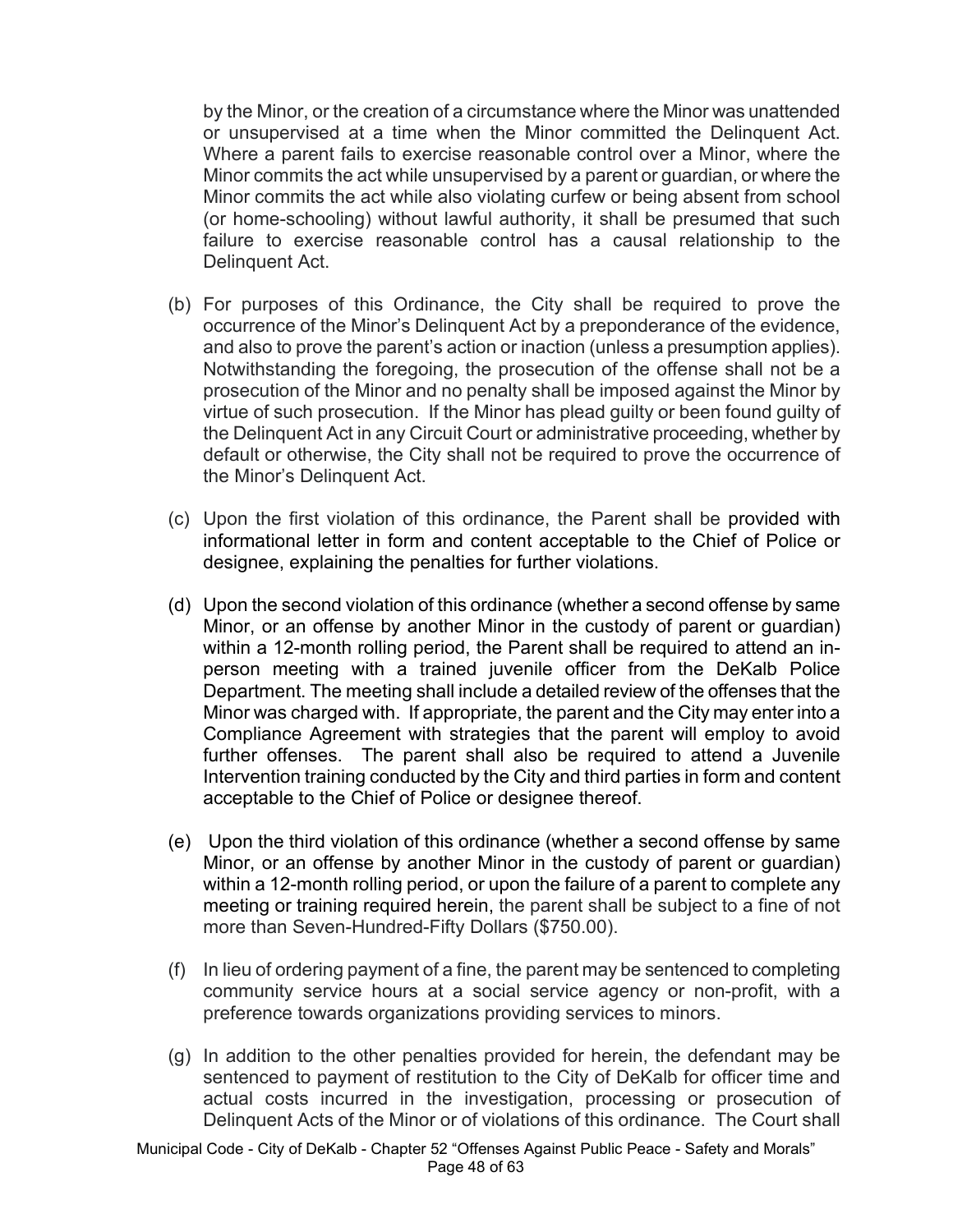make an initial determination as to whether or not it shall consider imposition of such costs, and if the Court determines to consider imposition, a hearing shall be set for the presentation of relevant evidence as to the costs incurred.

- (h) Enforcement of any penalty imposed pursuant to this Ordinance may be suspended for a period of time acceptable to the Court, provided that the parent enters into a Court Supervision Order providing for the completion of additional training or counseling, or otherwise providing for the performance of actions designed to minimize the potential for recidivism by the Minor(s) in question.
- (i) It shall be an affirmative defense to any charge based upon the action of a Minor, where the parent is able to prove that: 1) he or she was present with the Minor and utilizing all available reasonable measures to control the behavior of the Minor; 2) the Minor left the parent's residence without the consent and against the parent's express direction; 3) the parent immediately reported the Minor's leaving the premises without consent to the Police Department; and, 4) the Minor completed the Delinquent Act while so absent without consent.
- b) Mandatory Attendance at Court:
	- 1) Definitions as used in this section:

*Knowingly* means having general knowledge of, or reason to know, or a belief or ground for belief which warrants further inquiry or inspection. Knowingly includes knowledge that a parent should reasonably be expected to have concerning the whereabouts of a juvenile in that parent's legal custody. This requirement is intended to hold a neglectful or careless parent up to a reasonable community standard of parental responsibility through an objective test. It shall therefore be no defense that a parent was completely indifferent to the activities or conduct or whereabouts of such juvenile.

*Legal Guardian* means a person appointed guardian, or given custody, of a Minor by a circuit court of this state but does not include a person appointed guardian or given custody of a Minor under the Juvenile Court Act.

*Minor* means a person under the age of eighteen (18).

*Parent* means a biological or adoptive parent.

*Unemancipated Minor* means a Minor still under the care and custody of at least one (1) of her parents or a legal guardian.

2) Prohibited Conduct: It shall be unlawful for any parent or legal guardian of any Minor in her custody to knowingly allow or to knowingly permit such Minor to fail to appear in court, when said Minor is required by law to appear in court, after the Minor has been charged with a violation of any ordinance of the City of DeKalb or with failing to comply with any order of the Court. It shall be an affirmative defense for the parent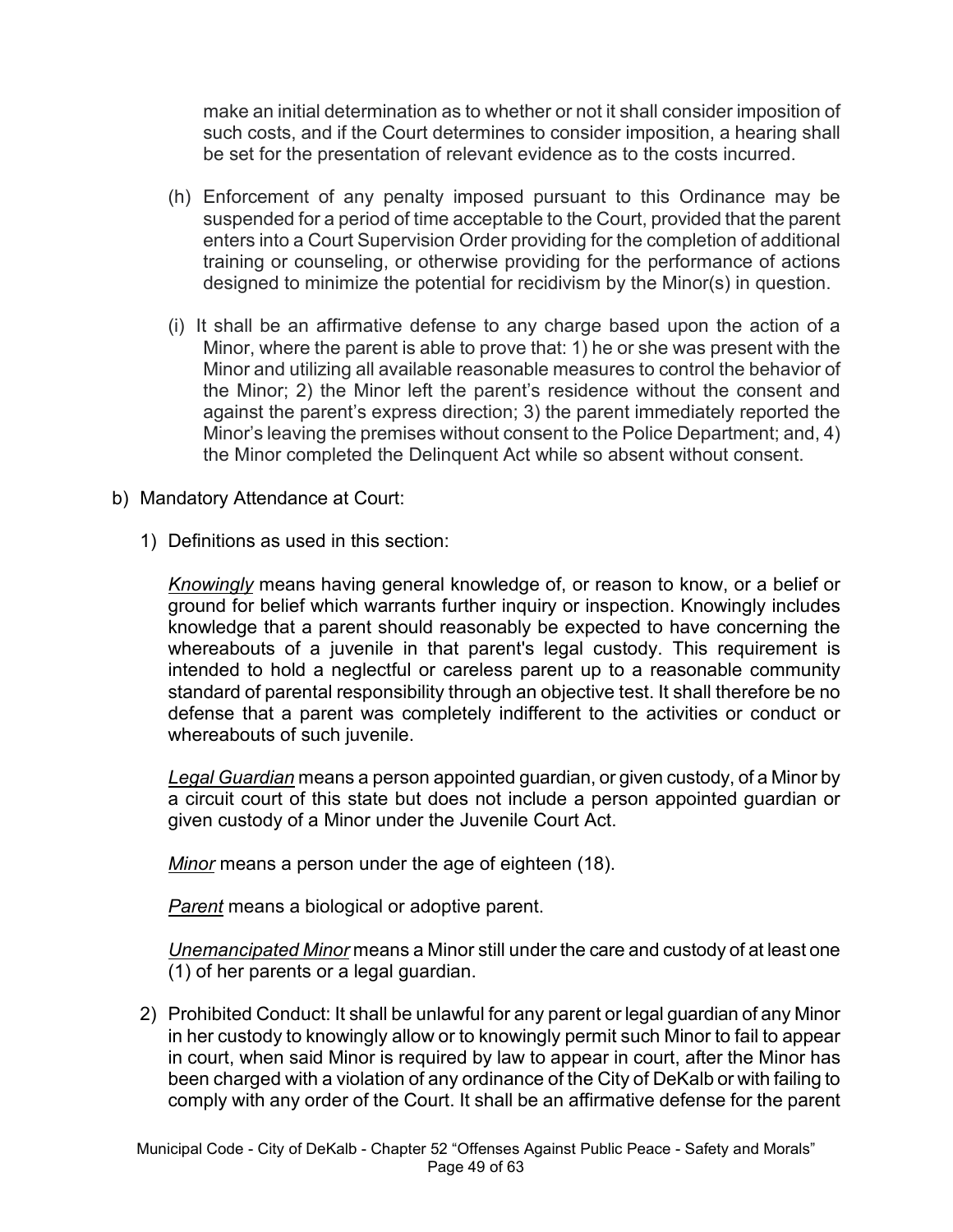or legal guardian to prove that she exercised reasonable efforts to ensure the Minor would appear in court when required, but that such action on the part of the parent or guardian, although exercised with due care, was unsuccessful. Any parent or legal guardian shall only be charged with a violation of this provision if she has received written notice, either by certified or registered mail or by personal service of summons or notice to appear, setting forth the charges against said Minor in the original cause.

3) Penalties: Every person violating the provisions of Section 52.130(b) shall be fined not less than Fifty Dollars (\$50.00) nor more than Two-Hundred Fifty Dollars (\$250.00) for each offense.

## **52.200 ADULT USE – VIEWING BOOTHS.**

PURPOSE. It is a lawful purpose of the City of DeKalb to enact an ordinance setting forth regulations for the preservation of health and to prevent the spread of AIDS and other communicable or sexually transmitted diseases in the City of DeKalb. It has been found by DeKalb as well as other communities around the country, particularly Milwaukee, Racine, Waukesha, Delafield and Kenosha, Wisconsin, and Marion County, Indiana, that many adult-oriented establishments install movie viewing booths with doors and locks in which patrons view adult-oriented video tapes, movies, films and other forms of adult entertainment, and that such booths have been and are being used by patrons to engage in sexual acts resulting in unsanitary, unhealthy and unsafe conditions in said booths and establishments. This ordinance establishes standards for booth construction and maintenance in order to preserve health and to prevent the spread of AIDS and other communicable diseases.

### **52.201 DEFINITIONS.**

- a) Adult-Oriented Establishment shall mean any premises including, but not limited to: adult bookstores, adult motion picture theaters, or adult cabarets, to which public patrons or members are invited or admitted and which are physically arranged so as to provide booths, cubicles, rooms, compartments or stalls separate from the common areas of the premises for the purposes of viewing adult entertainment, including adultoriented motion pictures, films, or videotapes, or wherein an entertainer provides adult entertainment to a member of the public, a patron, or a customer, whether or not such adult entertainment is held, conducted, operated or maintained for a profit, direct or indirect.
- b) Adult Bookstore means an establishment having as its stock in trade, for sale, rent, lease, inspection or viewing, books, films, video cassettes, magazines or other periodicals which are distinguished or characterized by their emphasis on matters depicting, describing or relating to "specific sexual activities" or "specified anatomical areas" as defined below, and in conjunction therewith have facilities for the presentation of adult entertainment, as defined below, including adult-oriented films, movies or live performances, for observation by patrons therein.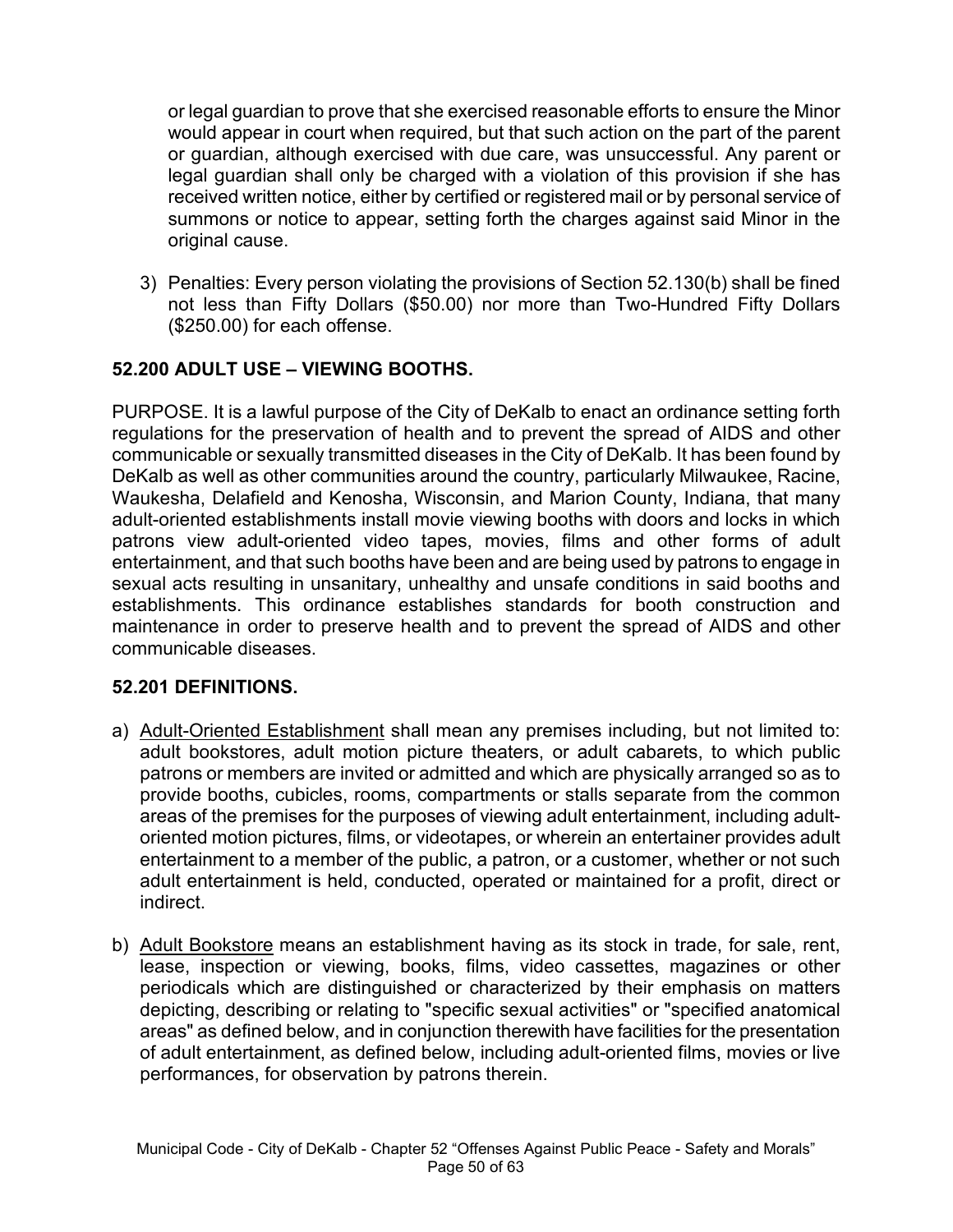- c) Adult Motion Picture Theater means an enclosed building used for presenting material having as its dominant theme, or distinguished or characterized by an emphasis on, matters depicting, describing or relating to "specified sexual activities" or "specified anatomical areas" as defined below, for observation by patrons therein.
- d) Adult Cabaret means a cabaret which features topless dancers, strippers, male or female impersonators, or similar entertainers.
- e) Adult Entertainment" means any exhibition of any motion picture, film, videotape, live performance, display or dance of any type, which has as its dominant theme, or is distinguished or characterized by an emphasis on, any actual or simulated "specified sexual activities" or "specified anatomical areas" as defined below.
- f) Police Department means the City of DeKalb Police Department.
- g) Operator means any person, partnership, or corporation operating, conducting, maintaining or owning any adult-oriented establishment.
- h) Specified sexual activities means simulated or actual.
	- 1. Showing of human genitals in a state of sexual stimulation or arousal.
	- 2. Acts of masturbation, sexual intercourse, sodomy, bestiality, necrophilia, sadomasochistic abuse, fellatio or cunnilingus.
	- 3. Fondling or erotic touching of human genitals, pubic region, buttocks or female breasts.
- i) Specified anatomical areas means:
	- 1. Less than completely and opaquely covered human genitals, public region, buttocks, and female breasts below the point immediately above the top of the areola.
	- 2. Human male genitals in a discernible turgid state, even if opaquely covered.

## **52.202 PHYSICAL LAYOUT OF BOOTHS AND PREMISES.**

Any adult-oriented establishment having available for customers, patrons or members, any booth, room or cubicle for the private viewing of any adult entertainment must comply with the following requirements:

- a) Access. Each booth, room or cubicle shall be totally accessible to and from aisles and public areas of the adult-oriented establishment and shall be unobstructed by any door, lock, curtain, blind, or other control-type devices.
- b) Construction. Each booth, room or cubicle shall meet the following construction requirements: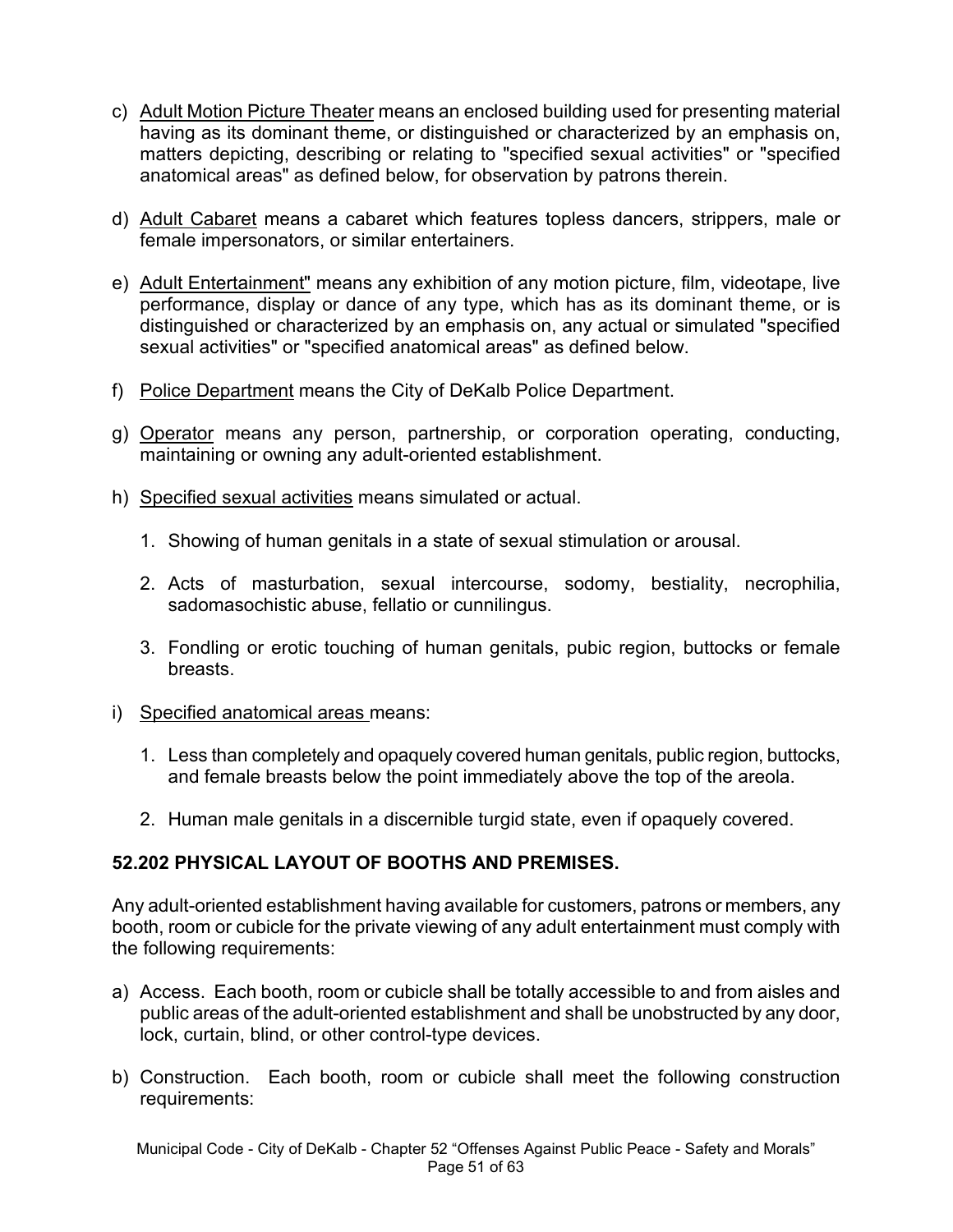- 1. Each booth, room or cubicle shall be separated from adjacent booths, rooms or cubicles and any non-public areas by a wall.
- 2. Each booth, room or cubicle shall have at least one side totally open to a public lighted aisle so that there is an unobstructed view at all times of anyone occupying the same.
- 3. All walls in each booth, room or cubicle shall be solid without any openings. All such walls shall be extended from the floor to a height of not less than six (6) feet and be light colored, non-absorbent, smooth-textured and easily cleanable.
- 4. The floor in each booth, room or cubicle must be light colored, non-absorbent, smooth textured and easily cleanable.
- 5. The lighting level of each booth, room or cubicle when not in use shall be a minimum of ten (10) foot candles at all times, as measured from the floor. The lighting level of each booth, room or cubicle when in use shall be a minimum of one (1) foot candle at all times, as measured from the floor.
- c) Occupants. Only one individual shall occupy a booth, room or cubicle at any time. No occupant of same shall engage in any type of sexual activity, cause any bodily discharge or litter while in the booth. No individual shall damage or deface any portion of the booth.

## **52.203 RESPONSIBILITIES OF THE OPERATOR.**

- a) Every act of omission by an employee constituting a violation of the provision of this Section shall be deemed the act or omission of the operator if such act or omission occurs either with the authorization, knowledge, or approval of the operator, or as a result of the operator's negligent failure to supervise the employee's conduct, and the operator shall be punishable for such act or omission in the same manner as if the operator committed the act or caused the omission.
- b) The operator shall maintain the premises in a clean and sanitary manner at all times.
- c) The operator shall maintain at least ten (10) foot candles of light in the public portions of the establishment, including aisles, at all times.
- d) The operator shall ensure compliance of the establishment and its patrons with the provisions of this section.
- e) The operator shall post the regulations concerning booth occupancy on signs, with lettering at least one inch high, in conspicuous areas of the establishment and in each booth, room or cubicle.

#### **52.204 ENFORCEMENT.**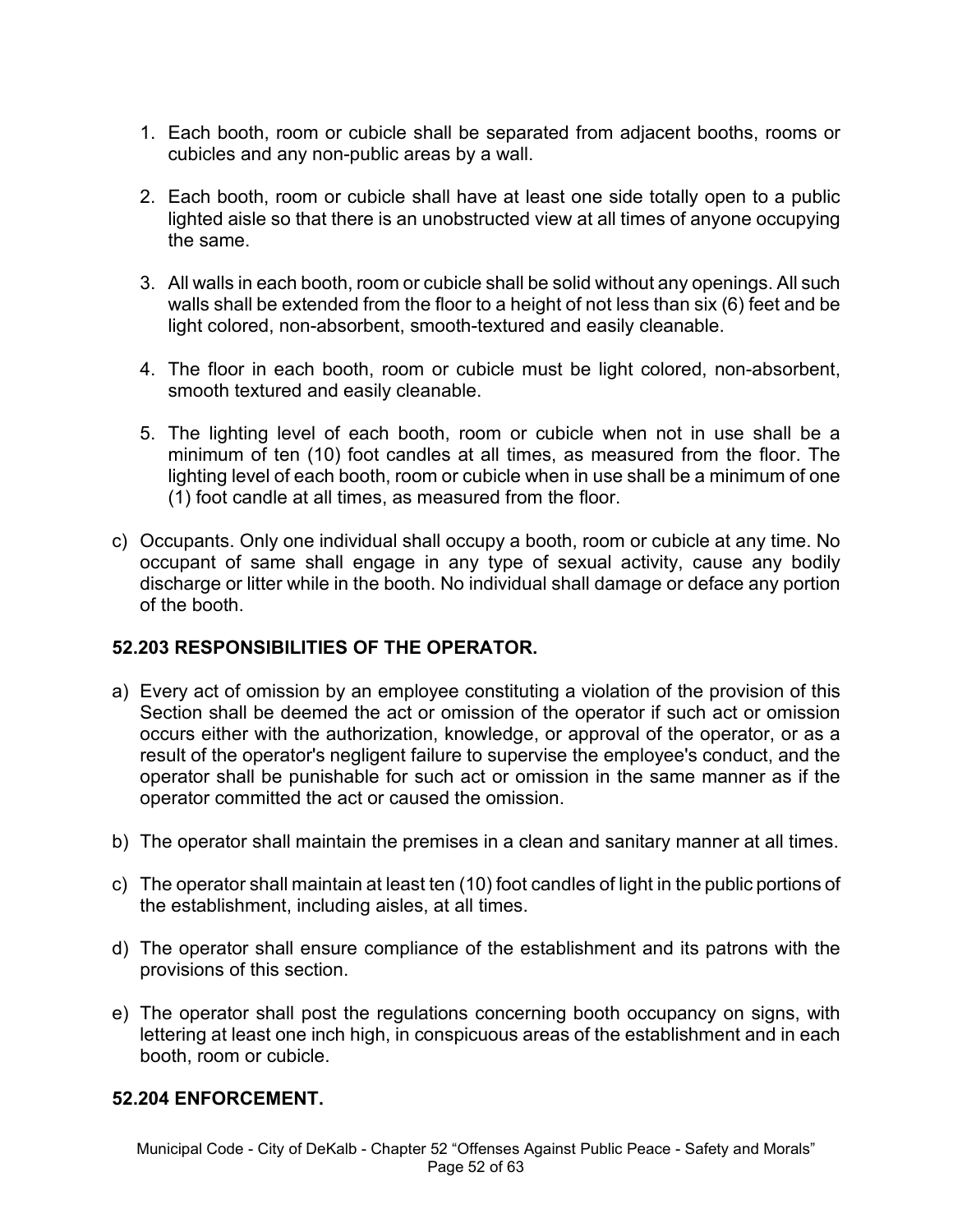It shall be unlawful for any person, corporation, partnership or other entity to operate any adult-oriented establishment in violation of or to otherwise violate any of the provisions of this ordinance. The Police Department shall have the authority to inspect the premises during operating hours and to enforce the provisions of this ordinance.

### **52.205 PENALTIES.**

Any person violating any provisions of this section shall be fined not less than Five-Hundred Dollars (\$500.00) nor more than Five-Thousand Dollars (\$5,000.00) for each offense. With the exception of 52.202(c), a separate offense is established for every day that a violation exists.

## **52.300 TOBACCO USE, CONSUMPTION, POSSESSION BY MINORS.**

It shall be unlawful for any person under the age of twenty-one (21) years, to use, possess or consume any cigar, cigarette, smokeless tobacco or tobacco in any of its forms within one thousand feet (1,000) of the property line of any public school within the corporate limits of the City of DeKalb. For purposes of this section, "smokeless" tobacco shall mean any tobacco product that is suitable for dipping or chewing.

Penalty: Any person violating this Section shall be fined not less than Seventy-Five- Dollars (\$75.00) for each offense.

## **52.400 POSSESSION OF CANNABIS.**

- a) Except as may otherwise be allowed under State law and this Code, the possession of cannabis is prohibited as follows: (1) no person who is under 21 years of age shall use or possess any substance containing cannabis; (2) no person who is 21 years of age or older shall possess (a) more than 30 grams of cannabis flower, (b) 5 grams of cannabis concentrate, (c) cannabis-infused product(s) containing a total of more than 500 milligrams of tetrahydrocannabinol (THC), and (d) cannabis plants; (3) no person shall possess any amount of cannabis in any form (a) in a school bus, (b) on the grounds of any preschool or primary or secondary school, (c) in a vehicle not open to the public unless the cannabis is in a reasonably secured, sealed container and reasonably inaccessible while the vehicle is moving, or (d) in a private residence that is used at any time to provide licensed child care or other similar social service care on the premises; and (4) no person shall use cannabis (a) in a school bus, (b) on the grounds of any preschool or primary or secondary school,(c) in any motor vehicle, (d) in any motor vehicle, (e) in a private residence that is used at any time to provide licensed child care or other similar social service care on the premises, (f) in any public place where a person could reasonably be expected to be observed by others, (g) knowingly in close physical proximity to anyone under 21 years of age who is not a registered medical cannabis patient, or (h) while operating a motor vehicle, aircraft, or motorboat.
- b) For purposes of this Section, "cannabis" means marijuana, hashish, and other substances that are identified as including any parts of the plant Cannabis sativa and including derivatives or subspecies, such as indicia, of all strains of cannabis, whether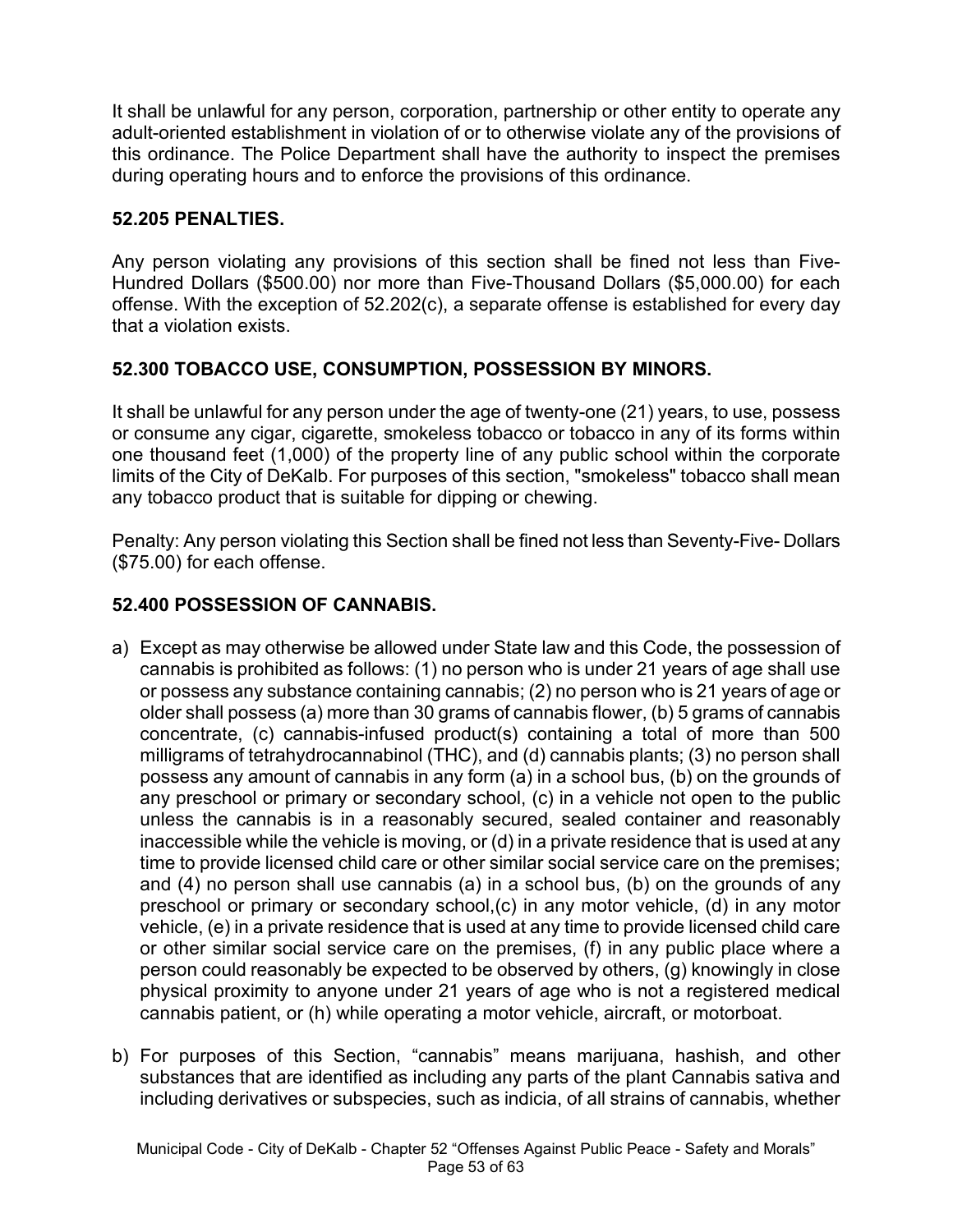growing or not; the seeds thereof, the resin extracted from any part of the plant; and any compound, manufacture, salt, derivative, mixture, or preparation of the plant, its seeds, or resin, including tetrahydrocannabinol (THC) and all other naturally produced cannabinol derivatives, whether produced directly or indirectly by extraction; however, "cannabis" does not include the mature stalks of the plant, fiber produced from the stalks, oil or cake made from the seeds of the plant, any other compound, manufacture, salt, derivative, mixture, or preparation of the mature stalks (except the resin extracted from it), fiber, oil or cake, or the sterilized seed of the plant that is incapable of germination. "Cannabis" does not include industrial hemp as defined and authorized under the Industrial Hemp Act. "Cannabis" also means concentrate and cannabisinfused products.

- c) Penalty: Any person violating this Section shall be fined not less than Three-Hundred Dollars (\$300.00) for a first-time violation and not less than (Seven-Hundred and Fifty Dollars (\$750.00) nor more than One-Thousand Dollars (\$1,000.00) for second or subsequent violations charged. Notwithstanding the foregoing, in the event that a violation of this section is processed and paid as a "mail-in" citation within the timeline for said mail-in process (and before the initiation of an ordinance violation case in the Circuit Court), the fine for said violation shall be Two-Hundred Dollars (\$200.00).
- d) State-Licensed Medical Cannabis:
	- 1) Notwithstanding any of the foregoing prohibitions or any other applicable City regulation, the lawful possession or use of medicinal cannabis , in strict conformity with all applicable then-current State statutes and regulations applicable thereto, by a person who has been issued and is actually in possession of a valid, current, State-issued medical cannabis permit, shall not be unlawful under City Code. Any violation of applicable State regulations shall render the immunities of this section (d)(1) inapplicable.
	- 2) It shall be unlawful to display a false, fraudulent, forged, expired, misleading or otherwise invalid medical cannabis permit or to give false information to a police officer regarding the existence, validity or other facts relating to the issuance of such a medical cannabis permit. It shall be unlawful to use or attempt to use a medical cannabis permit belonging to any other person. It shall be unlawful to possess a fraudulent, forged or false medical cannabis permit. A violation of this subsection (d)(2) shall be punishable by a fine of not less than Seven-Hundred and Fifty Dollars (\$750.00), plus Court Costs.
	- 3) It shall be a violation of this City Code and unlawful to engage in any violation of the then-current version of the applicable Illinois statute or statutes which permit the medical use or possession of cannabis. The then-current, applicable provisions of State law are adopted as a component of this ordinance, by reference, as if fully restated herein. A violation of this subsection (d)(3) shall be punishable by a fine of not less than Seven-Hundred and Fifty Dollars (\$750.00), plus Court Costs.

### **52.410 POSSESSION OF DRUG PARAPHERNALIA.**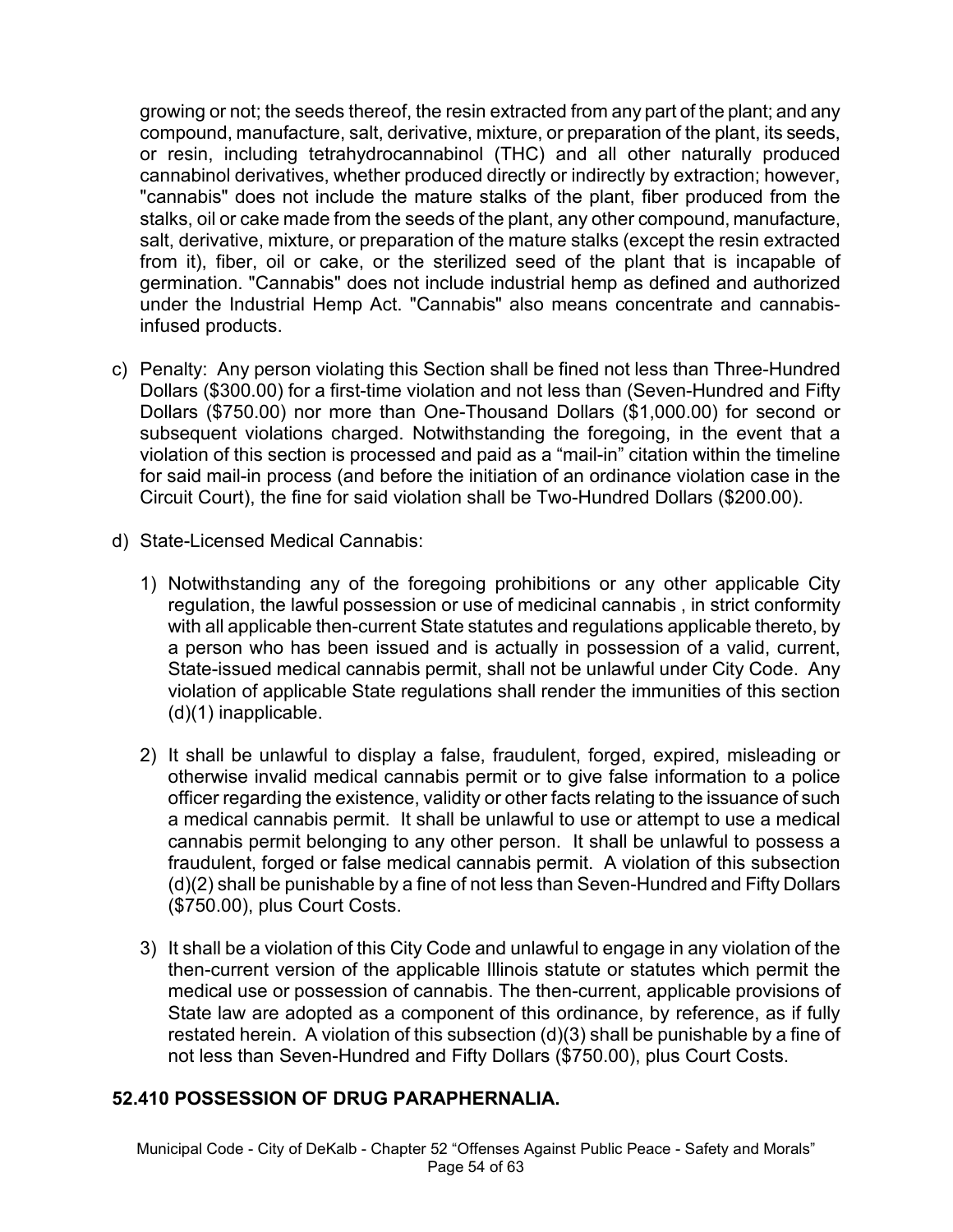- a) Violation. No person shall possess any item of drug paraphernalia with the intent to use it for the purpose of unlawfully ingesting, inhaling, or otherwise introducing a controlled substance into the human body, or in preparing a controlled substance for that use. In determining intent for purposes of this Section, the trier of fact may take into the consideration of the proximity of the controlled substances to the drug paraphernalia or the presence a controlled substance on the drug paraphernalia.
- b) Definitions. As used in this Section, the following shall include and have the following meanings:

CONTROLLED SUBSTANCE: Any substance as defined in article II of the Illinois Controlled Substances Act, 720 ILCS 570/201 et seq.

DRUG PARAPHERNALIA: All equipment, products, and materials of any kind which are used or intended to be used in planting, propagating, cultivating, growing, harvesting, manufacturing, compounding, converting, producing, processing, preparing, testing, analyzing, packaging, repackaging, storing, containing, concealing, injecting, ingesting, inhaling, or otherwise introducing into the human body a controlled substance in violation of Section 52.400 of this Code, or the Illinois Controlled Substances Act, 720 ILCS 570/100 et seq. It includes, but is not limited to:

- 1. Kits intended to be used unlawfully in manufacturing, compounding, converting, producing, processing, or preparing a controlled substance.
- 2. Isomerization devices intended to be used unlawfully in increasing the potency of any species of plant which is a controlled substance.
- 3. Testing equipment intended to be used unlawfully in a private home for identifying or in analyzing the strength, effectiveness, or purity of controlled substances.
- 4. Diluents and adulterants intended to be used unlawfully for cutting a controlled substance by private persons.
- 5. Objects intended to be used unlawfully in ingesting, inhaling, or otherwise introducing cocaine or other controlled substances into the human body including, where applicable, the following items:
	- (a) Water pipes.
	- (b) Carburetion tubes and devices.
	- (c) Smoking and carburetion masks.
	- (d) Miniature cocaine spoons and cocaine vials.
	- (e) Carburetor pipes.
	- (f) Electric pipes.
	- (g) Air driven pipes.
	- (h) Chillums.
	- (i) Bongs.
	- (j) Ice pipes or chillers.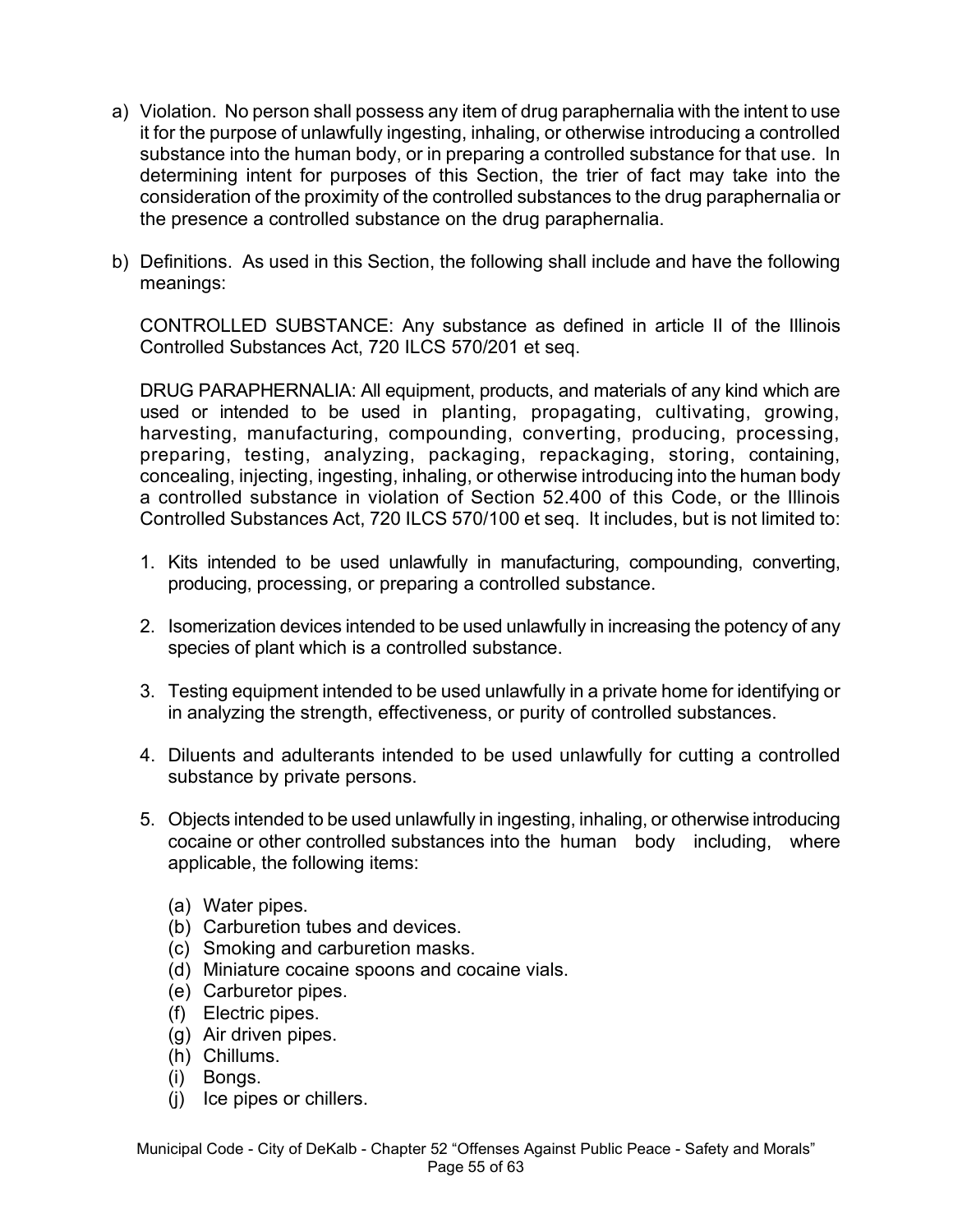- (k) Foodstuffs that have been modified for the purpose of rendering them capable of being utilized in the burning and inhalation or other administration of drugs.
- (l) Any other item that includes drug residue or indicia of use as an implement for the ingestion, cooking, preparation or distribution of controlled substances.
- 6. Any item whose purpose, as announced or described by the seller, is for use in violation of this Section or Section 52.400 of this Code.

KNOWLEDGE: Knows, acts knowingly or with knowledge:

- 1. The nature or attendant circumstances of his/her conduct, described by the section defining the offense, when he/she is consciously aware that his/her conduct is of such nature or that such circumstances exist. Knowledge of a material fact includes awareness of the substantial probability that such fact exists.
- 2. The result of his/her conduct, described by the section defining the offense, when he/she is consciously aware that such result is likely to be caused by his/her conduct.
- 3. Knowledge may be inferred from the surrounding circumstances.

MANUFACTURE: The production, preparation, propagation, compounding, conversion or processing of controlled substances, either directly or indirectly, by extraction from substances of natural origin, or independently by means of chemical synthesis, and includes any packaging or repackaging of controlled substances or labeling of its container, except that this term does not include the preparation, compounding, packaging or labeling of controlled substances as an incident to lawful research, teaching or chemical analysis and not for sale.

PERSON: Any individual, corporation, business trust, estate, trust, partnership or association, or any other entity.

POSSESSION: Possession may be either actual or constructive.

- 1. Actual possession means exercising physical dominion.
- 2. Constructive possession may be inferred if the defendant has intent and capacity to maintain control and dominion over the cannabis or drug paraphernalia.

PRODUCE OR PRODUCTION: Planting, cultivating, tending or harvesting.

c) Penalty. Any person violating this Section shall be fined not less than Three-Hundred Dollars (\$300) for a first-time violation and not less than Seven-Hundred and Fifty Dollars (\$750.00) nor more than One Thousand Dollars (\$1,000.00) for second or subsequent violations charged. Notwithstanding the foregoing, in the event that a violation of this Section is processed and paid as a "mail-in" citation within the timeline for said mail-in process (and before the initiation of an ordinance violation case in the Circuit Court), the fine for said violation shall be Two-Hundred Dollars (\$200).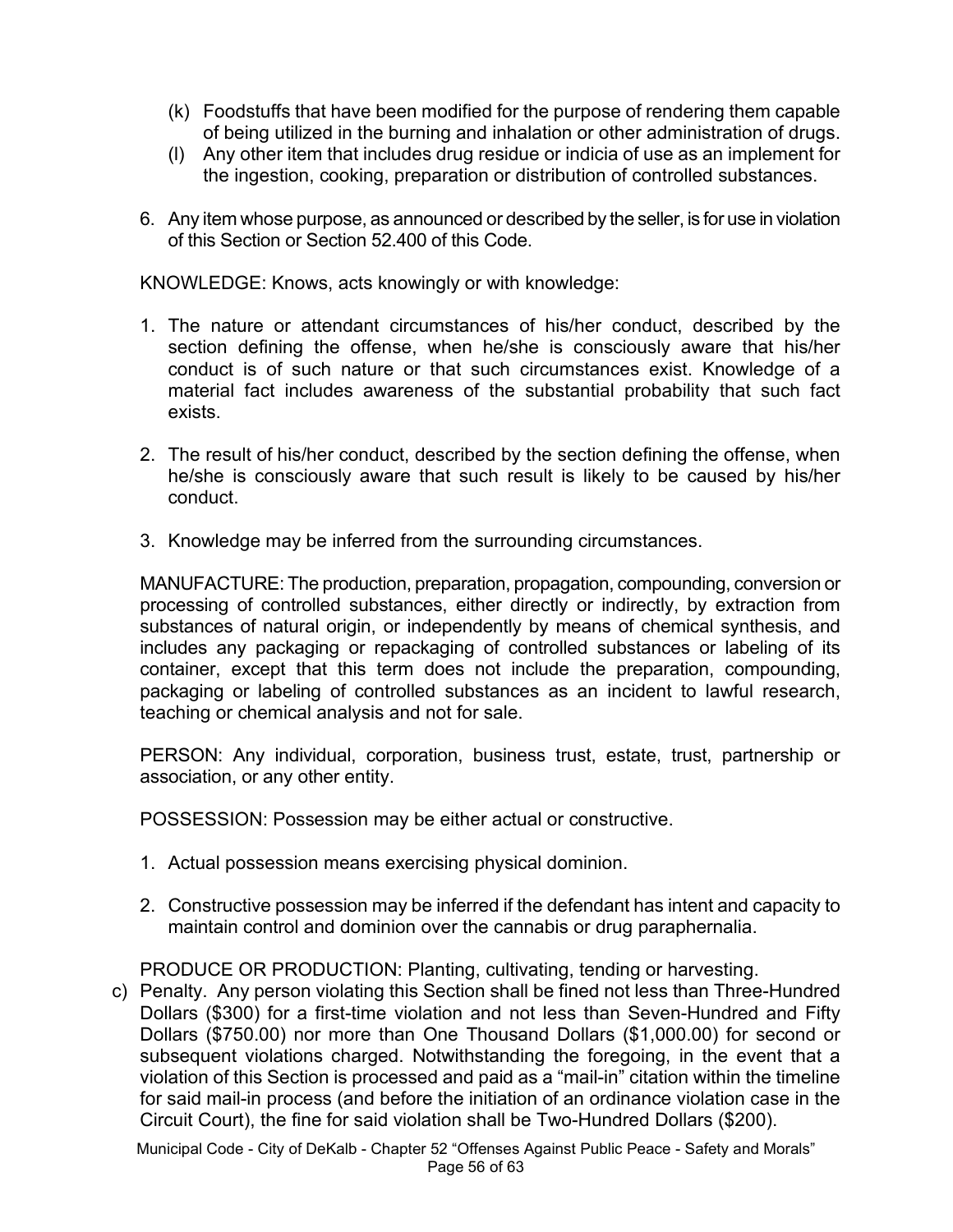- d) Forfeiture. Drug paraphernalia as defined herein, seized by police officers pursuant to an arrest or issuance of a notice to appear for a violation of this Section, shall be forfeited to the City of DeKalb upon a plea or finding of guilty for a violation of this Section, or upon payment of the fine in settlement of said violation pursuant to Section 1.12 of this Code, without further order of the court.
- e) Exempt Items. This Section does not apply to the following:
	- 1. Items marketed for the use in the preparation, compounding, packaging, labeling **p** other use of cannabis or a controlled substance as an incident to lawful research, teaching, or chemical analysis and not for sale.
	- 2. Items marketed for, or historically and customarily used in connection with the planting, propagating, cultivating, growing, harvesting, manufacturing, compounding, converting, producing, processing, preparing, testing, analyzing, packaging, repackaging, storing, containing, concealing, injecting, ingesting, or inhaling of tobacco or any other lawful substance, such as garden hoes, rakes, sickles, baggies, tobacco pipes, and cigarette rolling papers.
	- 3. Items listed in the definition of "drug paraphernalia" in Section 52.400(b), which are marketed for decorative purposes, when such items have been rendered completely inoperable or incapable of being used for any illicit purposes prohibited by this Section.
- f) Determination. In determining whether a particular item is exempt under this Section, in addition to all other logically relevant facts, the following should be considered:
	- 1. The general, usual, customary, and historical use of the item involved.
	- 2. Expert evidence concerning the ordinary or customary use of the item involved and the effect of any peculiarity in the design or engineering of the item upon its functioning.
	- 3. Any written or oral instructions accompanying the delivery of the item concerning its use.
	- 4. National and local advertising concerning its use.
	- 5. The manner in which the item is displayed for sale.

### **52.411 NUISANCE GATHERINGS.**

a) Definition. A Nuisance Party is a social gathering or party which is conducted within the City and, by reason of the conduct of persons in attendance, results in the occurrence of anyone (1) or more of the enumerated offenses.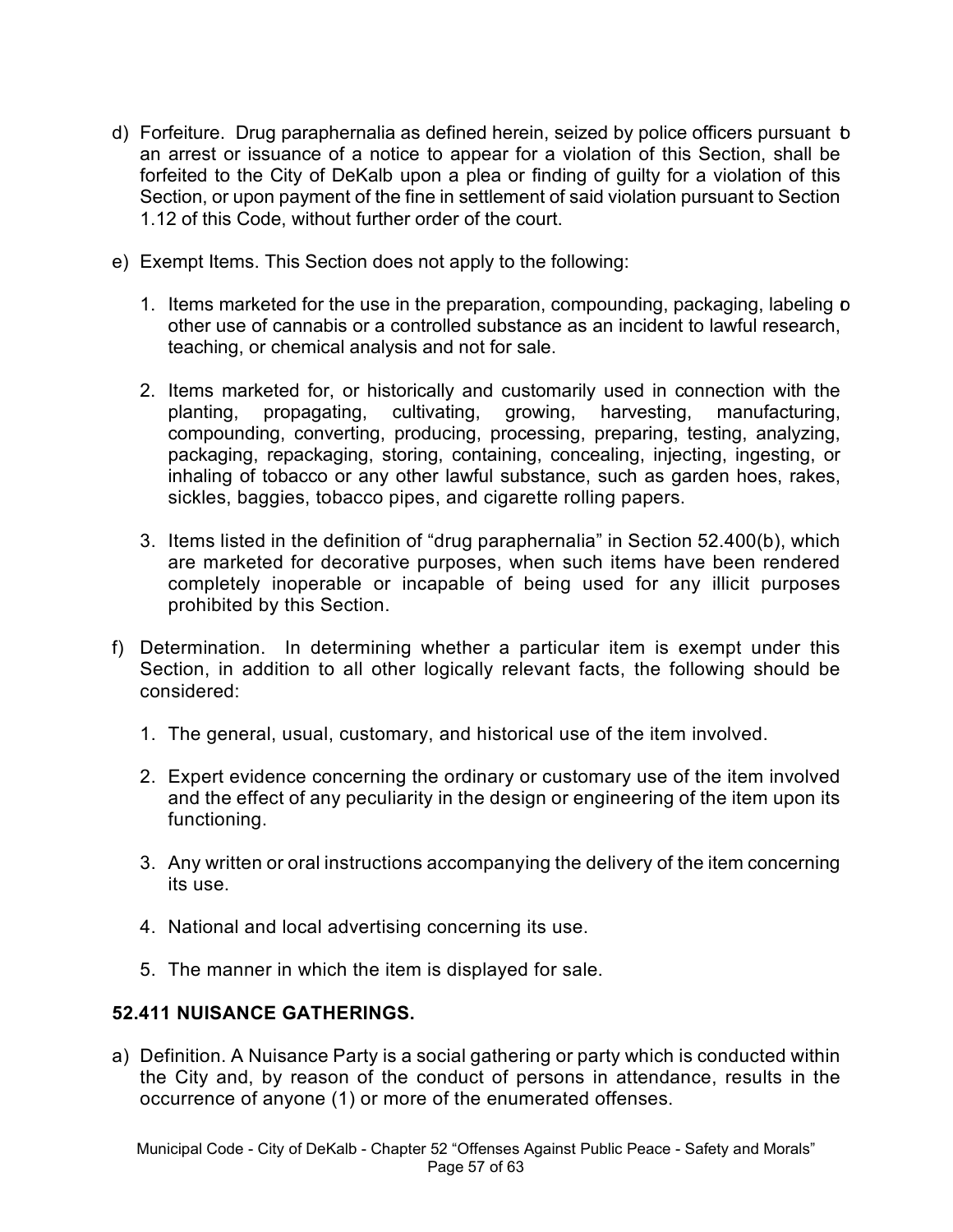- b) Enumerated Offenses; References to the DeKalb Municipal Code.
	- 1. Unlawful carrying or possessing of an open container of alcohol or fermented malt beverage in public – Section 38.13-2.
	- 2. Public urination or defecation Section 52.85.
	- 3. Unlawful sale, furnishing, possession or consumption of alcohol or fermented malt beverage – Section 38-21.
	- 4. Unlawful deposit of trash or litter Sections 43.02, -.03, -.06, -.08, -.09, -.16.
	- 5. Parking on an unapproved surface.
	- 6. Destruction of property Sections 52.15, 52.60.
	- 7. Generation of pedestrian or vehicular traffic, standing or parking which obstructs the flow of traffic or interferes with the ability to render emergency service – Chapter 51.
	- 8. Excessive, unnecessary or unreasonable noise which disturbs the comfort, quiet or repose of the neighborhood – Sections 52.05, -52.08, -52.35.
	- 9. Public disturbances, brawls, fights or threatening verbal quarrels; or
	- 10. Indecent or obscene conduct, and indecent exposure Section 52.04; or
	- 11. Disorderly Conduct Section 52.02.
- c) Declaration of nuisance. A nuisance party shall be deemed to constitute a public nuisance. No person, who is an owner, occupant, tenant, or who otherwise has lawful possession or possessory control, individually or jointly with others, of any premises shall knowingly, negligently or recklessly allow a social gathering or party on said premises to become a nuisance party as defined in this section.
- d) Order to cease and disperse. A nuisance party shall cease upon the order of a police officer; and all persons not residing at the site of such nuisance party shall disperse immediately. No person shall knowingly or willfully fail or refuse to obey such an order.
- e) Penalty. Any person who fails to perform an act required by this section or who commits an act prohibited by this section shall be subject to a fine not less than Three-Hundred Dollars (\$300.00) for a first offense, and an increased fine for successive offenses.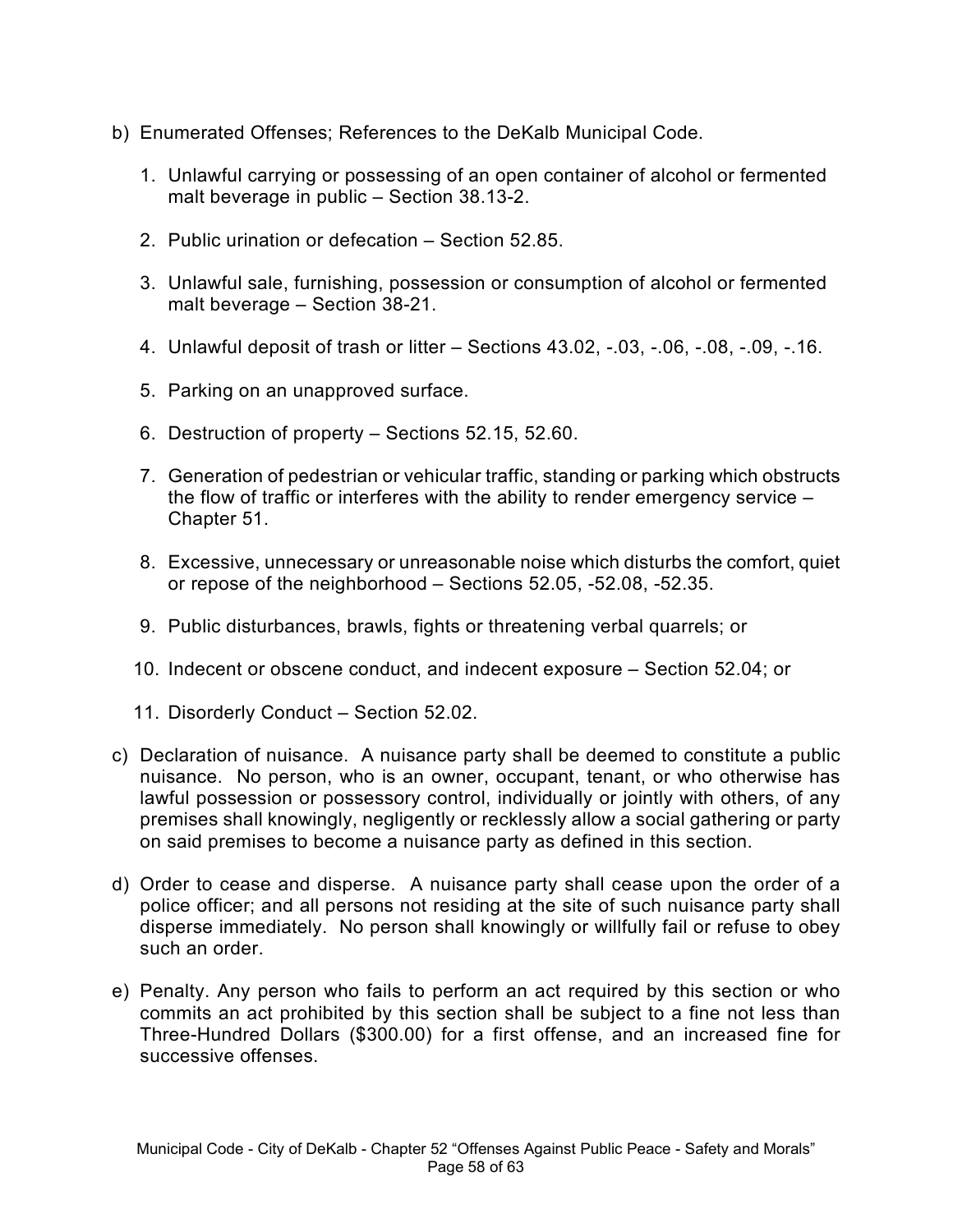#### **Chapter 52 "Offenses Against Public Peace – Safety and Morals" Table of Amendments**

The following table provides for the amendments made to this Municipal Code Chapter since its original effective date of \_\_\_\_\_\_\_\_\_\_ (Ordinance \_\_\_\_\_\_\_\_\_\_).

| <b>Effective</b><br><b>Date</b> | <b>Ordinance</b><br>No. | <b>Description of Amendment</b>                                                                                                                                                                                                                                 |
|---------------------------------|-------------------------|-----------------------------------------------------------------------------------------------------------------------------------------------------------------------------------------------------------------------------------------------------------------|
| 1/28/1974                       | 1974-001                | Amending Chapter 52 "Offenses", Section 52.30 "Authority of the Commission".                                                                                                                                                                                    |
| 2/11/1974                       | 1974-002                | Amending Chapter 52 "Offenses" (Definitions). (This Ordinance was Passed by<br>Council, but the Mayor was reluctant to sign the document and it was vetoed. Detailed<br>information located in the ordinance file.)                                             |
| 4/13/1981                       | 1981-029                | Amending Chapter 52 "Offenses Against Public Peace - Safety and Morals" by<br>Adding Section 52.35 "Noise Control Regulation".                                                                                                                                  |
| 8/9/1982                        | 1982-052                | Amending Chapter 52 "Offenses Against Public Peace – Safety and Morals" by<br>Adding a New Section 52.36 "Electronic Sound Systems".                                                                                                                            |
| 12/13/1982                      | 1982-084                | Amending Chapter 52 "Offenses Against Public Peace – Safety and Morals" by<br>Amending Section 52.01 "Fighting, Assault and Battery", Section 52.02<br>"Disorderly Conduct", and Section 52.10 "Firearms and Air Guns", by Deleting<br>Section 52.27 "Lottery". |
| 12/13/1982                      | 1982-085                | Amending Chapter 52 "Offenses Against Public Peace - Safety and Morals"<br>(Barb Wire Fences).                                                                                                                                                                  |
| 4/28/1986                       | 1986-021                | Amending Chapter 52 "Offenses Against Public Peace - Safety and Morals",<br>Section 52.22 "Obscenity".                                                                                                                                                          |
| 6/9/1986                        | 1986-028                | Amending Chapter 52 "Offenses Against Public Peace – Safety and Morals",<br>Sections 52.34, 52.35, and 52.36, by Increasing the Minimum Fines.                                                                                                                  |
| 4/27/1987                       | 1987-028                | Amending Chapter 52 "Offenses Against Public Peace – Safety and Morals" by<br>Adding thereto Section 52.38 "False Fire Alarms".                                                                                                                                 |
| 4/27/1987                       | 1987-029                | Amending Chapter 52 "Offenses Against Public Peace – Safety and Morals" by<br>Adding a New Section 52.37 "Theft of City Property".                                                                                                                              |
| 7/27/1987                       | 1987-054                | Amending Chapter 52 "Offenses Against Public Peace - Safety and Morals",<br>Section 52.15 "Injuring Public Property".                                                                                                                                           |
| 8/22/1988                       | 1988-074                | Amending Chapter 52 "Offenses Against Public Peace – Safety and Morals" by<br>Deleting Section 52.34 "Smoking Regs", and Adding New Section 52.34 "No<br>Smoking in Public Places".                                                                             |
| 10/24/1988                      | 1988-095                | Amending Chapter 52 "Offenses Against Public Peace - Safety and Morals"<br>(Various Additions and Deletions).                                                                                                                                                   |
| 6/11/1990                       | 1990-064                | Amending Chapter 52 "Offenses Against Public Peace – Safety and Morals" by<br>Deleting and Inserting Various Sections.                                                                                                                                          |
| 10/22/1990                      | 1990-118                | Amend Chapter 52 "Offenses Against Public Peace – Safety and Morals", Section<br>52.06 "Defacing Public Property."                                                                                                                                              |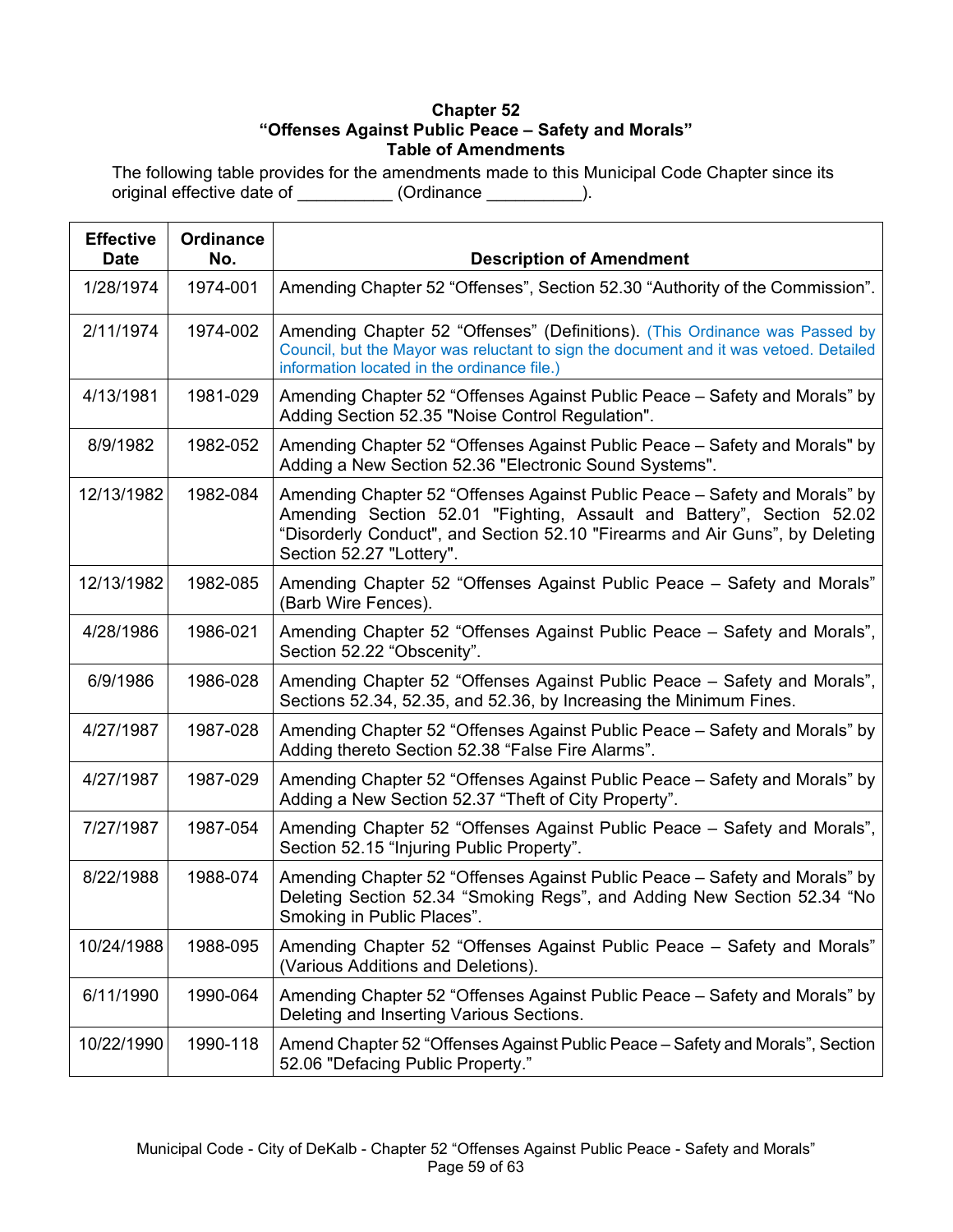| 4/8/1991   | 1991-035  | Amending Chapter 52 "Offenses Against Public Peace - Safety and Morals" by<br>Deleting and Adding New Penalties in Sections 52.02, 52.22, 52.32, 52.35, 52.37,<br>52.38, 52.40, 52.50, 52.60, 52.70, and 52.80.                                   |
|------------|-----------|---------------------------------------------------------------------------------------------------------------------------------------------------------------------------------------------------------------------------------------------------|
| 6/10/1991  | 1991-066  | Amending Chapter 52 "Offenses Against Public Peace – Safety and Morals" by<br>Adding Section 52.39 "Curfew."                                                                                                                                      |
| 8/24/1992  | 1992-101  | Amending Chapter 52 "Offenses Against Public Peace – Safety and Morals" by<br>Amending Sections 52.02, 52.40, 52.50, 52.60, 52.70, and 52.80, Changing<br>Minimum Fines to \$150.00.                                                              |
| 11/9/1992  | 1992-145  | Amending Chapter 52 "Offenses Against Public Peace - Safety and Morals" in<br>Section 52.35, Adding (e)2.                                                                                                                                         |
| 3/8/1993   | 1993-035  | Amending Chapter 52 "Offenses Against Public Peace – Safety and Morals" by<br>Amending Section 52.01 "Fighting", Section 52.06 "Disorderly House", Section<br>52.35 "Noise Control Regulations", and Section 52.36 "Electronic Sound<br>Systems". |
| 5/10/1993  | 1993-061  | Amending Chapter 52 "Offenses Against Public Peace – Safety and Morals" by<br>Adding Section 52.37-5 "Protection of DeKalb Public Library Materials".                                                                                             |
| 8/8/1994   | 1994-113  | Amending Chapter 52 "Offenses Against Public Peace – Safety and Morals" by<br>Adding Section 52.90 "Theft".                                                                                                                                       |
| 9/11/1995  | 1995-091  | Amending Chapter 52 "Offenses Against Public Peace – Safety and Morals" by<br>Adding New Section 52.91 "Fireworks."                                                                                                                               |
| 11/13/1995 | 1995-131  | Amending Chapter 52 "Offenses Against Public Peace - Safety and Morals" by<br>Adding New Section 52.100 "Massage Therapist/Massage Therapy".                                                                                                      |
| 2/12/1996  | 1996-017  | Amending Chapter 52 "Offenses Against Public Peace – Safety and Morals" by<br>Adding New Section 52.110 "Cigarette Vending Machines".                                                                                                             |
| 4/8/1996   | 1996-050  | Amending Chapter 52 "Offenses Against Public Peace - Safety and Morals",<br>Section 52.105 "Application for License", Subsections b) and c). (Changing<br>License Fees)                                                                           |
| 5/13/1996  | 1996-071  | Amending Chapter 52 "Offenses Against Public Peace - Safety and Morals",<br>Section 52.115 "Grandfather Clause." (Changing Recommendation Requirement)                                                                                            |
| 9/23/1996  | 1996-134  | Amending Chapter 52 "Offenses Against Public Peace - Safety and Morals" by<br>Adding New Section "Adult Use - Viewing Booths".                                                                                                                    |
| 11/12/1996 | 1996-157  | Amending Chapter 52 "Offenses Against Public Peace – Safety and Morals" by<br>Adding New Subsection 52.130 "Parental Responsibility".                                                                                                             |
| 1/27/1997  | 1997-007  | Amending Chapter 52 "Offenses Against Public Peace – Safety and Morals" by<br>Adding New Section 52.300 "Tobacco Use, Consumption, and Possession by<br>Minors".                                                                                  |
| 11/24/1997 | 1997-105A | Amending Chapter 52 "Offenses Against Public Peace - Safety and Morals",<br>Section 52.36 "Electronic Sound Systems", by Revising the Hours when Loud<br>Sounds are Prohibited.                                                                   |
| 11/24/1997 | 1997-105B | Amending Chapter 52 "Offenses Against Public Peace - Safety and Morals",<br>Section 52.35 "Noise Control Regulations", by Reducing the Level of Allowable<br>Noise.                                                                               |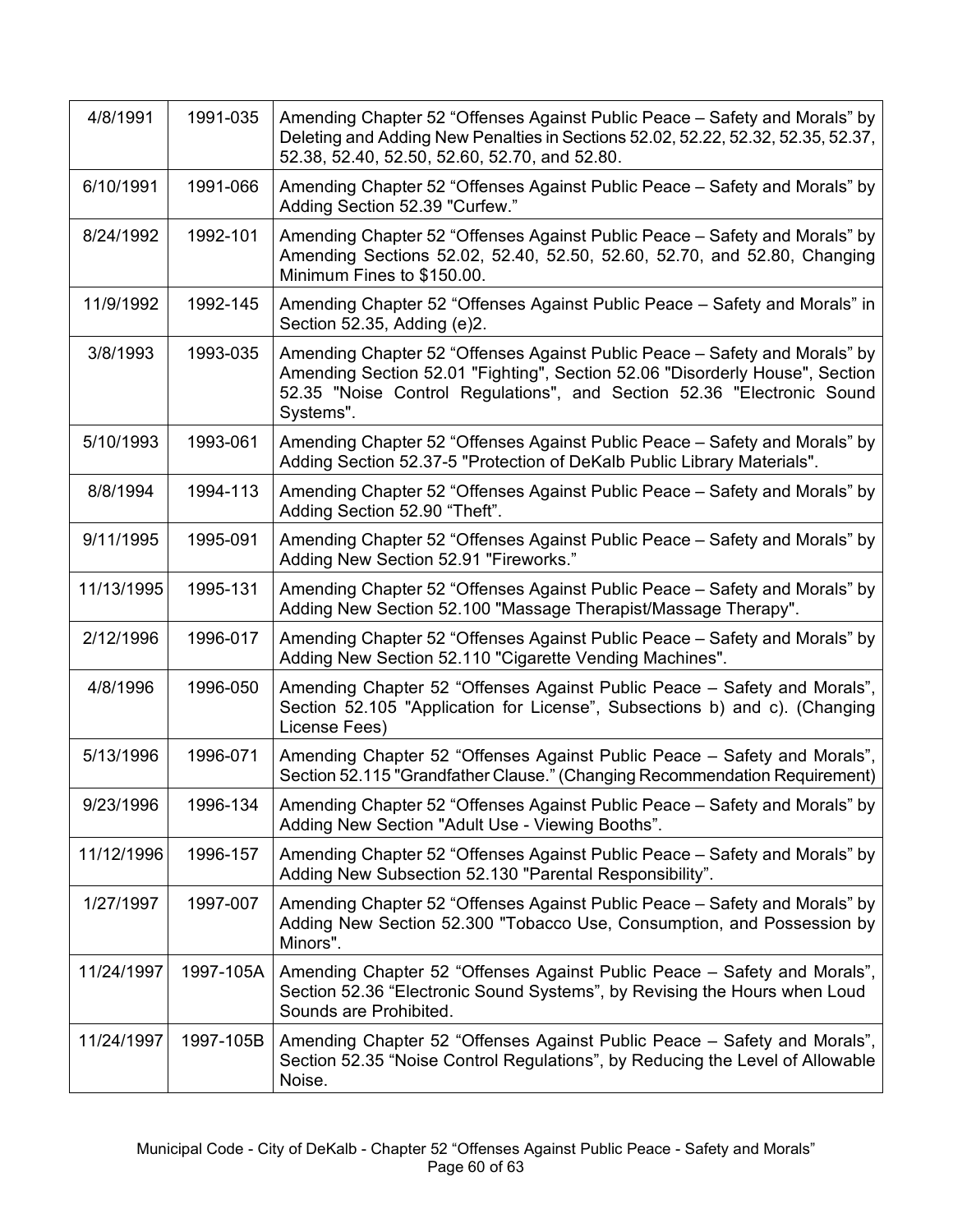| 1/26/1998                  | 1998-019 | Amending Chapter 52 "Offenses Against Public Peace - Safety and Morals" by<br>Adding New Section 52.75 "Graffiti Defacement".                                                                                                                                                                                                                                                                                                                        |
|----------------------------|----------|------------------------------------------------------------------------------------------------------------------------------------------------------------------------------------------------------------------------------------------------------------------------------------------------------------------------------------------------------------------------------------------------------------------------------------------------------|
| 2/23/1998<br><b>Tabled</b> | 1998-027 | Amending Chapter 52 "Offenses Against Public Peace - Safety and Morals",<br>Section 52.10 "Firearms and Air Guns", by Including Crossbows and Bows that<br>Shoot Arrows in the List of Weapons Prohibited from being Discharged within the<br>City.                                                                                                                                                                                                  |
| 4/27/1998                  | 1998-045 | Amending Chapter 52 "Offenses Against Public Peace - Safety and Morals" by<br>Adding New Section 52.12 "Bows and Arrows, Crossbows".                                                                                                                                                                                                                                                                                                                 |
| 5/11/1998                  | 1998-046 | Amending Chapter 11 "Health" by Inserting New Section 11.07 "Tobacco Sales,<br>Use and Licensing", and Moving the References to Tobacco Contained in<br>Chapter 52 "Offenses Against Public Peace - Safety and Morals", to Chapter 11.                                                                                                                                                                                                               |
| 1/11/1998                  | 1998-139 | Amending Chapter 52 "Offenses Against Public Peace - Safety and Morals",<br>Section 52.37-5 "Protection of DeKalb Public Library Materials".                                                                                                                                                                                                                                                                                                         |
| 3/8/1999                   | 1999-012 | Amending Chapter 52 "Offenses Against Public Peace - Safety and Morals",<br>Sections 52.02, 52.32, 52.37, 52.40, 52.50, 52,60, 52.70, and 52.80, by Deleting<br>the Incarceration Penalty for Persons Age Sixteen (16) and Under.                                                                                                                                                                                                                    |
| 3/27/2000                  | 2000-019 | Amending Chapter 52 "Offenses Against Public Peace - Safety and Morals" by<br>Changing the Penalty Provisions for Possible Incarceration from an Age of<br>Seventeen (17) Years and Older to Eighteen (18) Years and Older.                                                                                                                                                                                                                          |
| 4/23/2001                  | 2001-023 | Amending Chapter 52 "Offenses Against Public Peace – Safety and Morals" by<br>Revising the License Procedure for Massage Therapists and Massage Therapy<br>Clinics.                                                                                                                                                                                                                                                                                  |
| 7/9/2001                   | 2001-046 | Amending Chapter 52 "Offenses Against Public Peace - Safety and Morals",<br>Section 52.01 "Fighting", Section 52.02 "Disorderly Conduct", Section 52.37<br>"Theft of City Property", Section 52.40 "Assault", Section 52.50 "Battery", Section<br>52.60 "Criminal Damage to Property", Section 52.70 "Criminal Trespass to Real<br>Property", Section 52.80 "Retail Theft", and Section 52.90 "Theft", by Increasing<br>the Penalties for Violation. |
| 10/22/2001                 | 2001-094 | Amending Chapter 52 "Offenses Against Public Peace – Safety and Morals",<br>Section 52.01, "Fighting".                                                                                                                                                                                                                                                                                                                                               |
| 5/27/2003                  | 2003-050 | Amending Chapter 52 "Offenses Against Public Peace - Safety and Morals",<br>Section 52.02 "Disorderly Conduct", Section 52.10 "Firearms and Air Guns",<br>Section 52.21 "Loitering", Section 52.40 "Assault", Section 52.50 "Battery",<br>Section 52.60 "Criminal Damage to Property", Section 52.70 "Criminal Trespass<br>to Real Property", Section 52.80 "Retail Theft", and Section 52.90 "Theft", by<br>Increasing the Penalties for Violation. |
| 3/22/2004                  | 2004-019 | Amending Chapter 52 "Offenses Against Public Peace - Safety and Morals",<br>Section 52.39 "Curfew".                                                                                                                                                                                                                                                                                                                                                  |
| 12/13/2004                 | 2004-101 | Amending Chapter 52 "Offenses Against Public Peace - Safety and Morals" by<br>Deleting Section 52.100 "Massage Therapist/Massage Therapy" through Section<br>52.115.                                                                                                                                                                                                                                                                                 |
| 6/12/2006                  | 2006-043 | Amending Chapter 38 "Intoxicating Liquors", and Chapter 52 "Offenses Against<br>Public Peace – Safety and Morals", to Prohibit the Possession, Use, Sale and the<br>Transfer of Alcohol Without Liquid (AWOL) Device.                                                                                                                                                                                                                                |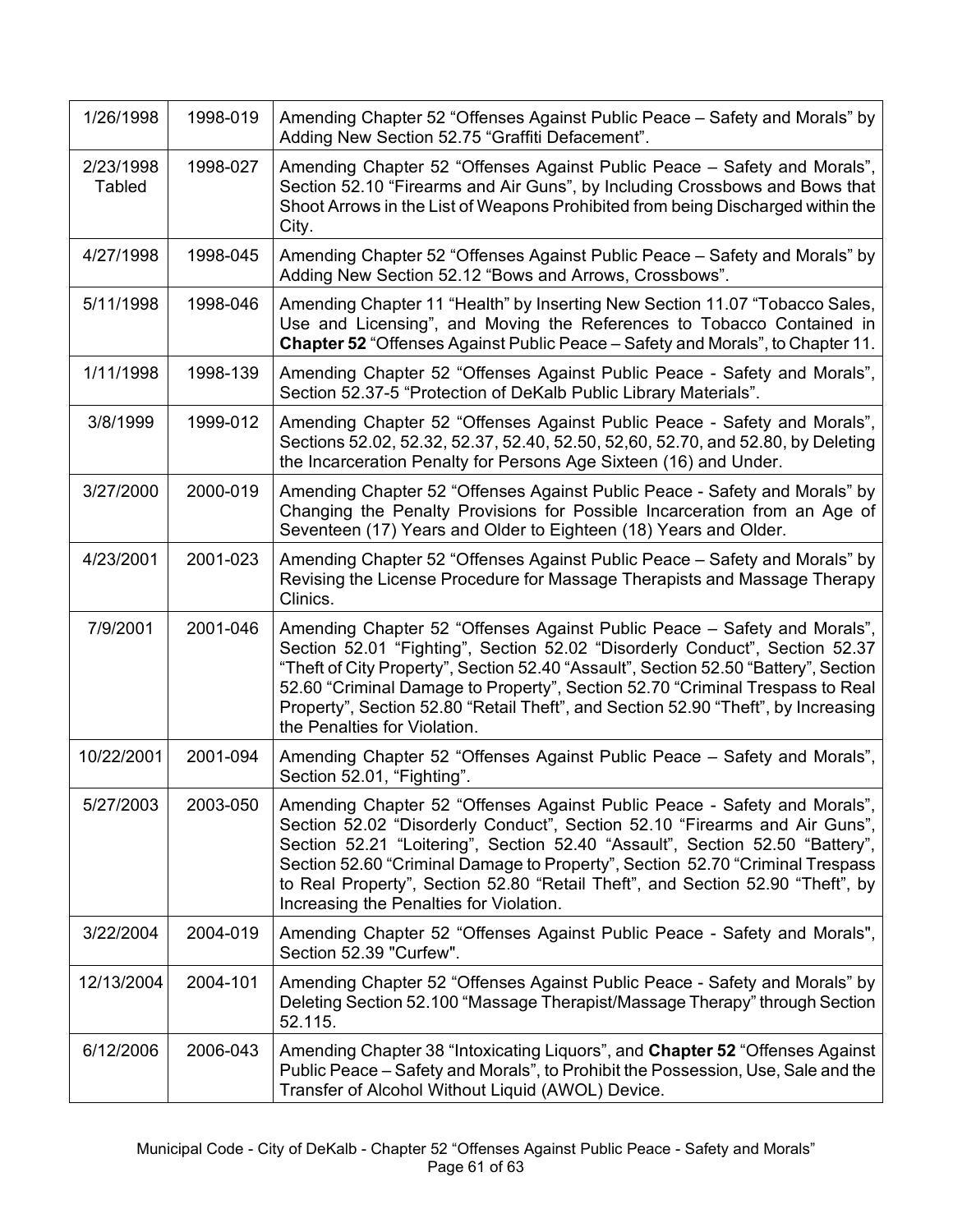| 1/14/2008                          | 2008-004 | Amending Chapter 52 "Offenses Against Public Peace - Safety and Morals",<br>Section 52.06 "Disorderly House".                                                                                                                                                                                      |
|------------------------------------|----------|----------------------------------------------------------------------------------------------------------------------------------------------------------------------------------------------------------------------------------------------------------------------------------------------------|
| 10/13/2008                         | 2008-070 | Amending Chapter 52 "Offenses Against Public Peace – Safety and Morals",<br>Sections 52.01 "Fighting", 52.06 "Disorderly House", 52.35 "Noise Control<br>Regulation", 52.36 "Electronic Sound Systems", and 52.80 "Retail Theft", by<br>Increasing Violation Penalties Commencing January 1, 2009. |
| 10/13/2008                         | 2008-071 | Amending Chapter 52 "Offenses Against Public Peace – Safety and Morals" by<br>Adding Section 52.400 "Possession of Cannabis", and Section 52.410<br>"Possession of Drug Paraphernalia".                                                                                                            |
| 11/8/2010                          | 2010-069 | Amending Chapter 34 "Amusements", Section 34.01 "License", and Creating<br>Section 34.06-5 "Boxing"; and Amending Chapter 52 "Offenses Against Public<br>Peace - Safety and Morals", Section 52.09 "Boxing."                                                                                       |
| 5/14/2012                          | 2012-033 | Amending Chapter 52 "Offenses Against Public Peace - Safety and Morals", by<br>Adding New Section 52.20-5 "Synthetic Alternative Drugs".                                                                                                                                                           |
| 11/13/2012                         | 2012-086 | Amending Chapter 52 "Offenses Against Public Peace Safety and Morals",<br>Section 52.300 "Tobacco Use, Consumption, Possession by Minors".                                                                                                                                                         |
| 11/26/2012                         | 2012-089 | Amending Chapter 10 "Landlord-Tenant Regulations", and Chapter 52 "Offenses<br>Against Public Peace - Safety and Morals", Relating to Ordinance Violations,<br>Nuisance Activity, and Rental Properties.                                                                                           |
| 1/14/2013                          | 2013-003 | Amending Chapter 52 "Offenses Against Public Peace - Safety and Morals"<br>Pertaining to Possession of Cannabis or Drug Paraphernalia.                                                                                                                                                             |
| 4/8/2013                           | 2013-019 | Amending Chapter 52 "Offenses Against Public Peace – Safety and Morals",<br>Section 52.02 "Disorderly Conduct", and Section 52.10 "Firearms and Air Guns".                                                                                                                                         |
| 6/10/2013                          | 2013-039 | Amending Chapter 52 "Offenses Against Public Peace - Safety and Morals".<br>(Various Sections)                                                                                                                                                                                                     |
| 8/26/2013<br><b>Tabled</b>         | 2013-052 | Amending Chapter 52 "Offenses Against Public Peace – Safety and Morals" by<br>Adding Section 52.92 "Truancy". (Consensus of Council to not act on this ordinance<br>for lack of school input)                                                                                                      |
| 1/13/2014                          | 2014-001 | Amending Chapter 52 "Offenses Against Public Peace - Safety and Morals",<br>Section 52.10 "Firearms and Air Guns", Section 52.400 "Possession of<br>Cannabis", and Section 52.410 "Possession of Drug Paraphernalia".                                                                              |
| 11/23/2015                         | 2015-049 | Amending Chapter 52 "Offences Against Public Peace - Safety and Morals",<br>Section 52.07 "Sound Apparatus".                                                                                                                                                                                       |
| 11/23/2015                         | 2015-050 | Amending Chapter 52 "Offences Against Public Peace - Safety and Morals",<br>Section 52.85 "Defacing Property".                                                                                                                                                                                     |
| 3/14/2016<br>Tabled /<br>Withdrawn | 2016-002 | Amending Chapter 52 "Offenses Against Public Peace – Safety and Morals" by<br>Adding Section 52.92 "Unlawful Assemblies".                                                                                                                                                                          |
| 3/14/2016<br>Tabled /<br>Withdrawn | 2016-003 | Amending Chapter 52 "Offenses Against Public Peace – Safety and Morals" by<br>Adding Section 52.93 "Weapons at Unlawful Assemblies"                                                                                                                                                                |